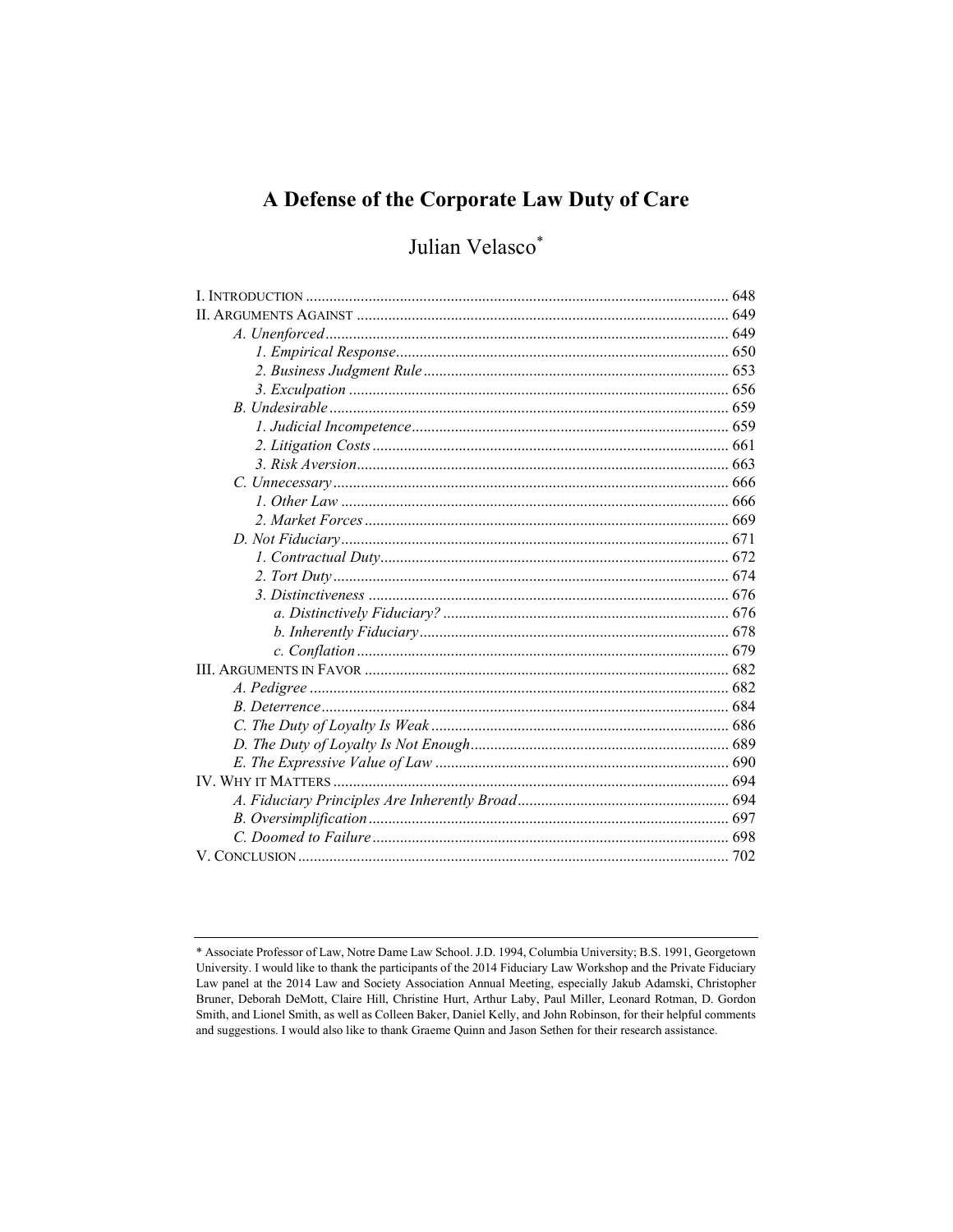## I. INTRODUCTION

The fiduciary duty of care does not seem to get very much respect. Most people would acknowledge the importance of the duty of loyalty,<sup>1</sup> but the same is not true of the duty of care. Historically, the corporate law duty of care has been underenforced at best, and arguably unenforced entirely. When it seemed that the courts might finally breathe life into the duty, legislatures responded quickly to prevent that from happening. Some scholars do not consider the duty of care to be a fiduciary duty at all, and there are those who would do away with it entirely. It seems that the duty of care does not have many defenders these days.2

In this Article, I intend to provide a comprehensive defense of the fiduciary duty of care in corporate law. I hope to show that the duty of care is not simply an ill-fitting appendage to the duty of loyalty, but rather an essential aspect of the singular fiduciary concept that also encompasses the duty of loyalty. Simply put, a fiduciary has the duty to act in the interests of the beneficiary in all relevant respects. Once the breadth of this singular fiduciary concept is properly understood, it is revealed to be much more than any of the individual duties that it comprises. Far from being streamlined or focused, fiduciary law would be impoverished if it were limited to the duty of loyalty. Thus, the duty of care should not be eliminated from the ranks of fiduciary duties.

However, I do not intend to argue for a more robust duty of care. Rather, I will defend the duty of care, as it currently exists in corporate law (more or less) $3$ —deliberately and advisedly underenforced, but not entirely unenforced.4 There are many benefits that flow from the duty of care, but also many costs. A policy of reduced enforcement can significantly mitigate many of those costs, while retaining most of the benefits. In other words, the duty of care works in the corporate context precisely because caution is built into the enforcement equation.

 <sup>1.</sup> In this paper, I will use the term "duty of loyalty" to refer to traditional loyalty, focusing on conflicts of interest and self-dealing. See infra note 236 and accompanying text (discussing the difference between "the duty of loyalty (as traditionally defined)" and its newer, broader sense).

 <sup>2.</sup> Of course, there are some exceptions, the most notable of which is Professor Lyman Johnson. He has written extensively on the duty of care. See, e.g., Lyman Johnson, Rethinking Judicial Review of Director Care, 24 DEL. J. CORP. L. 787, 789 (1999) [hereinafter Johnson, Rethinking]; Lyman Johnson, The Modest Business Judgment Rule, 55 BUS. LAW. 625 (1999–2000); Lyman Johnson, Corporate Officers and the Business Judgment Rule, 60 BUS. LAW. 439 (2005); Lyman Johnson, Delaware's Non-Waivable Duties, 91 B.U. L. REV. 701 (2011); Lyman Johnson, Unsettledness in Delaware Corporate Law: Business Judgment Rule, Corporate Purpose, 38 DEL. J. CORP. L. 405, 412 (2013). See also Stuart R. Cohn, Demise of the Director's Duty of Care: Judicial Avoidance of Standards and Sanctions Through the Business Judgment Rule, 62 TEX. L. REV. 591 (1983); Geoffrey P. Miller, A Modest Proposal for Fixing Delaware's Broken Duty of Care, 2010 COLUM. BUS. L. REV. 319 (2010). While Johnson and others may argue for a more robust duty of care, I do not. See infra note 3 and accompanying text.

 <sup>3.</sup> In my opinion, it would be ideal to have a robust business judgment rule without the option for exculpation. Optional exculpation provisions are not necessarily problematic. However, they should be easier to adopt and repeal—perhaps by shareholder-adopted bylaw rather than by charter amendment (which also requires the approval of directors).

 <sup>4.</sup> I use the terms "underenforced" and "underenforcement" deliberately. I do not mean less enforcement than is normatively desirable. Rather, I mean enforcing a lower legal standard than that which is normatively desirable. However, as will be made clear, the enforcement of a lower legal standard is intended to lead to the normatively desirable behavior—consistent with the correct legal standard. See infra notes 35-41, 105-111 and accompanying text. See also Julian Velasco, The Role of Aspiration in Corporate Fiduciary Duties, 54 WM. & MARY L. REV. 519, 550–51 (2012).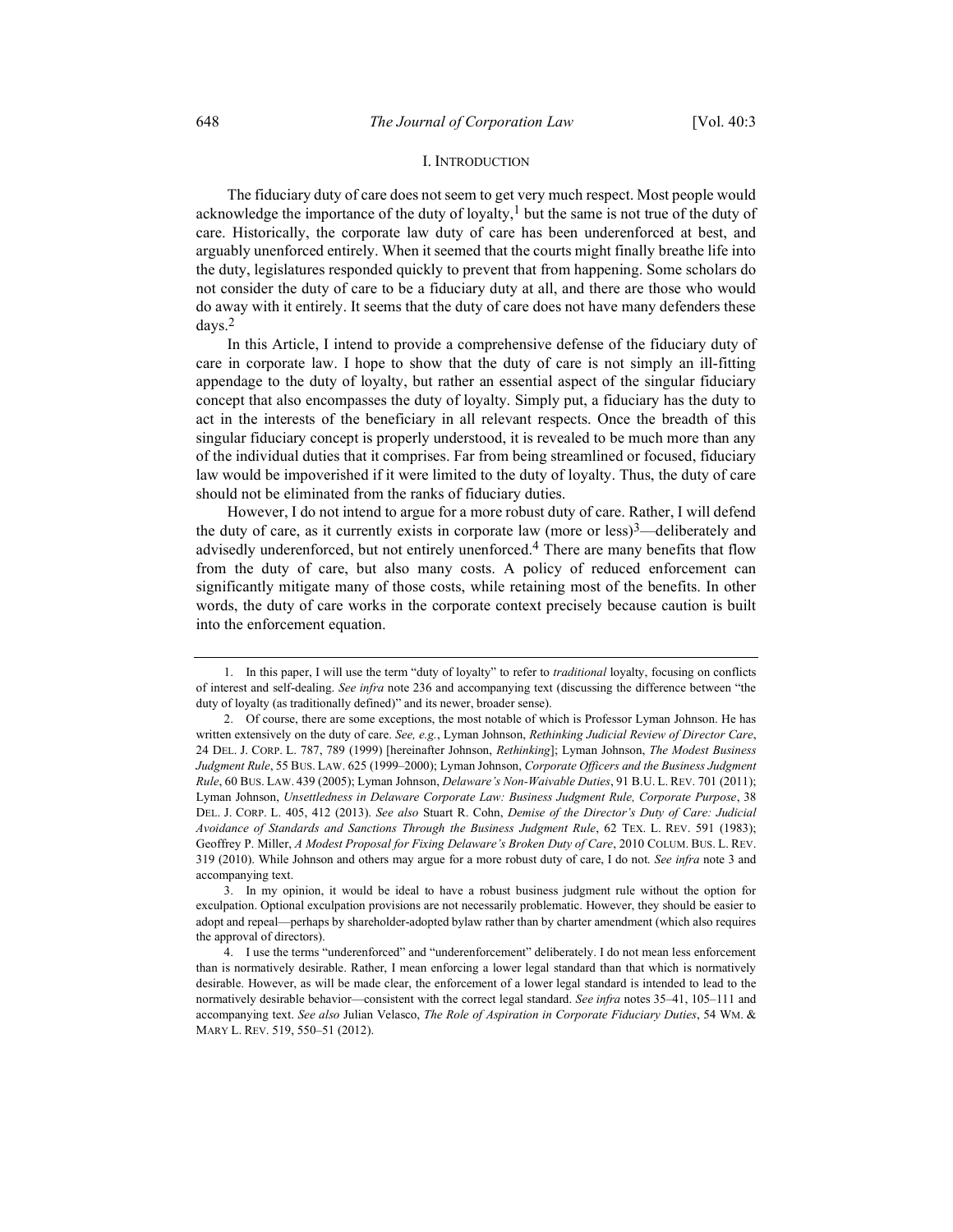This Article will proceed as follows. Part II will consider various arguments against the duty of care. These arguments can be grouped into several categories: that there really is no such duty because it is unenforced; that the duty is undesirable for practical reasons; that the duty is unnecessary because of other forces; and that the duty of care is not a fiduciary duty. The arguments have varying degrees of merit, and each will be considered in turn. One theme will recur: whatever merit the argument may have when considered against a robust duty of care is severely diminished when considered against the existing, underenforced duty. In other words, most arguments against the duty of care are logically only arguments for reduced enforcement of the duty of care. They do not establish that non-enforcement or elimination of the duty of care would be ideal.

Part III will consider various arguments in favor of the duty of care. I start by showing that the duty of care is a well-established fiduciary duty and then address its deterrence value. Next, I argue that the duty of care is necessary because of the duty of loyalty's shortcomings: first, that it is also underenforced and therefore unable to police fiduciary relationships on its own, and second, that the concept of loyalty is inadequate to capture the essence of the fiduciary principle. Finally, I discuss the expressive value of law: the duty of care is necessary to let fiduciaries know that they have a legal duty to pursue the beneficiaries' interests with skill and diligence (i.e., *carefully*), and not merely to avoid conflicts of interest (i.e., loyally).

I close with a discussion of why the issue matters. I explain that the fiduciary principle is necessarily broad and expansive and cannot be boiled down to a few simple rules. I then argue that the urge to simplify the law of fiduciary duties by eliminating the duty of care from its ranks is misguided. Finally, I suggest that, in the long run, the courts will tend to resist the reductionist impulse to simplify at the expense of equity. Thus, it is better to accept the duty of care and deal with it directly than to attempt to eliminate it and invite judicial innovation.

#### II. ARGUMENTS AGAINST

This part will consider the case against the duty of care. The main arguments fall into four categories, and each will be considered in turn. Section A will consider the argument that there really is no duty of care because it is unenforced. Section B will consider the argument that the duty of care is undesirable for practical reasons. Section C will consider the argument that the duty of care is unnecessary because of other forces that lead to adequate care. Section D will consider the argument that, whatever it may be, the duty of care is not a fiduciary duty.

#### A. Unenforced

Perhaps the most obvious argument against the duty of care, at least in corporate law, is that effectively there is no such duty. Empirically, there are very few cases where liability has been premised on a breach of the duty of care. Doctrinally, the business judgment rule shields directors from liability in all but the most extreme cases. Moreover, corporations have the option to shield directors from liability for breaches of the duty of care by including exculpation provisions in their charters. It would seem that there is very little, if any, bite left in the duty of care. If that is the case, then perhaps the duty of care should be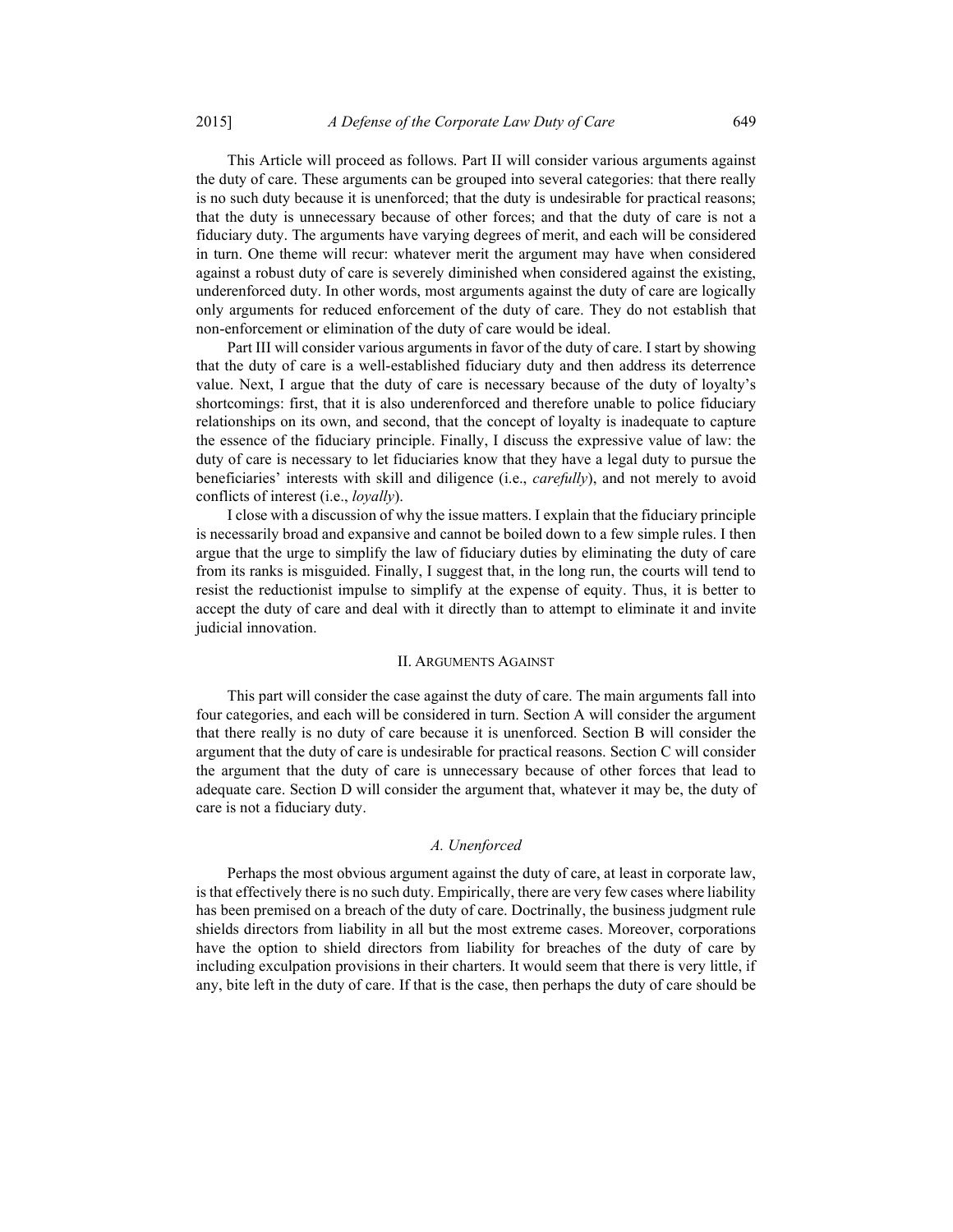explicitly retired once and for all.<sup>5</sup> These arguments are not without merit, but careful consideration can reveal their limits.

#### 1. Empirical Response

The most straightforward argument against the duty of care is that it is meaningless because it is virtually unenforced: there are very few cases in which directors have been held personally liable for monetary damages in cases involving solely a duty of care claim.<sup>6</sup> As Professor Joseph Bishop once put it, "[t]he search for cases in which directors of industrial corporations have been held liable in derivative suits for negligence uncomplicated by self-dealing is a search for a very small number of needles in a very large haystack."<sup>7</sup> The dearth of cases resulting in liability for breach of the duty of care is undeniably relevant, but may not be as damning as it seems. There are circumstances that put the raw numbers into perspective.

Although the cases are few and far between, they are not non-existent. By comparison, cases leading to director liability based solely on the quality of substantive business decisions are truly rare. Although courts often reserve the right to find liability based upon irrational decisions, $8$  they rarely do so in fact. Because of this, waste might be fairly described as more theoretical than real.<sup>9</sup> The same is not quite true of procedural care. A leading treatise identifies about a dozen cases that led to director liability for breach of the duty of care.<sup>10</sup> Admittedly, this is not a very large number, but it is not zero. Moreover, the number must be considered in the context of the corporate legal landscape.

 <sup>5.</sup> See, e.g., Kenneth E. Scott, Corporation Law and the American Law Institute Corporate Governance Project, 35 STAN. L. REV. 927, 937 (1983) ("In short, very little if any value would be lost by outright abolition of the legal duty of care and its accompanying threat of a lawsuit.").

 <sup>6.</sup> See, e.g., Joseph W. Bishop, Sitting Ducks and Decoy Duck: New Trends in the Identification of Corporate Directors and Officers, 77 YALE L.J. 1078, 1099–1100 (1968) (noting four examples "based on extensive (although not exhaustive) investigation"); Stuart R. Cohn, Demise of the Director's Duty of Care: Judicial Avoidance of Standards and Sanctions Through the Business Judgment Rule, 62 TEX. L. REV. 591, 591 & n.1 (1983) (finding seven cases). See also 1 DENNIS J. BLOCK ET AL., THE BUSINESS JUDGMENT RULE: FIDUCIARY DUTIES OF CORPORATE DIRECTORS 167–73 (1998) (discussing twelve cases).

 <sup>7.</sup> Bishop, supra note 6, at 1099.

 <sup>8.</sup> See, e.g., Brehm v. Eisner, 746 A.2d 244, 263–64 (Del. 2000); David Rosenberg, Galactic Stupidity and the Business Judgment Rule, 32 J. CORP. L. 301, 304 (2007) ("Although few courts or commentators are willing to use the term, substantive due care analysis is in fact alive in Delaware fiduciary law, and has been for at least two decades."); William T. Quillen, Trans Union, Business Judgment, and Neutral Principles, 10 DEL. J. CORP. L. 465, 492 (1985) ("[T]here can be no question that for years the courts have in fact reviewed directors' business decisions to some extent from a quality of judgment point of view. Businessmen do not like it, but courts do it and are likely to continue to do it because directors are fiduciaries."). Compare In re Caremark Int'l, Inc. Deriv. Litig., 698 A.2d 959, 967 (Del. Ch. 1996) ("Compliance with a director's duty of care can never appropriately be judicially determined by reference to the content of the board decision that leads to a corporate loss[.]") (emphasis in original).

 <sup>9.</sup> See Gagliardi v. Trifoods Int'l, Inc., 683 A.2d 1049, 1051–52 (Del. Ch. 1996) (noting that the theoretical exception for "egregious" decisions has never resulted in a money judgment against a director).

<sup>10.</sup> See 1 BLOCK ET AL., supra note 6, at 167–72. Many of the cases involve financial institutions, such as banks, which may have the need for a heightened duty of care. See generally Christopher M. Bruner, Conceptions of Corporate Purpose in Post-Crisis Financial Firms, 36 SEATTLE U. L. REV. 527, 538–40 (2013) (describing cases in which directors were held liable); Patricia A. McCoy, A Political Economy of the Business Judgment Rule in Banking: Implications for Corporate Law, 47 CASE W. RES. L. REV. 1, 3 (1996) (describing the curtailing of the business judgment rule in response to lending practices that triggered bank runs). However, not all cases involve financial institutions. Moreover, that fact does not seem especially relevant in some of the cases that do.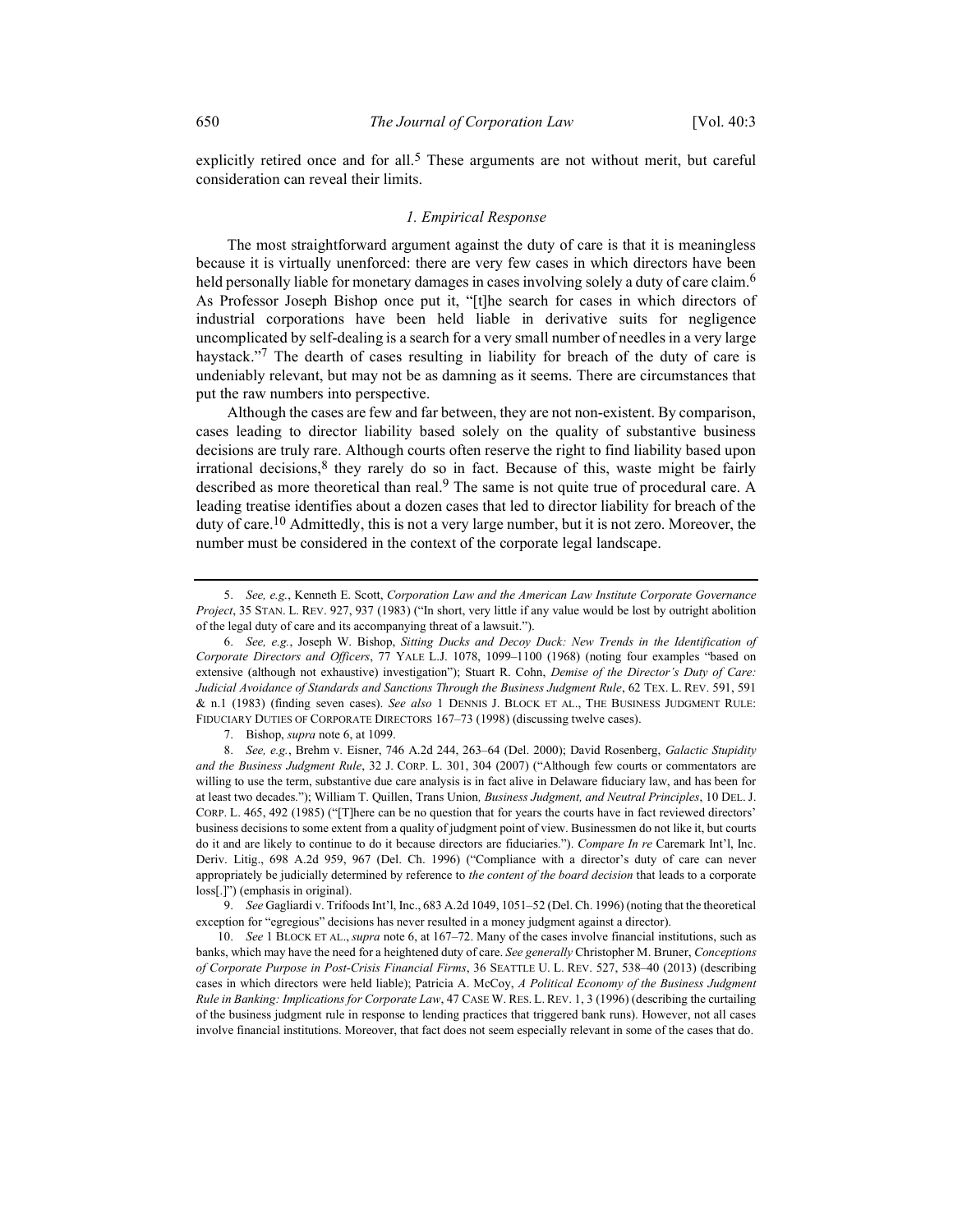The lack of cases can readily be explained by the divergence between standards of conduct and standards of review in corporate law.<sup>11</sup> Standards of conduct are rules addressed to actors, specifying expectations regarding their behavior, while standards of review are rules addressed to courts, specifying how actions are to be judged. In most areas of law, standards of conduct and review converge. For example, in tort law, the standard of conduct is ordinary care, and the standard of review is negligence. The same is not true in corporate law, where standards of conduct and standards of review diverge. This divergence is most evident in the business judgment rule.

Delaware defines the business judgment rule as "a presumption that in making a business decision the directors of a corporation acted on an informed basis, in good faith and in the honest belief that the action taken was in the best interests of the company." $^{12}$ Alternatively, the business judgment rule can be described as a deferential standard of review for duty of care cases.<sup>13</sup> Thus, although the standard of conduct for the duty of care is something like ordinary care, the standard of review is gross negligence rather than mere negligence.<sup>14</sup> Some would characterize the business judgment rule as a policy of nonreview,15 although this characterization seems more appropriate with respect to the substance of business decisions than to the decision-making process.<sup>16</sup>

The next section considers the justification for the business judgment rule. For present purposes, it is sufficient to note that the business judgment rule explains why there are so few cases leading to director liability. Because the standard of review is so deferential, the burden on the plaintiff is quite high. The natural consequence of such deference is that few cases result in liability. Additionally, if it is difficult to recover against directors for breach of the duty of care, then it may not be worthwhile to file many such lawsuits in the first place. Furthermore, any meritorious cases are likely to settle early.<sup>17</sup> Thus, one should not expect to find many cases leading to director liability based on the duty of care.

In fact, the legal landscape is even more complicated. The law might have evolved to

 <sup>11.</sup> See generally Melvin A. Eisenberg, The Divergence of Standards of Conduct and Standards of Review in Corporate Law, 62 FORDHAM L. REV. 437 (1993). See also Velasco, supra note 4, at 546–53 (discussing rationale for the divergence).

 <sup>12.</sup> Aronson v. Lewis, 473 A.2d 805, 812 (Del. 1984).

 <sup>13.</sup> See Julian Velasco, Structural Bias and the Need for Substantive Review, 82 WASH. U. L.Q. 821, 828– 29 (2004) ("It is better understood as either a standard of review or a policy of non-review."); E. Norman Veasey & Christine T. Di Guglielmo, What Happened in Delaware Corporate Law and Governance From 1992–2004? A Retrospective on Some Key Developments, 153 U. PA. L. REV. 1399, 1417 (2005) (describing the business judgment rule as a standard of review). See also Stephen M. Bainbridge, The Business Judgment Rule as Abstention Doctrine, 57 VAND. L. REV. 83, 87 (2004) ("The business judgment rule commonly is understood today as a standard of liability by which courts review the decisions of the board of directors.").

 <sup>14.</sup> Aronson, 473 A.2d at 812 ("[U]nder the business judgment rule director liability is predicated upon concepts of gross negligence.").

 <sup>15.</sup> See, e.g., Bainbridge, supra note 13, at 89–90 ("Alternatively, . . . the business judgment rule can be seen as an abstention doctrine."); William T. Allen et al., Function Over Form: A Reassessment of Standards of Review in Delaware Corporation Law, 56 BUS. LAW. 1287, 1297 (2001) ("[The business judgment rule] is an expression of a policy of non-review[.]"); Johnson, supra note 2, at 625 ("The business judgment rule . . . is better understood as a . . . policy of *non-review*[.]") (emphasis in original).

 <sup>16.</sup> See infra notes 26–29, 74–75, 324–327 and accompanying text (describing the difference in review for substance of decision claims as compared to decision-making process claims).

<sup>17.</sup> See John C. Coffee, Jr., Litigation and Corporate Governance: An Essay on Steering Between Scylla and Charybdis, 52 GEO. WASH. L. REV. 789, 796 (1984) ("[C]ases are most often resolved by settlement, not judicial decision . . . .").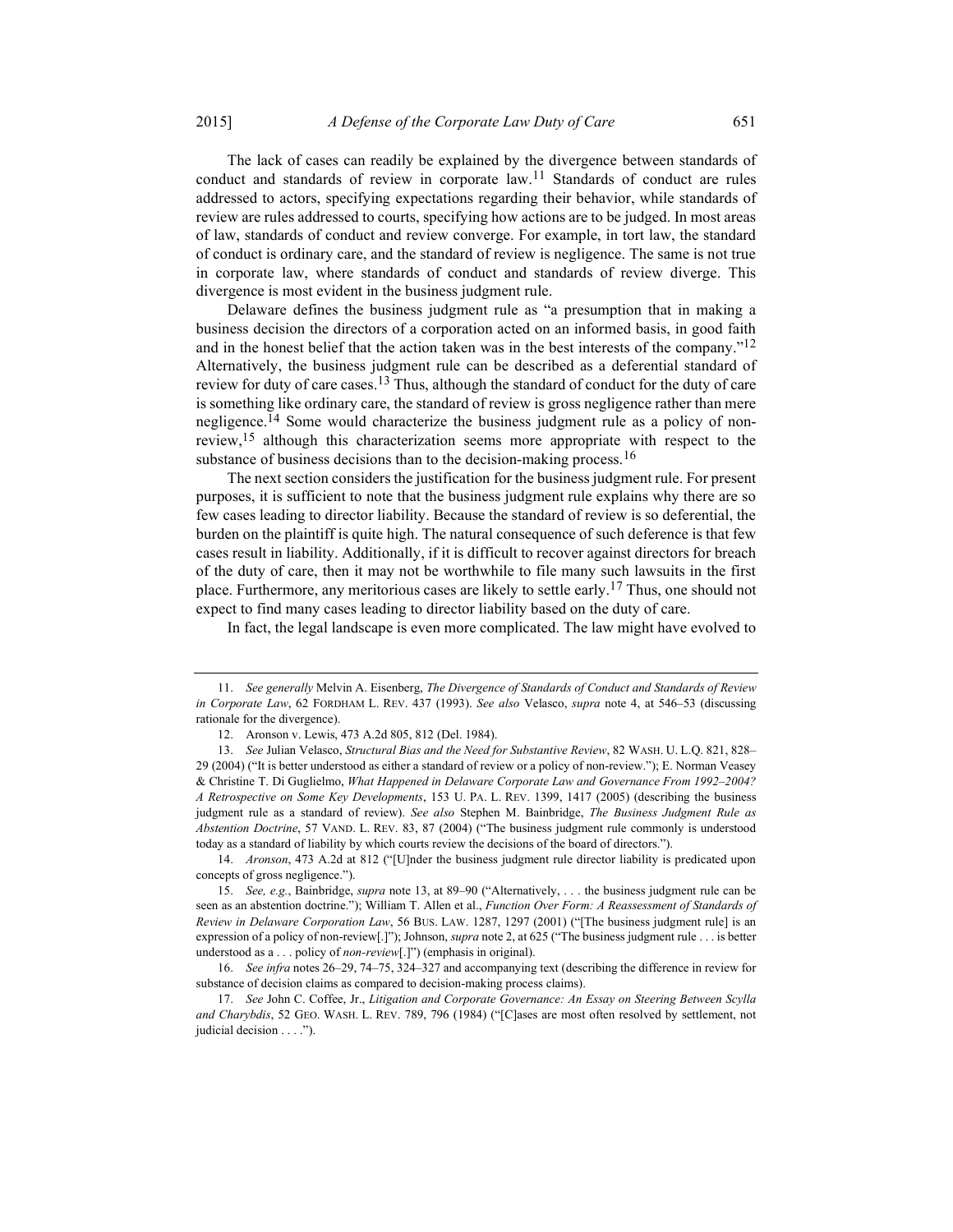allow directors less deference and give plaintiffs a better chance of recovering against careless directors. In 1985, in Smith v. Van Gorkom, <sup>18</sup> the Delaware Supreme Court held directors personally liable for gross negligence. The case might have been a harbinger of things to come. However, it was not to be. Instead, the Delaware legislature acted quickly to arrest development<sup>19</sup>—as did the legislatures of most states.<sup>20</sup>

Under the laws of most states, director liability for breach of the duty of care either is, or can be, limited or even eliminated altogether. For example, under Section 102(b)(7) of the Delaware General Corporation Law, corporations are permitted to include in their charters an exculpation provision that essentially eliminates directors' exposure to personal liability for breach of the duty of care.<sup>21</sup> Most public corporations quickly adopted such a provision, such that they are now nearly ubiquitous.<sup>22</sup> As a result, it is fair (if not entirely accurate) to say that directors generally cannot be held accountable for breaches of the duty of care. Of course, if recovery of damages is no longer a possibility, then one would expect to see very few lawsuits. Moreover, one could not expect the lawsuits that do arise to lead to the imposition of personal liability on directors.

Thus, the empirical data cannot be said to reflect the nonexistence of a duty of care but rather reflects the legal landscape characterized by a deferential business judgment rule coupled with ubiquitous exculpation provisions. In light of the legal landscape, one could expect more than simply a lack of liability or even a lack of cases. If successful duty of care claims are rare, then one would expect to find cases channeled away from duty of care issues and towards duty of loyalty issues whenever possible.

Fiduciary duties are not necessarily tidy concepts. The duty of care and the duty of loyalty are not polar opposites, and in many cases may overlap.<sup>23</sup> In every case involving a breach of fiduciary duty, the claim is that the directors are not pursuing the interests of the shareholders. Many cases may involve violations of both the duty of care and the duty of loyalty, and sometimes conduct might be characterized alternatively as a breach of either. Thus, plaintiffs may have some leeway in deciding how to frame the case. They may be able to allege breach of the duty of care, of loyalty, or of both. Because of the business judgment rule and exculpation provisions, it is unlikely that they would characterize a case as involving solely the duty of care. More likely, they would at least

 <sup>18.</sup> Smith v. Van Gorkom, 488 A.2d 858 (Del. 1985).

 <sup>19.</sup> See DEL. CODE ANN. tit. 8, § 102(b)(7) (2011) (authorizing corporations to add provisions to their charters insulating directors from personal liability for breach of the duty of care).

 <sup>20.</sup> See MODEL BUS. CORP. ACT ANN. § 2.02(b)(4) (authorizing corporations to add provisions to their charters insulating directors from personal liability for breach of the duty of care). See also id. Statutory Comparison 6, at 2–34 (2011 Rev.) (noting which states have adopted similar provisions).

 <sup>21.</sup> DEL. CODE ANN. tit. 8, § 102(b)(7).

<sup>22.</sup> See J. Robert Brown, Jr. & Sandeep Gopalan, Opting Only In: Contractarians, Waiver of Liability Provisions, and the Race to the Bottom, 42 IND. L. REV. 285, 309–10 (2009) (describing the extent to which companies are opting out of liability for directors); Lawrence A. Hamermesh, Why I Do Not Teach Van Gorkom, 34 GA. L. REV. 477, 490 (2000) (citing statistics); Miller, *supra* note 2, at 322 ("All, or virtually all, public Delaware companies have opted out of liability[.]").

 <sup>23.</sup> See Julian Velasco, How Many Fiduciary Duties Are There in Corporate Law?, 83 S. CAL. L. REV. 1231, 1297 (2010) ("[T]he relationship among the various fiduciary duties is . . . complex. Thus, it is inadequate to describe fiduciary duties as lying on a linear continuum."); In re Walt Disney Co. Deriv. Litig., 907 A.2d 693, 746 n.402 (Del. Ch. 2005) ("Perhaps these categories of care and loyalty, so rigidly defined and categorized in Delaware for many years, are really just different ways of analyzing the same issue."); Coffee, supra note 17, at 792 (noting that the distinction between duty of care and duty of loyalty "is often fuzzy and is not susceptible to a simple either/or test").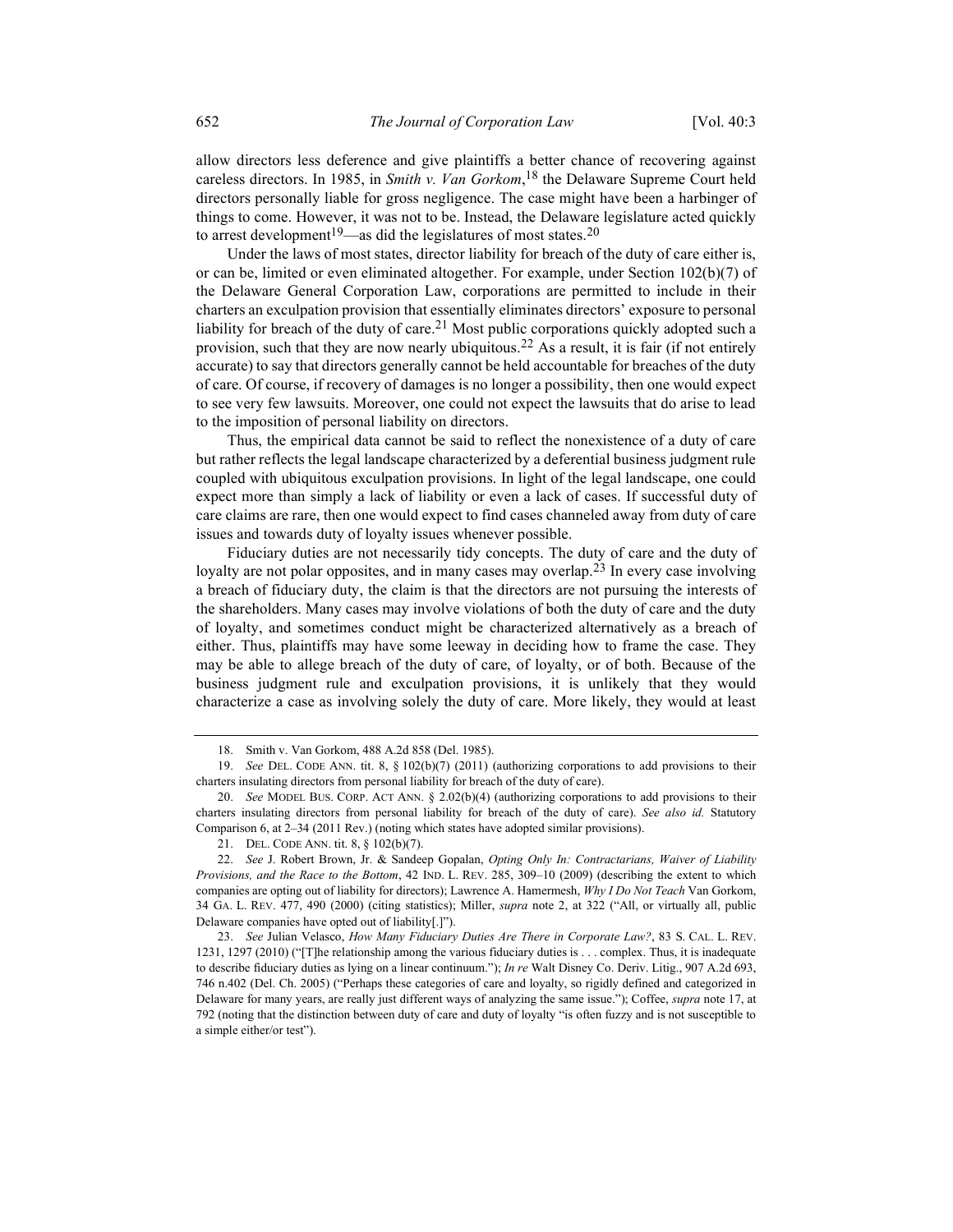characterize as involving both the duty of care and the duty of loyalty. However, realizing that the chances of prevailing on the duty of care claim are slim, they may not pursue it at all or perhaps only halfheartedly. If so, then even cases that could have been successful under the duty of care might be re-characterized as duty of loyalty cases.

Moreover, judges may be doing something similar. Even cases that have successful claims under both the duty of care and the duty of loyalty may be decided solely under the duty of loyalty.<sup>24</sup> Each court may not want to be the outlier that finds liability under the duty of care when plaintiffs can be made whole under the less controversial duty of loyalty.

Thus, it is possible that there would be many more cases that could have been decided in the plaintiffs' favor based on the duty of care but which were instead decided based on the duty of loyalty. If so, the empirical data is incomplete. Instead of asking how many cases have led to director liability based solely on the duty of care, the more important inquiry might be how many cases *could have* led to liability under the duty of care. The number would surely be zero where exculpation provisions are involved, and would still be small when they are not involved, because of the business judgment rule. However, there is reason to believe that the number of cases that *could have* led to liability under the duty of care might be significantly more than the number of cases that have done so.

Thus, the empirical data—the fact that there are very few cases in which directors have been held personally liable for damages solely as a result of a breach of the duty of care—is not a strong basis on which to conclude that there is no duty of care. Given the legal landscape, the data are in line with what should be expected. If we are to conclude that there is no duty of care, it must be based on the legal landscape itself.

#### 2. Business Judgment Rule

If the sheer lack of cases leading to director liability does not establish that the lack of a meaningful duty of care, then perhaps the existence of the business judgment rule does. As previously discussed, the business judgment rule can be understood alternatively as a presumption, as a differential standard of review, or as a policy of non-review.25 However it is described, the business judgment rule lies at the heart of the divergence between standards of conduct and of review and results in deferential judicial review for breach of the duty of care. Claims based on the substance of business decisions are reviewed under the waste test,  $26$  which is almost insurmountable,  $27$  while claims based on the decision-

 <sup>24.</sup> Cf. Tamar Frankel, Corporate Director's Duty of Care: The American Law Institute's Project on Corporate Governance, 52 GEO. WASH. L. REV. 705, 716 (1984) ("Courts do not base their decisions on the duty of care as often as they do on the duty of loyalty, but invoke the duty of care in special cases when directors have no conflicts of interest.").

 <sup>25.</sup> See supra notes 12–16 and accompanying text (describing the business judgment rule).

 <sup>26.</sup> To establish waste claim, plaintiffs must show that consideration for a transaction "is so inadequate in value that no person of ordinary, sound business judgment would deem it worth that which the corporation has paid." Grobow v. Perot, 539 A.2d 180, 189 (Del. 1988) (citations omitted). See also Lewis v. Vogelstein, 699 A.2d 327, 336 (Del. Ch. 1997) (discussing the waste standard); Glazer v. Zapata Corp., 658 A.2d 176, 183 (Del. Ch. 1993) (same).

 <sup>27.</sup> See Zupnick v. Goizueta, 698 A.2d 384, 387 (Del. Ch. 1997) ("That is 'an extreme test, very rarely satisfied . . .") (quoting Steiner v. Meyerson No. 13139, 1995 WL 441999, at \*3 (Del. Ch. July 19, 1995); Gagliardi v. Trifoods Int'l, Inc., 683 A.2d 1049, 1052 (Del. Ch. 1996) (finding that the waste test "has resulted in no awards of money judgment against corporate officers or directors in this jurisdiction"). See also Allen et al., supra note 15, at 1318 ("[N]o Delaware case of which we are aware has ever held that a properly ratified transaction constituted waste.").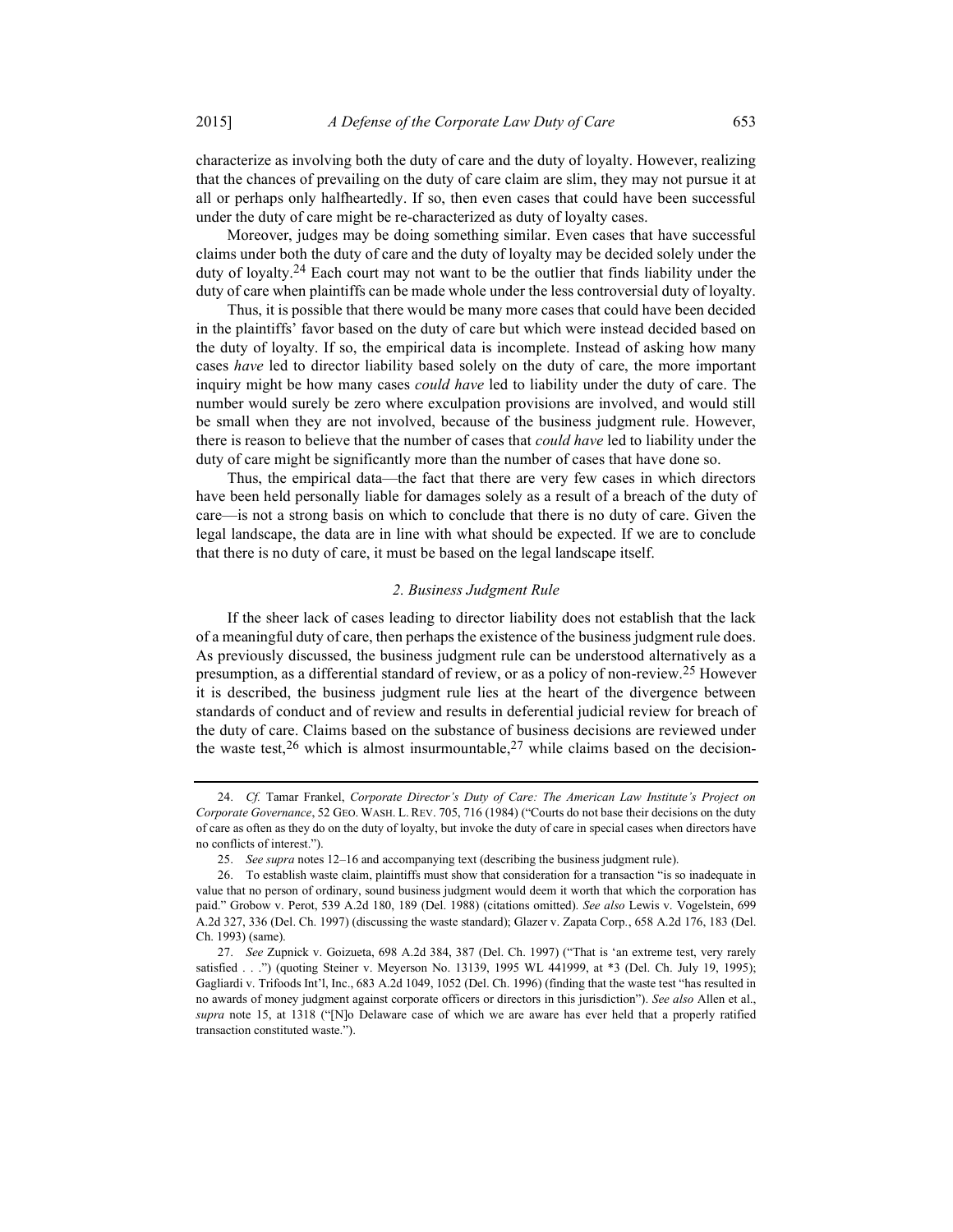making process are reviewed under a gross negligence standard,<sup>28</sup> which is also extremely demanding.<sup>29</sup> The business judgment rule explains why, historically, there have been so few cases leading to director liability for breach of the duty of care. However, given this strong presumption, deferential standard of review, or policy of non-review, perhaps it is fair to say that there really is no meaningful duty of care.

Before we reach that conclusion, we need to consider the reasons behind the business judgment rule. If the idea is that the duty of care need not be enforced strictly because it is not very important, then the business judgment rule supports this conclusion. If, on the other hand, there is some other reasoning, then perhaps the conclusion is inappropriate.

It turns out that the business judgment rule does not exist because the duty of care is undervalued. $30$  At least, judges never express any such sentiment. To the contrary, they often opine on the importance of director diligence. And this comports with common sense: of course directors of large corporations should be diligent rather than negligent! Their decisions affect not only the shareholders but also the employees, other businesses, and even the economy as a whole.

The justification for the business judgment rule lies somewhere else completely. Because it is sure to be well known to the reader, I will not go into great detail.<sup>31</sup> Rather, I will point out that the justifications can be categorized into two interrelated groups: the theoretical and the practical. The theoretical foundation of the business judgment rule is trust, and the practical foundation is risk.

Theoretically, the business judgment rule is founded on trust.<sup>32</sup> Judges presume that directors are acting in good faith because they believe that, as a general matter, directors can be trusted. To be sure, when directors have a conflict of interest, they cannot be trusted. In such situations, courts apply the demanding entire fairness test, which requires directors to bear the burden of proof.<sup>33</sup> However, when directors are not conflicted, their interests generally are aligned with those of the shareholders.<sup>34</sup> Thus, courts do not need to police the duty of care very closely. The deferential review of the business judgment rule allows courts to avoid wasting judicial resources on borderline cases that are more likely to be about policy disagreements than actual negligence and focus their attention on only the most egregious cases.

Practically, the business judgment rule is founded on risk. It is an accepted principal

 <sup>28.</sup> See supra note 14 (discussing director liability).

<sup>29.</sup> See 1 BLOCK ET AL., supra note 6, at 134-40 (reviewing a history of the standard through various cases utilizing it).

 <sup>30.</sup> Velasco, supra note 4, at 539–40.

 <sup>31.</sup> See generally 1 BLOCK ET AL., supra note 6, at 12–18 (describing the rationale for the business judgment rule); Melvin A. Eisenberg, The Duty of Care of Corporate Officers and Directors, 51 U. PITT. L. REV. 945, 959-69 (1990); Velasco, supra note 13, at 828–34.

 <sup>32.</sup> See Velasco, supra note 13, at 834.

 <sup>33.</sup> See generally 1 BLOCK ET AL., supra note 6, at 28–32; Velasco, supra note 13, at 834–38 (describing the entire fairness test).

 <sup>34.</sup> See Allen et al., supra note 15, at 1302 ("[A] board that is not conflicted is motivated to achieve the highest transaction price the market will permit. Because in those circumstances the board's interests and the interests of the shareholders are aligned, there is no reason for courts to engage in a substantive review of the board's decision."); Henry G. Manne, Mergers and the Market for Corporate Control, 73 J. POL. ECON. 110, 117 (1965) ("Generally speaking, managers' incentives and interests coincide with those of their shareholders in every particular except one: they have no incentive, as managers, to buy management services for the company at the lowest possible price.").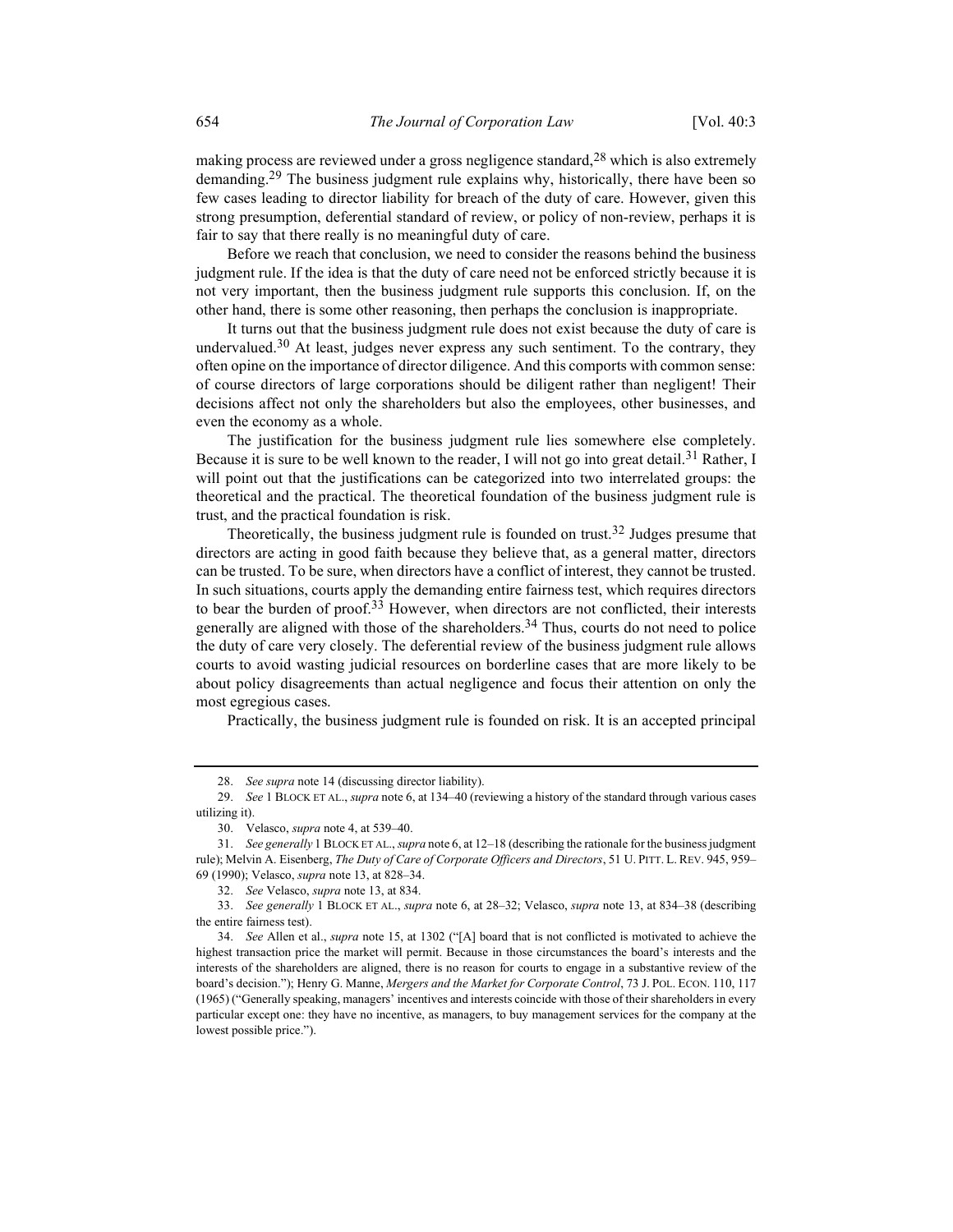of business that risk and return are related: you cannot expect to earn a profit without being willing to accept risk, and higher profits generally require a willingness to accept greater risks.<sup>35</sup> Thus, shareholders who invested in the corporation in the hope of making a profit actually want the managers of the corporation to take on appropriate entrepreneurial risks and do not want them to be overly cautious.<sup>36</sup> But managers are naturally more risk averse than shareholders because they have more at stake—i.e., their jobs—than do diversified shareholders.<sup>37</sup> Moreover, if the courts are strictly enforcing a duty of care and holding directors liable for mistakes in judgment, then directors will surely become even more risk averse. Directors would face the entire downside of a business decision—i.e., ruinous personal liability—without benefiting from the upside of their actions—i.e., the profits that go to the corporation and its shareholders.<sup>38</sup> Thus, to encourage directors to take on healthy entrepreneurial risks, directors are afforded deferential review with respect to issues involving the duty of care.

Properly understood, deferential review is a reasonable approach to handling duty of care issues. It may seem counterintuitive, but judicial deference is intended entirely for the benefit of the shareholders. Care is not undervalued; rather, enforcement is simply reduced. This is not so exceptional: laws are not all enforced equally, and no law is enforced perfectly.<sup>39</sup> The business judgment rule reflects a prudential judgment as to the appropriate level of enforcement.40 The duty of care is enforced lightly, lest the costs exceed the benefits.<sup>41</sup> This decision does not support a move to eliminate the duty of care. Underenforcement is a far cry from non-enforcement.

 38. See William T. Allen et al., Realigning the Standard of Review of Director Due Care with Delaware Public Policy: A Critique of Van Gorkom and Its Progeny As a Standard of Review Problem, 96 Nw. U. L. REV. 449, 455 (2002) ("[T]he risk of liability, at least in the case of non-management directors, could be highly disproportionate to their incentives for serving as a director. Liability for an imprudent decision could be in the millions, but outside directors rarely receive annual fees commensurate with liability risk of that magnitude."); Eisenberg, supra note 11, at 445 ("[A]t least in the case of non-management directors, liability for the losses caused by an imprudent business decision would often be far out of proportion to the incentives for accepting a directorship.").

39. See Velasco, supra note 4, at 580–85 (discussing underenforcement of legal duties).

 41. See Eisenberg, supra note 11, at 467–68 ("[U]tilizing standards of review that [a]re fully congruent with the relevant standards of conduct would impose greater costs than the costs of letting some persons who violated their standards of conduct escape liability."); Velasco, supra note 4, at 552.

 <sup>35.</sup> See generally KLEIN ET AL., BUSINESS ORGANIZATION AND FINANCE: LEGAL AND ECONOMIC PRINCIPLES 242–50 (11th ed. 2010).

 <sup>36.</sup> See Gagliardi v. Trifoods Int'l, Inc., 683 A.2d 1049,1052 (Del. Ch. 1996) ("Shareholders don't want (or shouldn't rationally want) directors to be risk averse.").

 <sup>37.</sup> See Coffee, supra note 17, at 802 ("Managers cannot diversify their portfolio . . . because they are essentially overinvested in their own firms."); Bainbridge, supra note 13, at 113 ("[M]anagers obviously cannot diversify their human capital among a number of different firms.").

 <sup>40.</sup> See Allen et al., supra note 38, at 449–50 ("The more lenient standard creates a greater arena of freedom for directors, because the standard is purposefully designed to encourage directors to act without undue inhibition."); Allen et al., *supra* note 15, at 1296 ("The reasons [for the divergence between standards of conduct and standards of review] are rooted in policy interests."); Eisenberg, supra note 11, at 467-68 ("If directors or officers who violate the standards of reasonableness and fairness sometimes escape liability because of a less demanding standard of review, it is not because they have acted properly, but because utilizing standards of review that were fully congruent with the relevant standards of conduct would impose greater costs than the costs of letting some persons who violated their standards of conduct escape liability.").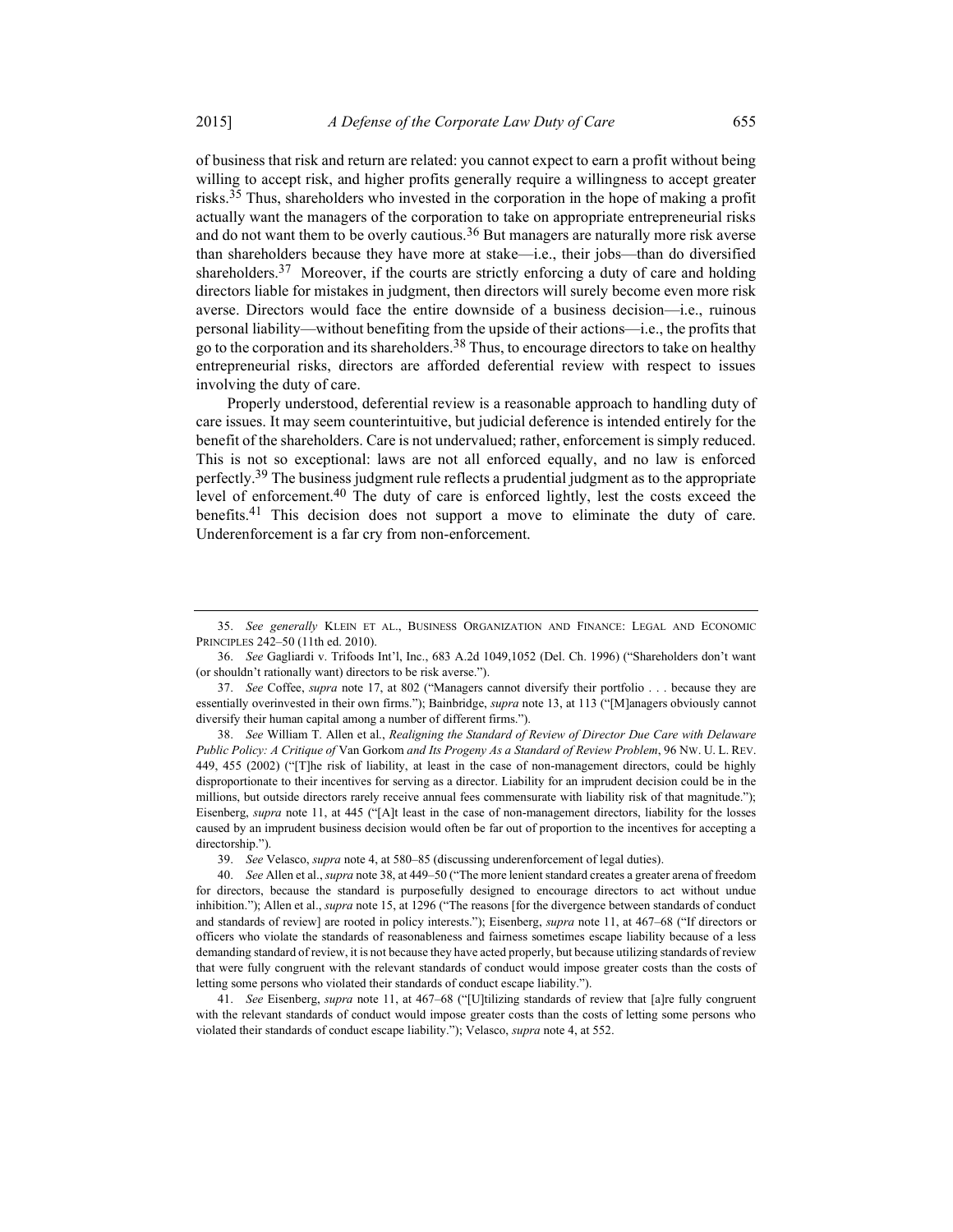## 3. Exculpation

Even if the business judgment rule does not support a decision to eliminate the duty of care, perhaps the authorization of exculpation provisions does.<sup>42</sup> It would seem difficult to characterize the elimination of liability as underenforcement, rather than nonenforcement. Nevertheless, this section will argue that the existence of exculpation provisions does not support the elimination of the duty of care.

Consider the statutory language in Delaware:

(b) In addition to the matters required to be set forth in the certificate of incorporation by subsection (a) of this section, the certificate of incorporation may also contain any or all of the following matters: . . .

(7) A provision eliminating or limiting the personal liability of a director to the corporation or its stockholders for monetary damages for breach of fiduciary duty as a director, provided that such provision shall not eliminate or limit the liability of a director: (i) For any breach of the director's duty of loyalty to the corporation or its stockholders; (ii) for acts or omissions not in good faith or which involve intentional misconduct or a knowing violation of law; (iii) under § 174 of this title; or (iv) for any transaction from which the director derived an improper personal benefit.43

It is noteworthy that the exculpation provision authorized by Delaware law does not eliminate the duty of care.<sup>44</sup> It only limits or eliminates the directors' exposure to personal liability for breach of the duty of care. The duty of care itself remains. Although damages against directors are no longer an option, injunctive relief is.<sup>45</sup> This solution reflects the concern discussed earlier that the risk of personal liability would lead directors to excessive risk aversion. Exculpation provisions allow corporations to eliminate that risk, but not the other benefits of the duty of care.

Moreover, only directors can be exculpated under Delaware law. Officers cannot be exculpated, and therefore damages remain an option against many corporate actors.<sup>46</sup> This is potentially significant in light of the Delaware Supreme Court's (surprisingly recent) holding that officers have the same fiduciary duties as directors.<sup>47</sup> Although cases against officers are rare, presumably because it is difficult for shareholders to maintain a derivative

<sup>42.</sup> Different states have authorized exculpation provisions in different ways. See generally MODEL BUS. CORP. ACT ANN. § 2.02, at 2-34 to -41 (2002) (comparing exculpation provisions across states); 2 WILLIAM E. KNEPPER & DAN A. BAILEY, LIABILITY OF CORPORATE OFFICERS AND DIRECTORS ch. 16, at 16-1 to -24 (7th ed. 2003) (discussing history of exculpation provisions). While in most states it is an opt-in provision, see id. at 16-3, in some states it is either an opt-out provision, see e.g., WIS. STAT. § 180.0828(2) (2013); OHIO REV. CODE ANN. § 1701.59(D) (2013), or mandatory, see, e.g., IND. CODE § 23-1-35-1(e) (2013); FLA. STAT. § 607.0831 (2013); VA. CODE § 13.1-692.1 (2013). Some states automatically limit the maximum liability of directors. See, e.g., VA. CODE § 13.1-692.1 (2013).

<sup>43</sup>. DEL. CODE ANN. tit. 8, § 102(b)(7) (2014).

<sup>44.</sup> See Eisenberg, supra note 31, at 970 ("Although at first glance this statute might seem to enable the virtual elimination of the duty of care, the statute falls short of taking that position[.]").

 <sup>45.</sup> See Malpiede v. Townson, 780 A.2d 1075, 1093 (Del. 2001) ("Such a charter provision, when adopted, would not affect injunctive proceedings based on gross negligence."); Arnold v. Soc'y for Sav. Bancorp, Inc., 678 A.2d 533, 542 (Del. 1996) (discussing "the availability of injunctive relief").

 <sup>46.</sup> See Gantler v. Stephens, 965 A.2d 695, 709 n.37 (Del. 2009) ("[T]here currently is no statutory provision authorizing comparable exculpation of corporate officers.").

 <sup>47.</sup> See id. at 708–09 (holding that "the fiduciary duties of officers are the same as those of directors").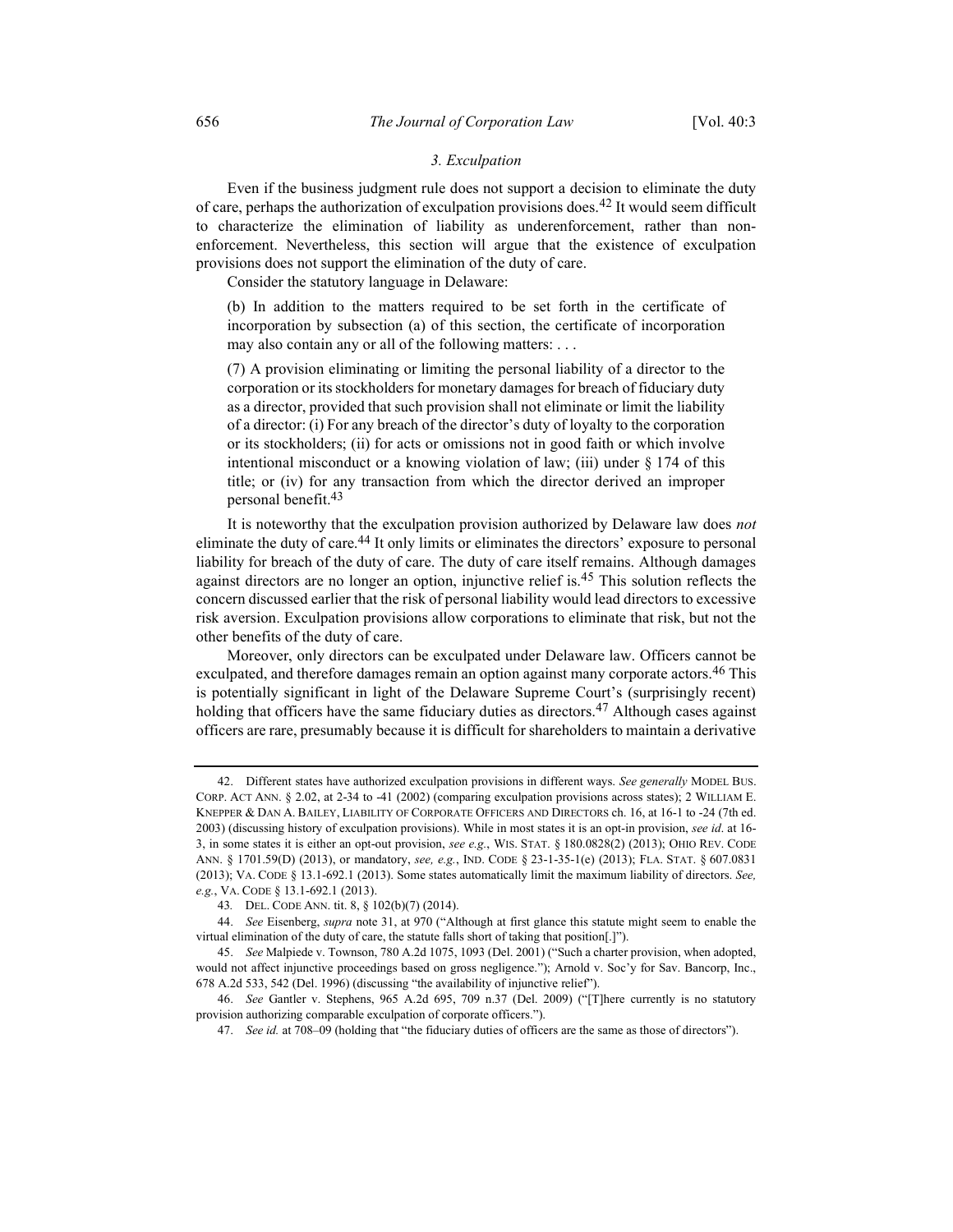action against officers,  $48$  the duty of care is technically alive and well as against officers.

In addition, exculpation is optional under Delaware law—and the law of some other states<sup>49</sup>—and requires an affirmative opt-in by the shareholders. Although most corporations have exculpation provisions, not all do. So even if the adoption of an exculpation provision could be considered the elimination of the duty of care, further justification would be required to force this decision upon corporations that have not elected it for themselves.<sup>50</sup> Moreover, as the law stands, corporations can freely choose to remove exculpation provisions from their charters, thereby restoring the duty of care. Again, justification would be required to eliminate this option.

The history of exculpation provisions might be thought to provide additional support for the elimination of the duty of care. Exculpation provisions came about in response to the Delaware Supreme Court's decision in Smith v. Van Gorkom.<sup>51</sup> This legislative response was clearly a rejection of the holding in that case.<sup>52</sup> The exact meaning of the response, however, is not clear. The Van Gorkom case "was the first Delaware case to actually hold directors liable for breach of the duty of care in a case in which the board had made a business decision."<sup>53</sup> In light of that fact, it is easy to suppose that exculpation provisions reflect a rejection of the imposition of damages for breach of the duty of care. However, this reading might be too broad.

The fact that the directors were held liable in the Van Gorkom case sent shock waves throughout the corporate world.<sup>54</sup> According to conventional wisdom, insurance companies suddenly refused to provide directors and officers insurance, and many people refused to become directors of public corporations.<sup>55</sup> Even accepting this account,<sup>56</sup> the question remains as to why liability in the Van Gorkom case was so shocking.

One possibility is the finding of liability itself. It was commonly believed that directors had never been held liable for breach of the duty of care and perhaps everyone

 <sup>48.</sup> Ordinarily, the board of directors gets to decide whether the corporation should bring a lawsuit on behalf of the company. However, when directors are conflicted, the courts may allow shareholders to bring a derivative action on behalf of the corporation. Although directors may easily be conflicted on the issue of whether a lawsuit should be brought charging themselves with breach of fiduciary duty, they are less likely to be conflicted on the issue of whether a lawsuit should be brought charging officers with breach of fiduciary duty.

 <sup>49.</sup> See, e.g., N.Y. BUS. CORP. LAW § 402(b) (McKinney 2014) (authorizing exculpation provisions); CAL. CORP. CODE § 204(a)(10) (West 2014) (same); MODEL BUS. CORP. ACT § 2.02(b)(4) (same).

 <sup>50. &</sup>quot;Delaware's legislative policy is to look to the will of the stockholders in these areas." Williams v. Geier, 671 A.2d 1368, 1381 (Del. 1996).

 <sup>51.</sup> Smith v. Van Gorkom, 488 A.2d 858 (Del. 1985). It was not, however, the first Delaware case to hold directors liable for breach of the duty of care. See infra note 58 and accompanying text (citing earlier case).

 <sup>52.</sup> See Cinerama, Inc. v. Technicolor, Inc., 663 A.2d 1156, 1166 n.18 (Del. 1995) ("The statute was, in fact, a legislative response to this Court's liability holding in Van Gorkom.").

 <sup>53.</sup> See, e.g., WILLIAM T. ALLEN ET AL., COMMENTARIES AND CASES ON THE LAW OF BUSINESS ORGANIZATION 234 (4th ed. 2012).

 <sup>54.</sup> See 2 KNEPPER & BAILEY, supra note 42, § 16.01, at 16-1 to -2 (7th ed. 2005) (describing legislative response to the Van Gorkom decision).

<sup>55.</sup> See Roberta Romano, Corporate Governance in the Aftermath of the Insurance Crisis, 39 EMORY L.J. 1155, 1160 (1990) [hereinafter Romano, Aftermath] ("Delaware hoped to ease the insurance crisis by eliminating liability relating to duties typically covered by D&O insurance."); Roberta Romano, What Went Wrong With Directors' and Officers' Liability Insurance?, 14 DEL. J. CORP. L. 1, 1-2 (1989) ("There are reports of directors resigning because their firms had lost insurance coverage and of individuals declining invitations to serve on boards in increasing numbers.").

 <sup>56.</sup> Roberta Romano has suggested that the insurance crisis actually had many causes, and was not simply due to the *Van Gorkom* holding. Romano, *Aftermath*, *supra* note 55, at 1157–59.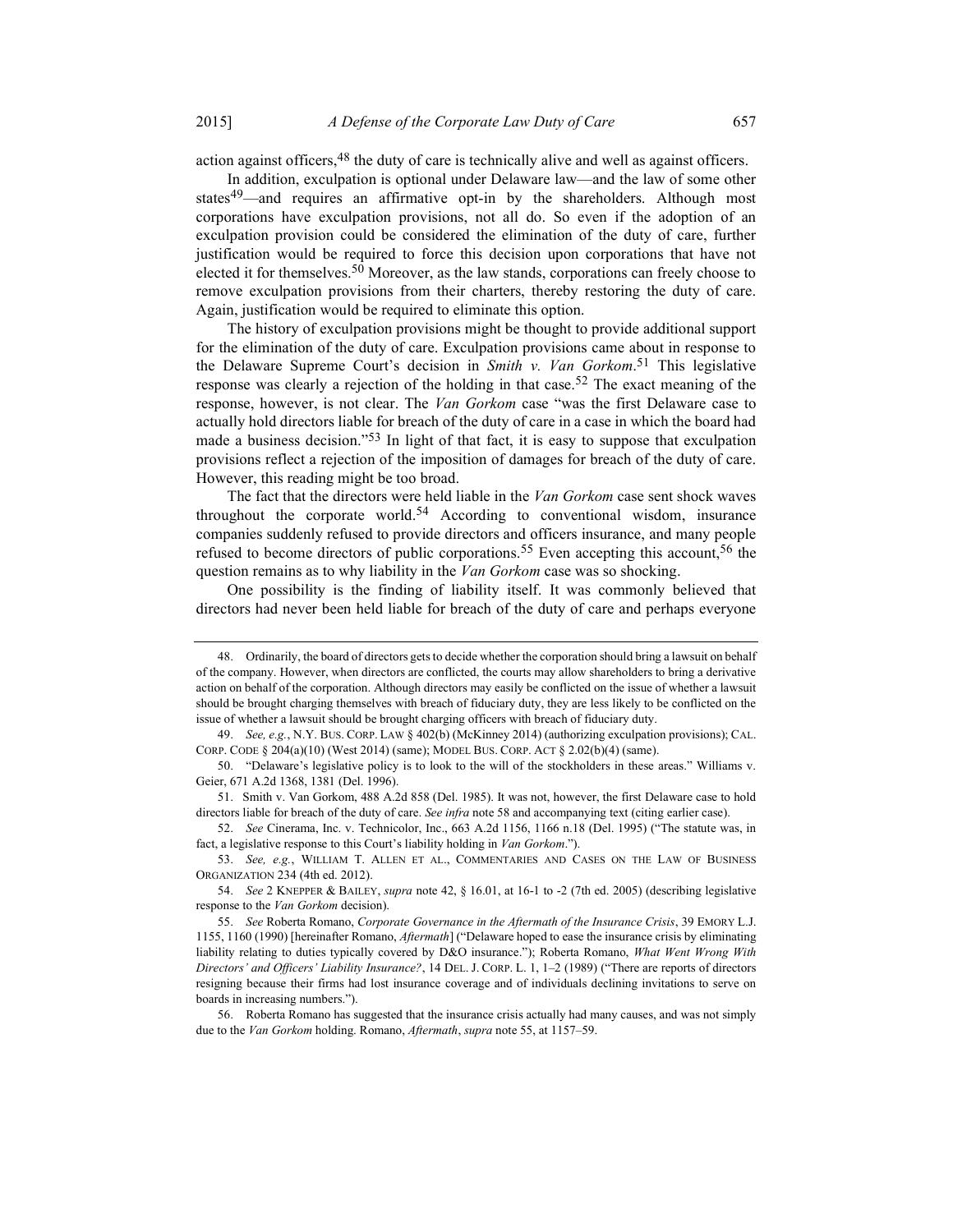thought that they never would be.<sup>57</sup> However, this account seems dubious. In the first place, the Delaware Chancery Court had previously held directors liable for breach of the duty of care.<sup>58</sup> Moreover, the Delaware Supreme Court had held open the possibility of liability.<sup>59</sup> In fact, it had recently established the "gross negligence" standard<sup>60</sup>—which clearly opened up the possibility of liability—without much uproar. It seems unlikely that anyone believed that liability was an impossibility.

More likely, it was the circumstances under which directors were held liable that caused problems in the Van Gorkom case. Although the Delaware Supreme Court reaffirmed that the standard of review was gross negligence,  $61$  they held directors liable under circumstances that many people did not believe amounted to gross negligence,  $62$  and some thought did not even amount to simple negligence.<sup>63</sup> If the directors' actions in that case could lead to liability, then everyone's assumptions concerning the business judgment rule had been wrong—perhaps the business judgment rule had been implicitly overruled. This scenario would more likely lead to outrage than would the mere possibility of liability.<sup>64</sup>

Under this view, exculpation statutes do not reflect the determination that there should be no liability for breach of the duty of care. Instead, such statutes may simply reflect a desire to restore the deference due under the business judgment rule.<sup>65</sup> Liability should be rare, but if the courts can no longer be trusted, then shareholders should be permitted to

60. Aronson, 473 A.2d at 812.

 62. See. e.g., Allen et al., supra note 38, at 458 ("These failures of process may well have constituted ordinary negligence (though some observers dispute even that), but it is difficult to argue that those failures constituted true gross negligence . . . ."); Quillen, *supra* note 8, at 498 ("[W] hatever anyone thinks of the directors' activity in [Van Gorkom], most commentators have not viewed the activity as grossly negligent . . . .").

 63. See, e.g., Eisenberg, supra note 11, at 448 ("[A] gross-negligence standard of review is often associated with Delaware, but in the famous case of Smith v. Van Gorkom the Delaware court, although purporting to apply that standard of review, in fact held outside directors to be liable for conduct that many observers believe did not constitute even ordinary negligence."); Jonathan R. Macey & Geoffrey P. Miller, Trans Union Reconsidered, 98 YALE L.J. 127, 129 (1988) ("[T]he facts did not support a finding of negligence, much less gross negligence[.]"); Leo Herzel & Leo Katz, Smith v. Van Gorkom: The Business of Judging Business Judgment, 41 BUS. LAW. 1187, 1188 (1986) ("To most (including the authors) the court's decision [in Smith v. Van Gorkom] seems misguided and [the directors'] actions entirely proper.").

 64. Of course, there are those who believe that liability should not be premised upon a breach of the duty of care. See, e.g., Lawrence A. Hamermesh, A Kindler, Gentler Critique of Van Gorkom and Its Less Celebrated Legacies, 96 NW. U. L. REV. 595, 595 (2002) ("[L]ike many others, I believe . . . that damages actions premised solely upon an alleged lack of director care are a poor, even destructive, corporate governance tool.").

 65. Cf. Allen et al., supra note 38, at 450 ("Van Gorkom . . . run[s] counter to Delaware public policies restricting the judicial enforcement of the duty of care to cases where directors have acted in a manner that represents an extreme departure from expected normative behavior[.]").

<sup>57.</sup> See, e.g., Christopher M. Bruner, Is the Corporate Director's Duty of Care A "Fiduciary" Duty? Does It Matter?, 48 WAKE FOREST L. REV. 1027, 1039 (2013) ("By the mid-1980s . . . the perception of the marketplace remained that monetary liability could not be imposed upon a director short of disloyalty[.]").

 <sup>58.</sup> See, e.g., Lutz v. Boas, 39 Del. Ch. 585 (1961) (holding independent directors liable for gross negligence in failing to adequately monitor management).

 <sup>59.</sup> See Graham v. Allis-Chalmers Mfg. Co., 188 A.2d 125, 130 (Del. 1963) ("[T]he question of whether a corporate director has become liable for losses to the corporation through neglect of duty is determined by the circumstances."); Aronson v. Lewis, 473 A.2d 805, 812 (Del. 1984) (adopting gross negligence standard); see also Edward Rock & Michael Wachter, Dangerous Liaisons: Corporate Law, Trust Law, and Interdoctrinal Legal Transplants, 96 NW. U. L. REV. 651, 658 (2002) ("In three cases in the early 1970s, the court of chancery recognized an enforceable duty of care. In none of these cases was liability imposed on directors.").

 <sup>61.</sup> Id.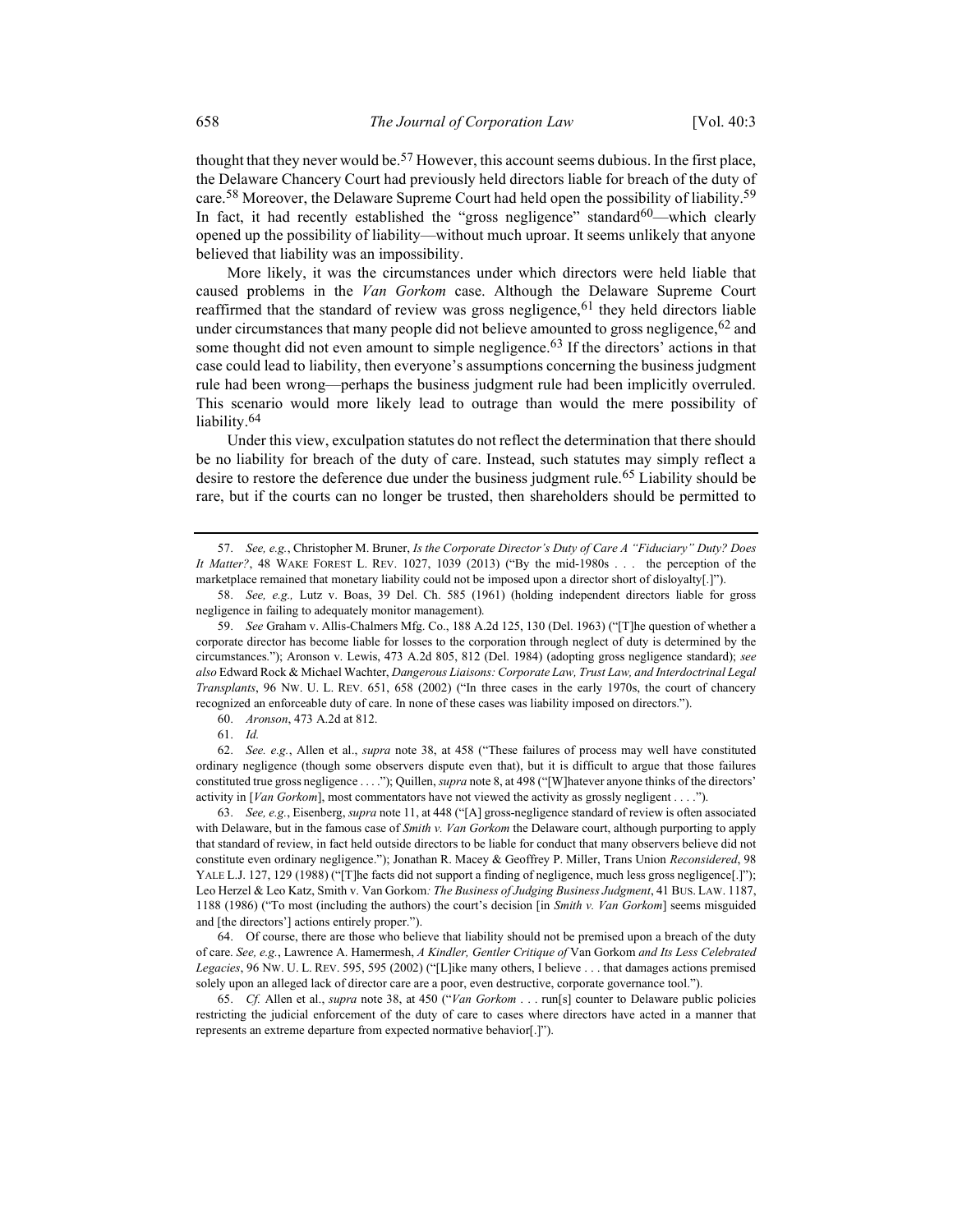eliminate liability altogether rather than suffer the consequences of excessive liability.

Nevertheless, it might be argued that, although the existence of exculpation provisions do not logically support the elimination of the duty of care, the ubiquity of such provisions provides a strong argument that elimination would be a wise course of action. For example, according to Professors Edward Rock and Michael Wachter, shareholders overwhelmingly approved exculpation provisions at a time when shareholding was already concentrated in the hands of institutions, and at the beginning of the rise of institutional investor activism. In the years since, as institutional investors have become increasingly active, there has been no pressure on firms to re-amend their charters to expose their directors to monetary liability for negligent breaches of the duty of care. This is strong evidence that a judicially enforced duty of care is not in shareholders' interests. "At the very least, intelligent and sophisticated shareholders do not think it is in their interests."66

Although the argument seems persuasive, it actually has limited value. The widespread adoption of exculpation provisions can speak only to the issue of personal liability for directors, not to other aspects of the duty of care, which are unaffected. Moreover, it is not clear that we should expect what Rock and Wachter suggest. Repeal of exculpation provisions can only be accomplished by charter amendment and thus require director approval. Because this would be extremely difficult to obtain, it is not clear that activists would waste their efforts on it. In other words, the failure to repeal may be a sign of hopelessness rather than acceptance.

Ultimately, neither the existence of exculpation provisions nor their widespread adoption provides strong support for a move to eliminate the duty of care altogether. Like the business judgment rule, exculpation provisions merely reflect the fact that enforcement of the duty of care is a tricky issue. Underenforcement is decidedly better than overenforcement. But that does not mean that complete elimination is better still.

### B. Undesirable

A second line of argument is that the duty of care is actually undesirable as a practical matter. There are three main reasons why this might be so: judicial incompetence, litigation costs, and director risk aversion. This Section will consider each in turn.

#### 1. Judicial Incompetence

One reason why the duty of care might be considered undesirable is because courts are not particularly good at deciding such cases. Courts are not business experts; they are not qualified to evaluate business decisions.<sup>67</sup> Of course, the problem with the judicial

 <sup>66.</sup> Rock & Wachter, supra note 59, at 659–60.

 <sup>67.</sup> See, e.g., Brehm v. Eisner, 746 A.2d 244, 263 (Del. 2000) ("Courts are ill-fitted to attempt to weigh the 'adequacy' of consideration under the waste standard or, ex post, to judge appropriate degrees of business risk.") (quoting Lewis v. Vogelstein, 699 A.2d 327, 336 (Del. Ch. 1997)); Cuker v. Mikalauskas, 692 A.2d 1042, 1046 (Pa. 1997) ("[The business judgment] doctrine prevents courts from becoming enmeshed in complex corporate decision-making, a task they are ill-equipped to perform.") (citation omitted); Rosenfield v. Metals Selling Corp., 643 A.2d 1253, 1262 (Conn. 1994) ("Courts recognize that managers have both better information and better incentives than they . . . . Not only do businessmen know more about business than judges do, but competition . . . provides sufficient punishment for businessmen who commit more than their share of business mistakes.") (citation omitted); Daniels v. Thomas, Dean & Hoskins, Inc., 804 P.2d 359, 367 (Mont. 1990) ("Judges are not business experts and therefore should not substitute their judgment for the judgment of the directors.") (citation omitted); Auerbach v. Bennett, 393 N.E.2d 994, 1000 (N.Y. 1979) ("[T]he business judgment doctrine, at least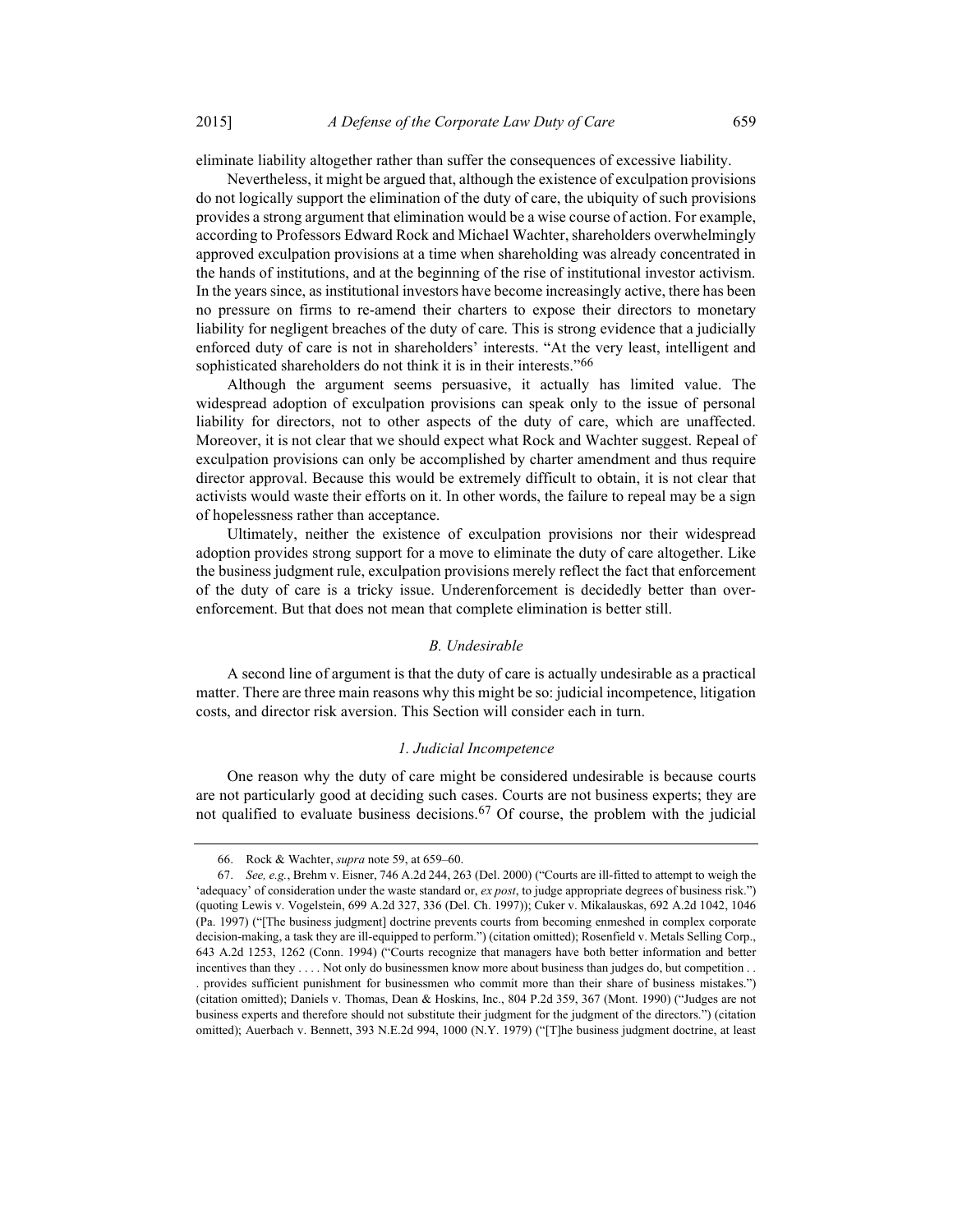incompetence argument generally is that courts are not experts in any number of fields into which they are forced to venture.<sup>68</sup> Many of those fields are significantly more complicated than business. For example, courts are not medical experts, either; yet they must, from time to time, sit in judgment over doctors.<sup>69</sup> Thus, the argument proves too much.

However, the argument can be reformulated more modestly. Most of the time, business decisions are likely to involve issues on which reasonable people can disagree.<sup>70</sup> On such matters, court decisions are not likely to add value; they are more likely to amount to second-guessing.<sup>71</sup> Despite this shortcoming, courts may be necessary for duty of loyalty cases because directors cannot be trusted when they have conflicts of interest.<sup>72</sup> However, when directors are not conflicted, judicial incapacity must be taken more seriously.<sup>73</sup>

This is a much stronger argument, but it does not support the elimination of the duty of care. The argument works much better with respect to substance and arguably supports the elimination of the review of the merits of business decisions.<sup>74</sup> It is less strong with

 68. See Franklin A. Gevurtz, The Business Judgment Rule: Meaningless Verbiage or Misguided Notion?, 67 S. CAL. L. REV. 287, 304–21 (1994) ("[S]uch lack of judicial expertise does not distinguish business decisions from medicine and innumerable other fieldsin which the negligence system holds sway.") (citations omitted).

 69. See Kenneth B. Davis, Jr., Once More, the Business Judgment Rule, 2000 WIS. L. REV. 573, 581 ("Can anyone seriously argue that surgeons in the operating room, lawyers in the midst of a heated trial, or accountants up against a closing deadline are not also called upon to make snap judgments in response to circumstances that may be difficult to recreate [sic] in a courtroom years later? Nonetheless, our legal system is quite comfortable relying on the device of litigation to review, invariably with the benefit of hindsight, the quality of these professionals' performances and to assess damages, often in the millions of dollars, when those performances are found wanting. Why should directors be any different?").

70. Velasco, supra note 13, at 834.

 71. See Joy v. North, 692 F.2d 880, 886 (2d Cir. 1982) ("[C]ourts recognize that after-the-fact litigation is a most imperfect device to evaluate corporate business decisions. The circumstances surrounding a corporate decision are not easily reconstructed in a courtroom years later, since business imperatives often call for quick decisions, inevitably based on less than perfect information. The entrepreneur's function is to encounter risks and to confront uncertainty, and a reasoned decision at the time made may seem a wild hunch viewed years later against a background of perfect knowledge.") See generally Jeffrey J. Rachlinski, A Positive Psychological Theory of Judging in Hindsight, 65 U. CHI. L. REV. 571, 619–23 (1998).

72. See Velasco, supra note 13, at 834–35 ("If the key insight of the business judgment rule is that directors generally can be trusted, the key insight of the entire fairness test is that this is not always so.  $\ldots$ . [T]here are times when [the directors' and shareholders'] interests conflict.").

 73. See Edward B. Rock & Michael L. Wachter, Islands of Conscious Power: Law, Norms, and the Self-Governing Corporation, 149 U. PA. L. REV. 1619, 1651 (2001) ("On the substance, courts with inferior information will do systematically worse than the internal governance mechanism.").

 74. See Brehm v. Eisner, 746 A.2d 244, 264 (Del. 2000) ("Courts do not measure, weigh or quantify directors' judgments. We do not even decide if they are reasonable in this context. Due care in the decision– making context is *process* due care only."); In re Caremark Int'l, Inc. Deriv. Litig., 698 A.2d 959, 967 (Del. Ch. 1996) ("[C]ompliance with a director's duty of care can never appropriately be judicially determined by reference to the content of the board decision that leads to a corporate loss[.]"). Many scholars believe that courts should not review the substance of business decisions absent some other breach of fiduciary duty. See, e.g., Bainbridge, supra note 13, at 90 (discussing the business judgment rule as a judicial abstention doctrine); Andrew S. Gold,  $A$ Decision Theory Approach to the Business Judgment Rule: Reflections on Disney, Good Faith, and Judicial Uncertainty, 66 MD. L. REV. 398, 401 (2007); Johnson, *supra* note 15, at 631–32; Veasey & Di Guglielmo, *supra* 

in part, is grounded in the prudent recognition that courts are ill equipped and infrequently called on to evaluate what are and must be essentially business judgments."); Dodge v. Ford, 170 N.W. 668, 684 (Mich. 1919) ("The judges are not business experts."); Douglas M. Branson, The Rule That Isn't a Rule—The Business Judgment Rule, 36 VAL. U. L. REV. 631, 631–32 (2002) ("In litigation, the [business judgment] rule is a means for conserving judicial resources, thereby permitting courts to avoid being mired down in rehashing decisions that are inherently subjective and ill suited for judges, as opposed to business men and women.").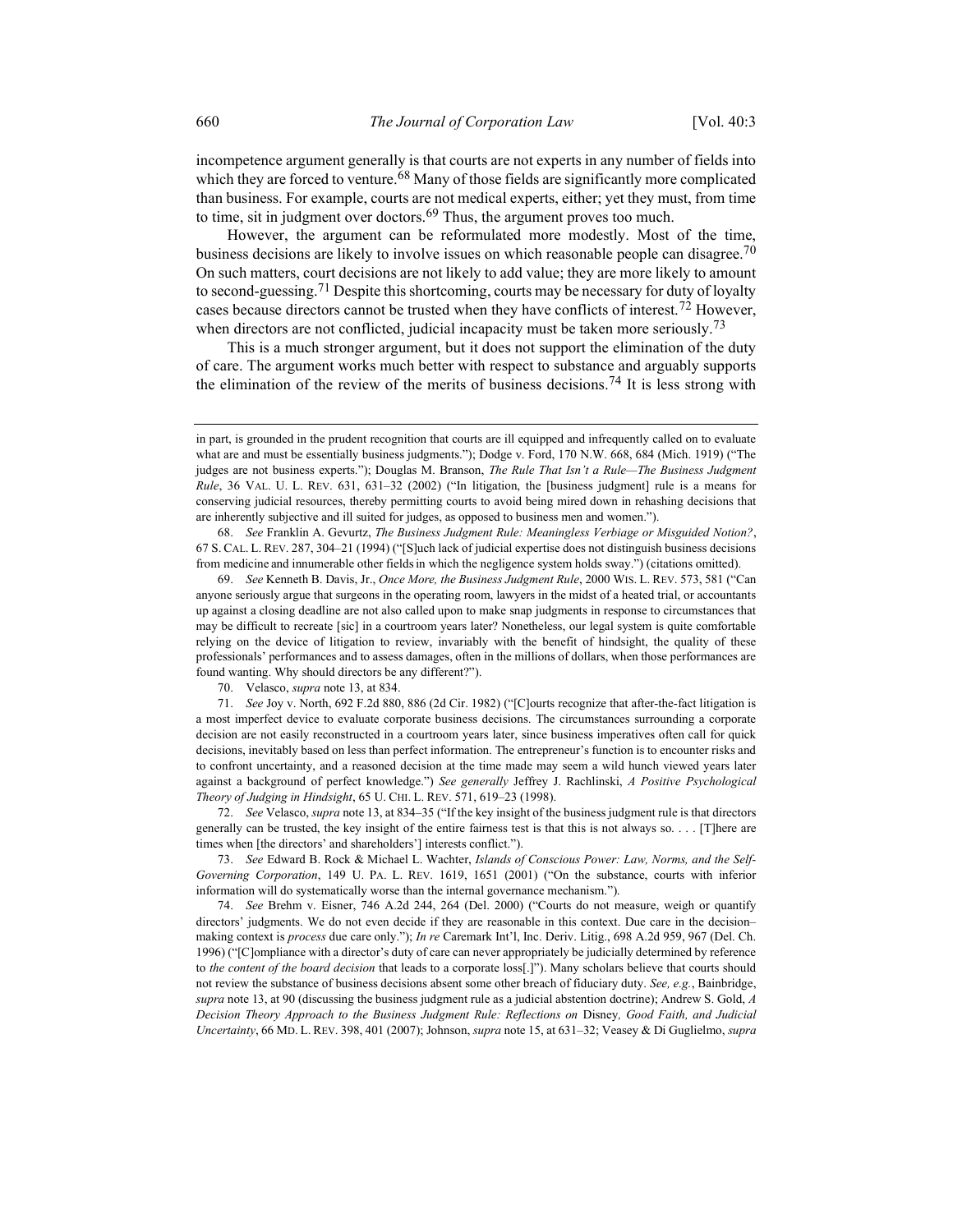respect to the decision-making process.<sup>75</sup> Courts are particularly skilled at evaluating procedural issues, which are less likely (although not entirely unlikely) to be issues about which reasonable minds would differ dramatically. Thus, while it may be fair to say that courts are incompetent to review the substance of business decisions, it is not fair to say that courts are incompetent to review the decision-making process.

To the extent that courts do lack the expertise to review the directors' decision-making processes, this shortcoming is better addressed by deferential review than by eliminating the duty of care. The business judgment rule addresses this concern nicely. Because courts may not be confident that they can determine when directors have been negligent, they only hold directors accountable when they find gross negligence.<sup>76</sup> The deference ensures that, despite judicial incompetence, directors generally will be held accountable only when they deserve to be—*i.e.*, when they actually are negligent. By contrast, the incompetence of judges is not a very good reason to leave directors unaccountable in the most extreme cases.

### 2. Litigation Costs

One might reasonably question the value of highly deferential review. After all, if so few cases lead to liability, then perhaps there is little benefit coming from duty of care cases. One can reasonably question whether it is worth the litigation costs incurred by society to obtain that small benefit. Perhaps it would be better, from a cost-benefit perspective, to eliminate the duty of care.<sup>77</sup>

Although this is an empirical question beyond the scope of this Article, there are reasons to believe that a cost-benefit analysis would not support eliminating the duty of care. First of all, the costs associated with the duty of care likely are not very high. Because of the business judgment rule, and all the more because of exculpation provisions, duty of care cases do not create tremendous litigation costs.78 Pure duty of care cases are rare. More often, a care claim is appended to a loyalty lawsuit, but it is not pursued aggressively, and is easily dismissed. It would be difficult to maintain that duty of care litigation is running amok.

Moreover, the benefit side of the equation may not be as empty as the detractors suggest.<sup>79</sup> Because even a rare finding of liability can be so very consequential,  $80$  it is reasonable to believe that, in addition to any negative effects, such cases will have a

note 13, at 1421–24.

 <sup>75.</sup> Many scholars have supported a substance-process distinction under the business judgment rule. See, e.g., S. Samuel Arsht, The Business Judgment Rule Revisited, 8 HOFSTRA L. REV. 93, 120 (1979); Eisenberg, supra note 31, at 965; Quillen, supra note 8, at 500-01.

 <sup>76.</sup> See Velasco, supra note 4, at 550–52.

 <sup>77.</sup> See Scott, supra note 5.

 <sup>78.</sup> See Coffee, supra note 17, at 827 ("[D]ue care litigation has been only a small tail on a much larger dog."); Velasco, supra note 13, at 884–87 (discussing how corporate law cuts off litigation for care cases); cf. Edward B. Rock, Saints and Sinners: How Does Delaware Corporate Law Work?, 44 UCLA L. REV. 1009, 1094 (1997) ("[I]t is possible that the accepted wisdom that litigation is brought in almost every deal is simply an overstatement.").

 <sup>79.</sup> Cf. Zapata Corp. v. Maldonado, 430 A.2d 779, 788 (Del. 1981) ("[I]f we failed to balance all the interests involved, we would in the name of practicality and judicial economy foreclose a judicial decision on the merits. At this point, we are not convinced that is necessary or desirable.").

 <sup>80.</sup> For example, the consequences of the Van Gorkom case, holding directors liable for a breach of the duty of care, were quite significant. See supra notes 51–55 and accompanying text.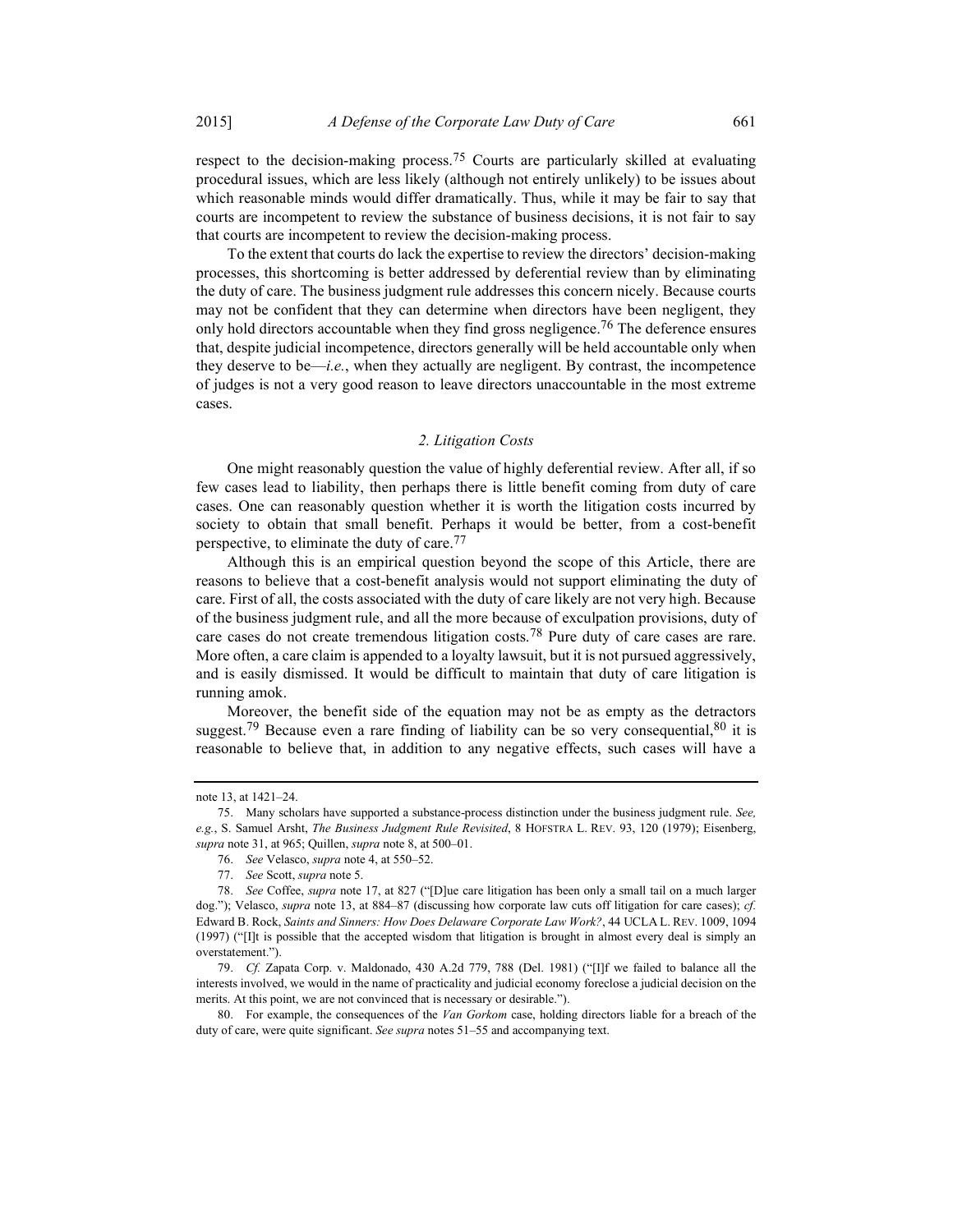positive deterrent effect on directors.<sup>81</sup> In other words, a very few negative judgments can go a long way in keeping directors honest.82

Ideally, the effect is twofold. First, it can remind directors that, if they go too far, they may be held liable (unless, of course, there is an exculpation provision in place). Second, it can give directors an indication of at least the outer boundaries of acceptable behavior.<sup>83</sup> For example, when the Delaware Supreme Court in *Brehm v. Eisner*<sup>84</sup> opined on the duty of care and suggested that "[t]his is potentially a very troubling case on the merits" that "pushes the envelope of judicial respect for the business judgment of directors,"<sup>85</sup> directors across the country were put on notice that they were reaching the limits of judicial forbearance. In subsequent opinions in that case, the court explained more fully what directors should have done differently.<sup>86</sup> Even though the defendants were not held liable, wise directors should have learned that they must be more careful in the future.<sup>87</sup> However, if the duty of care were eliminated altogether, the courts would have no opportunity to opine on director care. Directors would have no indication of where the limits were essentially, there would be none!<sup>88</sup>

To be sure, the courts can make mistakes. Smith v. Van Gorkom<sup>89</sup> could be considered the perfect example: directors were held personally liable for conduct that many people

82. See Velasco, supra note 13, at 912 ("[T]he impact of catching a few additional cases of abuse should not be underestimated.").

83. Cf. Roberta Romano, The Shareholder Suit: Litigation Without Foundation?, 7 J.L. ECON. & ORG. 55, 85 (1991) ("[L]egal rules are public goods. All firms benefit from a judicial decision clarifying the scope of permissible conduct. The benefit of clarification is not simply deterrence of future managerial misconduct, but rather . . . identification of a rule around which the parties (managers and shareholders) can transact.").

84. Brehm v. Eisner, 746 A.2d 244 (Del. 2000).

85. Id. at 249.

 86. See, e.g., In re Walt Disney Co. Deriv. Litig., 906 A.2d 27, 35 (Del. 2006) (affirming the lower court's ruling that the directors did not breach their duty of care following a \$130 million severance payout to the former Disney president).

87. See Brehm, 746 A.2d at 256 ("Aspirational ideals of good corporate governance practices . . . can usually help directors avoid liability."); Rock, supra note 78, at 1103 ("[T]he 'thick-skinned' businessman wants to skate close to the edge . . . . But his lawyer is likely to advise him that such behavior will make it more likely that the deal will be enjoined, or that he will be left unprotected against maneuvers by his opponents."). I have argued in the past that too much deference under the business judgment rule can have an opposite effect: "Under the business judgment rule, courts are limited in their ability to develop the standard of conduct under the duty of care. Because the standards of review are mere rationality and gross negligence, courts spend far more time justifying shoddy behavior than demanding excellence." Velasco, *supra* note 13, at 916 (citations omitted). See also Coffee, supra note 17, at 798 ("[T]he impact of minimum standards may well be to communicate an unintended message that compliance with the minimum is all that should be expected."). This is not inconsistent with the current claim. If too much deference can be bad, then, a fortiori, zero accountability is worse. For a more complete discussion of the expressive and pedagogical role of law, see infra Part III.E.

88. For a discussion of the need for enforceability, see *infra* notes 284–85 and accompanying text.

89. Smith v. Van Gorkom, 488 A.2d 858 (Del. 1985).

 <sup>81.</sup> See, e.g., Melvin A. Eisenberg, Corporate Law and Social Norms, 99 COLUM. L. REV. 1253, 1277 (1999) (describing "the deterrent effect" as among "the most important" and the "most obvious" of "benefits of shareholder suits to shareholders as a class"); Charles M. Elson & Robert B. Thompson, Van Gorkom's Legacy: The Limits of Judicially Enforced Constraints and the Promise of Proprietary Incentives, 96 NW. U. L. REV. 579, 580 (2002) ("The impact of Van Gorkom lies not in its holding, which has been eviscerated by subsequent legislative action, but in its refocusing the corporate governance debate on deficiencies in the role of directors and unleashing a richer array of alternative constraints that include markets, contracts, and norms."); Rock, supra note 78, at 1103 ("[E]ven the corporate actor who is immune to the social sanctions of Delaware corporate law will be constrained to some degree by Delaware 'law.'").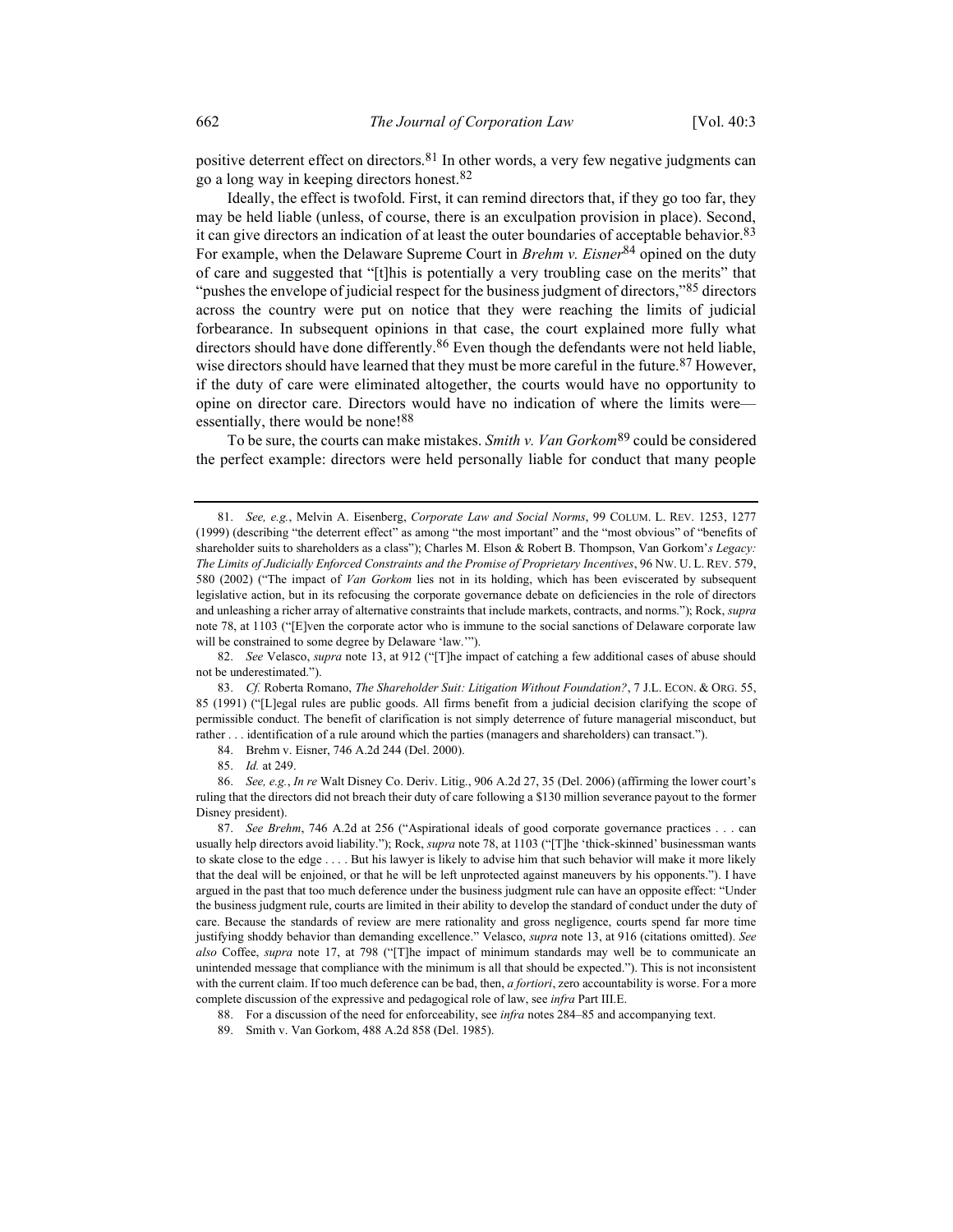believe was not even negligent, much less grossly negligent.<sup>90</sup> However, the case must be kept in perspective. It was a unique case in Delaware history.<sup>91</sup> Far more common are the cases where many believe that directors got away with gross negligence. Although judicial error is inevitable, it is hard to argue that it is biased against directors in the realm of corporate law.92

Moreover, the existence of exculpation provisions should quell any concerns. Corporations can, and generally do, eliminate personal liability of directors for breach of the duty of care. As a result, litigation costs are kept to a minimum.

#### 3. Risk Aversion

Another reason why a duty of care may be undesirable is because of director risk aversion. As discussed earlier, directors are naturally risk-averse, while shareholders are not—and they do not want directors to be.<sup>93</sup> The potential for liability for breach of the duty of care can only make matters worse.<sup>94</sup> By eliminating the duty of care, perhaps we can eliminate the disincentives that skew director conduct.

Although the foregoing argument is corporate law dogma, it has limited applicability to the issue at hand. The argument is at its strongest when discussing the risk of liability for bad outcomes.<sup>95</sup> If directors had to guarantee that their decisions would lead to good outcomes, there would indeed be a serious problem. However, that is not the case. The core of the business judgment rule shields the substance of business decisions from judicial review,  $96$  at least in all but the most extreme cases.  $97$  The duty of care is not concerned with outcomes. Rather, the duty of care looks at director diligence and the decision-making process.<sup>98</sup> It is far more reasonable to hold directors legally accountable for the care they exercise than for the results they generate because the former is in their direct control while the latter is not.

 <sup>90.</sup> See supra notes 61–63 and accompanying text.

 <sup>91.</sup> The Technicolor, Inc. litigation is another case where the courts found the directors were grossly negligent. However, the courts ultimately concluded that the transaction was entirely fair despite the directors' gross negligence, and directors were not held personally liable. See Cinerama, Inc. v. Technicolor, Inc., 663 A.2d 1156, 1179–80 (Del. 1995).

 <sup>92.</sup> Professor Bainbridge has argued that, "If the business judgment rule is treated as a standard of liability, rather than as an abstention doctrine,  $[i.e.,$  if there is an enforceable duty of care] judicial intervention readily could become the norm rather than the exception." Bainbridge, *supra* note 13, at 127. However, as an empirical matter, history has proven this to be a very slight risk. An equally plausible claim could be made to the reverse effect; if there is no enforceable duty of care, then director misconduct could become the norm rather than the exception.

 <sup>93.</sup> See supra notes 36–37 and accompanying text (discussing differing risk profiles of directors and shareholders).

 <sup>94.</sup> See supra note 38 and accompanying text (discussing impact of potential liability on directors' risk aversion).

 <sup>95.</sup> See supra notes 74–75 and accompanying text (discussing relative validity of risk aversion argument with respect to issues of substance and process).

 <sup>96.</sup> See supra note 74 and accompanying text.

 <sup>97.</sup> See Brehm v. Eisner, 746 A.2d 244, 264 (Del. 1998) ("Irrationality is the outer limit of the business judgment rule."). See also 1 BLOCK ET AL., supra note 6, at 84-90, 93-97 (discussing abuse of discretion and waste standards); Rosenberg, *supra* note 8, at 304 ("It is well settled that the business judgment rule will not allow review of director decision that, in retrospect, are 'pretty dumb,' 'substantially wrong, or degrees of wrong extending through 'stupid' to 'egregious' or 'irrational'[.]").

 <sup>98.</sup> See Brehm, 746 A.2d at 264 ("Due care in the decisionmaking context is process due care only.").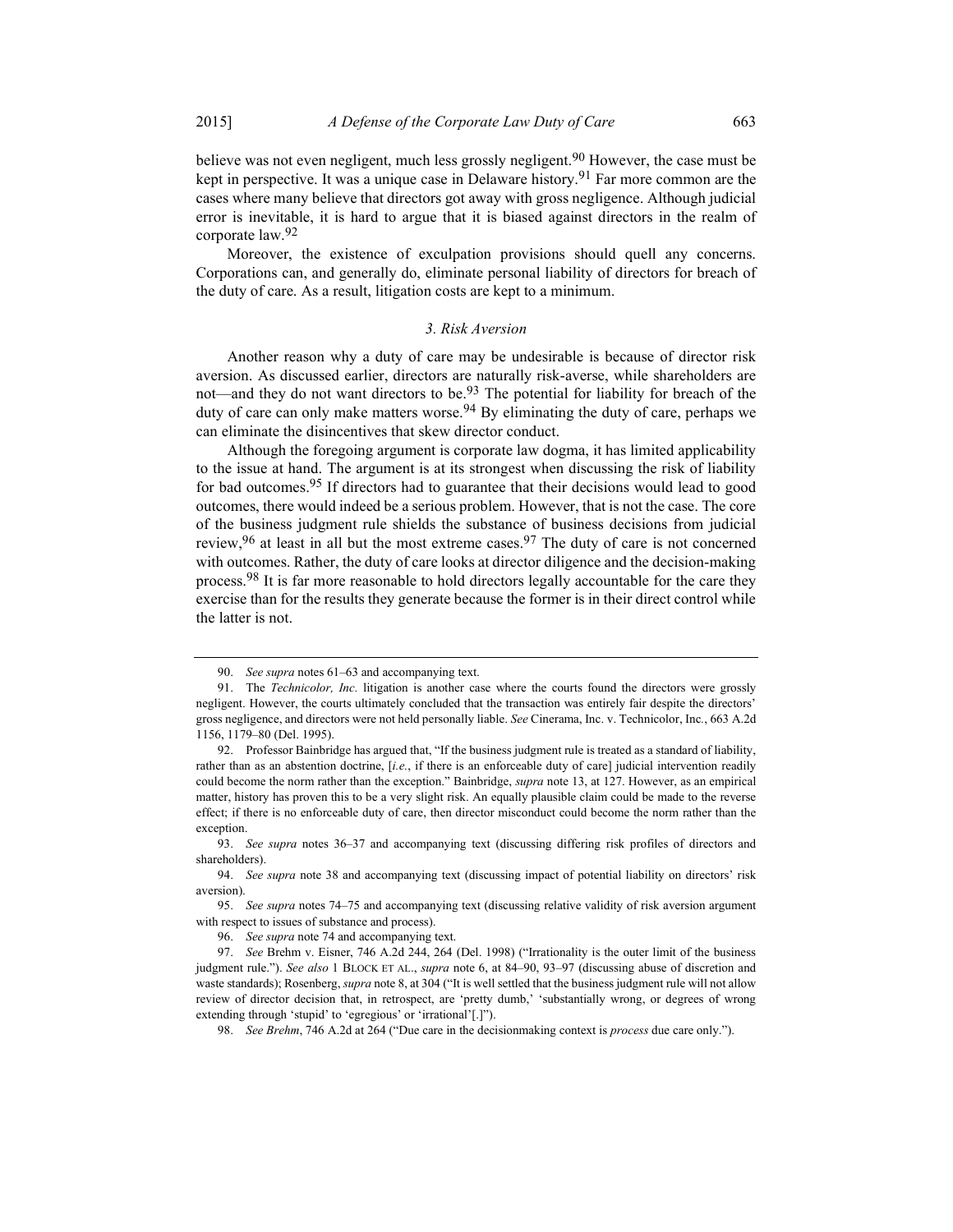Nevertheless, the argument against the duty of care does not focus on objective reasonableness, but on actual incentives. The fact remains that liability, if imposed, could be ruinous.<sup>99</sup> Thus, it could be argued that the duty of care, even if otherwise reasonable, distorts directors' incentives to the detriment of shareholders.

However, the fact that the mere possibility of liability can provide a disincentive is not a very strong argument. There is also the possibility of liability for breach of the duty of loyalty and of criminal laws; these, too, can provide unfortunate disincentives at the margins. Sometimes we simply have to accept some unfortunate disincentives to provide appropriate incentives. The question then becomes whether the benefits of the duty of care outweigh the drawbacks.

Of course, the duty of care is significantly different than the duty of loyalty or criminal law in some important respects. For example, criminal law and, to a lesser extent, the duty of loyalty have as their main goal the prohibition of misconduct—i.e., crime and unfair self-dealing. The duty of care, on the other hand, seeks to mandate good behavior-i.e., diligence.<sup>100</sup> It is generally considered more important to prevent misconduct than to require good conduct.<sup>101</sup> Moreover, care is considered by many to be a nebulous concept that lacks bright lines.<sup>102</sup> It is difficult for directors to be sure that they have exercised due care,  $103$  and it is difficult for the courts to be confident that they have not.  $104$  Given that all parties involved are prone to make mistakes, it may seem unfair to subject directors to the possibility of ruinous liability.

These are very strong arguments. However, there are ways to deal with them short of eliminating the duty of care. Again, the business judgment rule provides for deferential judicial review.<sup>105</sup> Although the standard of conduct requires directors to avoid negligence, the standard of review provides that they shall only be held liable for gross negligence. This is not because we believe that gross negligence is the theoretically appropriate standard. Rather, it is to allow the parties room for error.<sup>106</sup>

 <sup>99.</sup> See infra note 224 and accompanying text.

 <sup>100.</sup> See Arthur B. Laby, Resolving Conflicts of Duty in Fiduciary Relationships, 54 AM. U. L. REV. 75, 120 (2004) ("The fiduciary's duty of care . . . requires affirmative conduct to act in the principal's interest with respect to the assets or affairs of the principal entrusted to the fiduciary.").

 <sup>101.</sup> See LON L. FULLER, THE MORALITY OF LAW 5–9 (rev. ed. 1969) (distinguishing "morality of duty" from "morality of aspiration"); Laby, *supra* note 100, at 129-33 (discussing "the sentiment that one generally treats harm from failing to act more leniently than harm from committing an act").

 <sup>102.</sup> See Ehud Kamar, A Regulatory Competition Theory of Indeterminacy in Corporate Law, 98 COLUM. L. REV. 1908, 1909–10 (1998) (describing fiduciary duty standards as "indetermina[te]," "vague," and "openended," which "make[s] prediction of legal outcomes difficult"); Veasey & Di Guglielmo, *supra* note 13, at 1412 ("Because Delaware fiduciary duty law is judge-made, it is 'far from clear and predictable' and therefore 'demonstrates a degree of indeterminacy'[.]"); William F. Kennedy, The Standard of Responsibility for Directors, 52 GEO. WASH. L. REV. 624, 632 (1984) ("[N]egligence is not a self-defining concept from which one can deduce a set of particularized expectations as to how directors should behave[.]").

 <sup>103.</sup> See John C. Coffee, Jr., Paradigms Lost: The Blurring of the Criminal and Civil Law Models—And What Can Be Done About It, 101 YALE L.J. 1875, 1879 (1992) (stating that fiduciary duty standards "can never be fully realized nor even defined with specificity in advance").

 <sup>104.</sup> See Rock & Wachter, supra note 59, at 667 ("[J]udges cannot reliably distinguish between negligent and non-negligent behavior.").

<sup>105.</sup> Supra notes 35–41 and accompanying text.

 <sup>106.</sup> See generally Velasco, supra note 4, at 546–53 (discussing "room for error" justification for business judgment rule); Eisenberg, *supra* note 11, at 444, 465 ("II)t may often be difficult for factfinders to distinguish between bad decisions . . . that turn out badly.").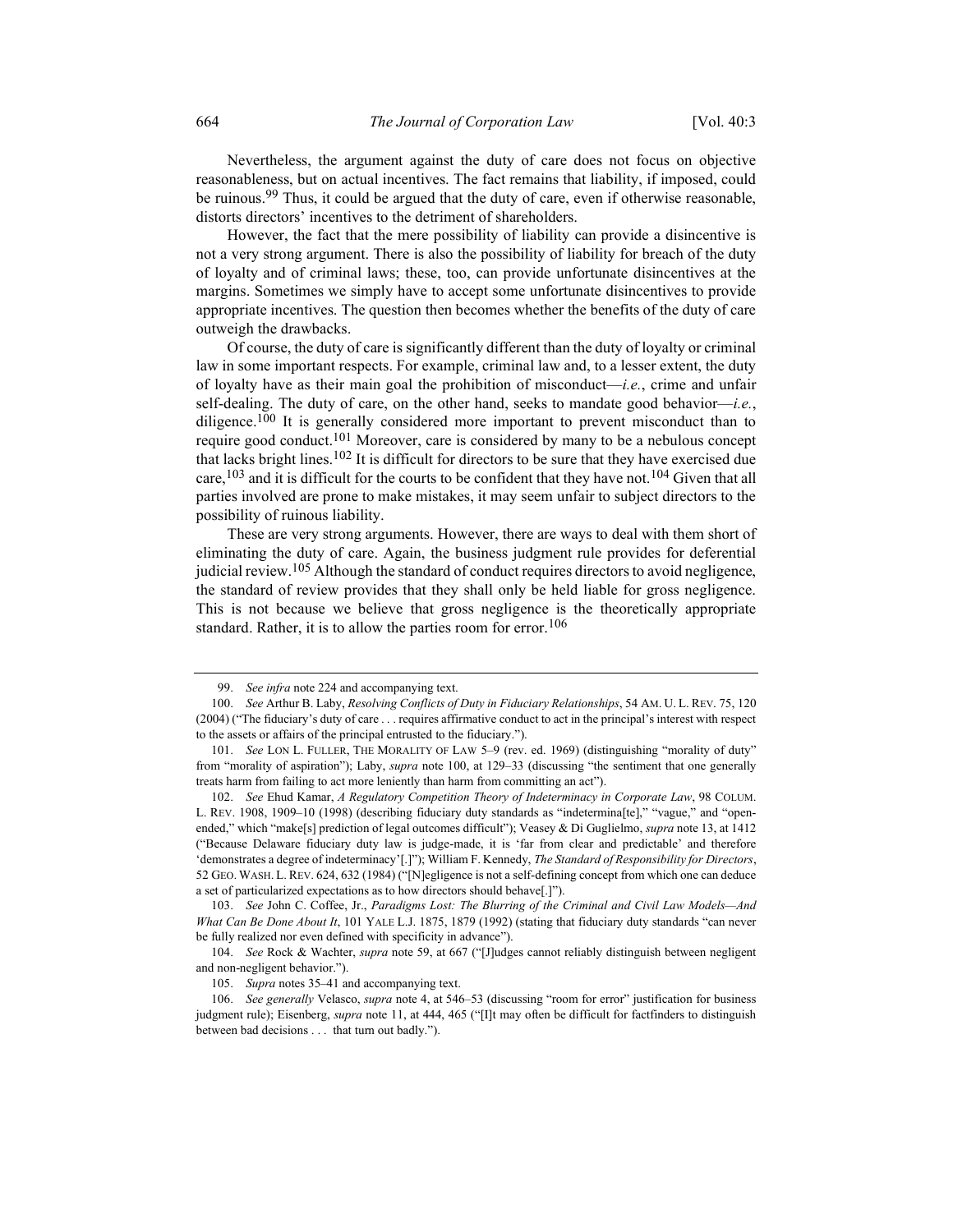Although the gross negligence standard has been criticized extensively,  $107$  it is not terribly problematic. It was intended to be a far more forgiving standard than ordinary negligence<sup>108</sup> and, for the most part, has proven to be so in corporate law. To be sure, both directors and the courts can make mistakes on the issue of gross negligence. However, because gross negligence is far more forgiving than mere negligence, it is highly unlikely that the courts will find non-negligent behavior to be grossly negligent.<sup>109</sup> If a court erroneously concludes that director behavior was grossly negligent, it is extremely likely that the directors were nevertheless ordinarily negligent—and therefore deserving of liability.<sup>110</sup> Understood in this way, the business judgment rule does not give directors a pass for negligent behavior. It merely enforces a lower standard to ensure that directors will never be held liable for non-negligent behavior. Directors are thus freed from any reasonable concern with liability: as long as they are attempting to be diligent, it is extremely unlikely that they will be held liable, even if they make some mistakes along the way.111

At this point, the argument for eliminating the duty of care altogether becomes very weak. It would have to rely on one of two assumptions: either that directors are extremely risk-averse, such that even the business judgment rule is inadequate to alleviate their fears, or that the duty of care is intrinsically harmful because any preoccupation with care on the part of directors will lead to excessive caution.

The first assumption is highly unlikely. Although directors may be risk averse, presumably this preference is strictly rational, not irrational. Directors are unlikely to be exceptionally faint of heart or to jump at shadows.<sup>112</sup> Thus, it does not seem fair to assume that directors are extremely risk-averse.

The second assumption is more interesting. It suggests that the business environment is such that it is often inappropriate for directors to spend any thought on care issues because it is likely to lead to excessive caution. In other words, even conduct that is clearly gross negligence under any standard is sometimes appropriate under the circumstances. Although that is a possibility, the legal rule should be based on typical cases, not the rare exceptional one. Moreover, care is a contextual concept and already should be open to the

 <sup>107.</sup> See, e.g., W. PROSSER & W. KEETON, PROSSER & KEETON ON TORTS 210–11 (5th ed. 1984) ("The prevailing rule in most situations is that there are no 'degrees' of care or negligence, as a matter of law; there are only different amounts of care, as a matter of fact. From this perspective, 'gross' negligence is merely the same thing as ordinary negligence, 'with the addition,' as Baron Rolfe once put it, 'of a vituperative epithet.'") (citations omitted). See also Arsht, supra note 75, at 120 n.119 (citing sources).

 <sup>108.</sup> See Aronson v. Lewis, 473 A.2d 805, 812 n.6 (Del. 1983) ("[A] long line of Delaware cases holds that director liability is predicated on a standard which is less exacting than simple negligence.").

 <sup>109.</sup> See Velasco, supra note 4, at 551 ("[D]irectors may wrongly be found to have acted with gross negligence. That is likely only when directors were actually negligent, however. It seems highly unlikely that a director who acted with due care will be found to have been grossly negligent."). But see supra notes 61–63 and accompanying text (discussing the Van Gorkom case).

 <sup>110.</sup> See Velasco, supra note 4, at 550 ("If the legal system were perfect . . . . [o]nly directors who were actually negligent . . . would face liability. Such directors should be held liable.").

 <sup>111.</sup> See Velasco, supra note 4, at 551 ("Directors can feel confident that, as long as they try to act with due care, they will not be found liable for breach of the duty of care.").

<sup>112.</sup> See Rock, supra note 78, at 1100 ("One might suspect . . . 'that being a successful businessman requires having a very thick skin, even enjoying the reputation of someone who skates close to the edge, even being something of an outlaw."") (quoting Letter from Erick Posner). But cf. David A. Skeel, Jr., Shaming in Corporate Law, 149 U. PA. L. REV. 1811, 1812 (2001) ("The directors of large U.S. corporations are, in the words of one shareholder activist, 'the most reputationally sensitive people in the world.'").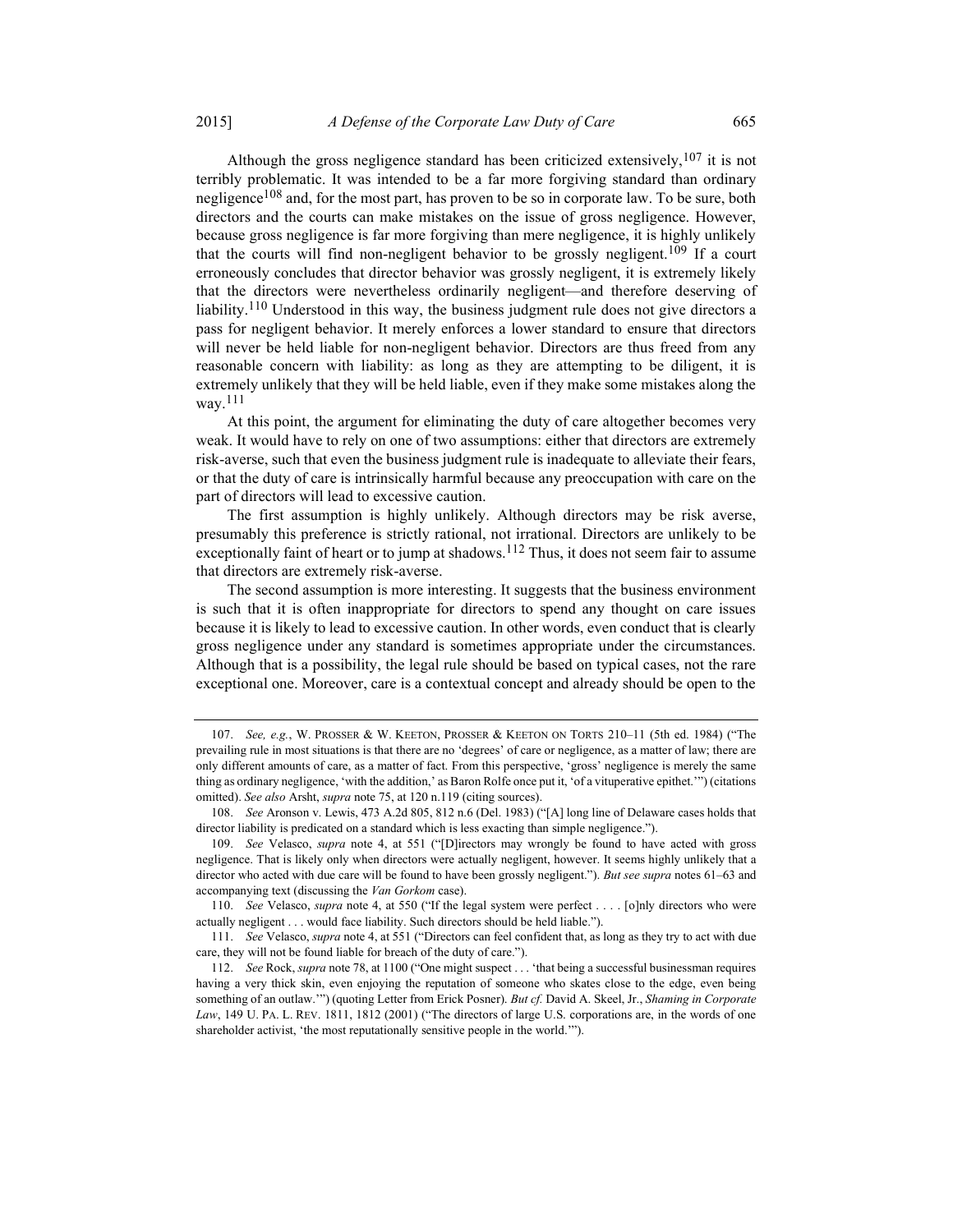possibility that some circumstances require less process than others.113 There is no need to eliminate the duty of care because it can accommodate this concern to a large extent. Elimination of the duty of care would go too far: it seems highly unlikely that directors should never (or only rarely) be expected to worry about process.

However, even if these arguments against the duty of care have merit, it is still not enough reason to eliminate the duty of care because of the existence of exculpation provisions.114 Corporations can, and most do, eliminate personal liability of directors for breach of the duty of care.<sup>115</sup> With the possibility of liability off the table, the argument from risk aversion vanishes completely. It simply cannot support the elimination of the duty of care. To argue otherwise, one would have to maintain that the directors are so risk averse that they would be overly cautious in their business decisions because of the slight possibility of an injunction.<sup>116</sup> At some point, the argument becomes too strained to maintain with a straight face.

#### C. Unnecessary

A third line of argument is that the duty of care is unnecessary. Even if the duty of care is not undesirable, we do not need it. Other forces, such as other law and markets, are sufficient. If this is so, then perhaps we ought to eliminate the duty of care.

#### 1. Other Law

Fiduciary duties are not the only laws that regulate director behavior. Modern corporations operate in a world replete with regulation. From general law, including contracts, torts, and criminal law, to corporate, securities, and antitrust law, to agency regulation for certain industries, to quasi-regulation, such as by generally accepted accounting principles, corporations and the directors that manage them are subject to a great number and variety of legal rules. In light of all this, it might seem reasonable to suggest that another layer of regulation through the duty of care is unnecessary.

However, it is unfair to point to the large number of rules and suggest that more are unnecessary if the other rules have little or nothing to do with the concerns addressed by the duty of care. General law, such as contracts, torts, and criminal law, applies to everyone and is barely relevant to the issues at hand. Certain industries, such as banks and other financial institutions, are subject to special regulation, but that cannot obviate the need for a duty of care that applies to all corporations. The same can be said for antitrust laws, which only apply to corporations in certain circumstances. And while corporate law is more extensive than just fiduciary duties, it chooses to regulate managers' behavior primarily by

 <sup>113.</sup> The standard of conduct under the duty of care is nearly always described contextually. For example, in Delaware, "directors of a corporation in managing the corporate affairs are bound to use that amount of care which ordinarily careful and prudent men would use in similar circumstances." Graham v. Allis-Chalmers Mfg. Co., 188 A.2d 125, 130 (Del. 1963). Under the Model Business Corporation Act, directors must "discharge their duties with the care that a person in a like position would reasonably believe appropriate under similar circumstances." MODEL BUS. CORP. ACT. § 8.30(b) (2005). The circumstances are built into the duty of care analysis.

 <sup>114.</sup> See, e.g., DEL. CODE ANN. tit. 8, § 102(b)(7).

 <sup>115.</sup> See supra notes 21–22 and accompanying text (discussing adoption of exculpation provisions).

 <sup>116.</sup> See supra note 45 and accompanying text (noting that injunctive relief remains available despite adoption of exculpation provision).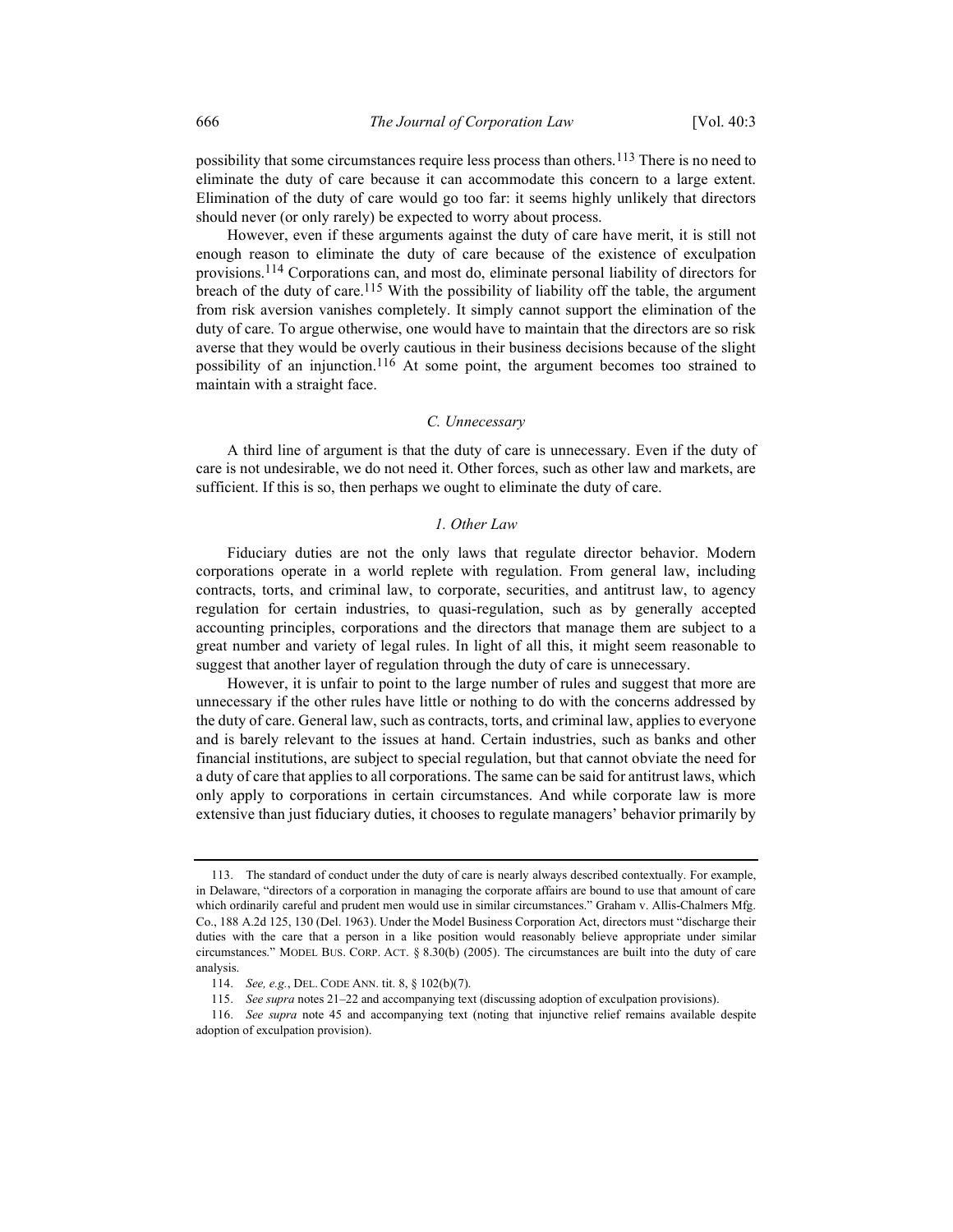means of fiduciary duties, including the duty of care.

Securities regulation and accounting rules are somewhat different. For the most part, they regulate information acquisition and disclosure rather than the decision-making process that is the concern of the duty of care. However, the decision-making process is intimately involved with information issues. Thus, it is inevitable that securities regulation and accounting rules would have a significant effect on the decision-making process, if only indirectly. Requiring corporations to maintain and disclose detailed information about the company will certainly assist directors in remaining informed about the business. Thus, of all the areas of law, this is the area that is most likely to provide a sufficient alternative to the duty of care.

However, securities regulation and accounting rules do not obviate the need for the duty of care. First, they do not apply to all corporations, but only to public corporations. In addition, they do not regulate all corporate information equally. Rather, they focus on the generation and disclosure of information that the corporation must make public. They do not directly regulate the additional private information that directors need to make effective decisions. Thus, they do not serve the same purpose as the duty of care. Moreover, the availability of information does not ensure that it will be used.<sup>117</sup> Securities regulation makes almost no effort to ensure that directors are doing a good job; its primary concern is that they not mislead the shareholders.<sup>118</sup> The actual performance of their duties is not a concern. Thus, the duty of care remains necessary.

In short, the existence of multiple areas of regulation does not necessarily obviate the need for others that address different concerns. Moreover, the duty of care is not simply another area of regulation. It is a very different kind of regulation—one that is based primarily on standards rather than rules.<sup>119</sup>

In many cases, the law operates primarily on the basis of ex ante rules. Laws set forth, with specificity, what can and cannot be done. This allows people to know exactly what the law requires and forbids. Generally, business law is well-suited to straight-forward, ex ante rules-based regulation. Businesses can deal with almost any level of regulation, provided they know what the rules are and can plan accordingly. However, sometimes it is difficult or even impossible to specify in advance what must and cannot be done. In such cases, there is a need for alternative forms of regulation.

For example, ex ante rules-based regulation is a particularly inadequate way to regulate management's discretion in its pursuit of shareholder interests. Business circumstances are fluid, and steeped in uncertainty. Under such circumstances, it is

 <sup>117.</sup> It is not fanciful to suggest that directors may not utilize all the information that is generated by the corporation. Unlike officers and employees, the directors work for the corporation on a part-time basis. They have neither the time nor the inclination to review all the information that is available.

 <sup>118.</sup> See Santa Fe Indus. v. Green, 430 U.S. 462, 478 (1997) ("[O]nce full and fair disclosure has occurred, the fairness of the terms of the transaction is at most a tangential concern of [federal securities law].").

 <sup>119.</sup> I do not mean to suggest that the duty of care, or fiduciary duties, is the only source of standards-based regulation of corporations. I only claim that fiduciary duties are based more heavily on standards than most other forms of corporate regulation, and therefore add significant value to the regulatory mix. For a discussion of the difference between rules and standards, see generally REINIER KRAAKMAN ET AL., THE ANATOMY OF CORPORATE LAW: A COMPARATIVE AND FUNCTIONAL APPROACH 39–40 & Table 2-1 (2009) (discussing the difference between ex ante and ex post regulation in the corporate context); Louis Kaplow, Rules Versus Standards: An Economic Analysis, 42 DUKE L.J. 557 (1993) (offering an economic analysis of the consequences of promulgating legal commands as rules or standards); Pierre Schlag, Rules and Standards, 33 UCLA L. REV. 379 (1986) (highlighting and explaining the differences between rules and standards).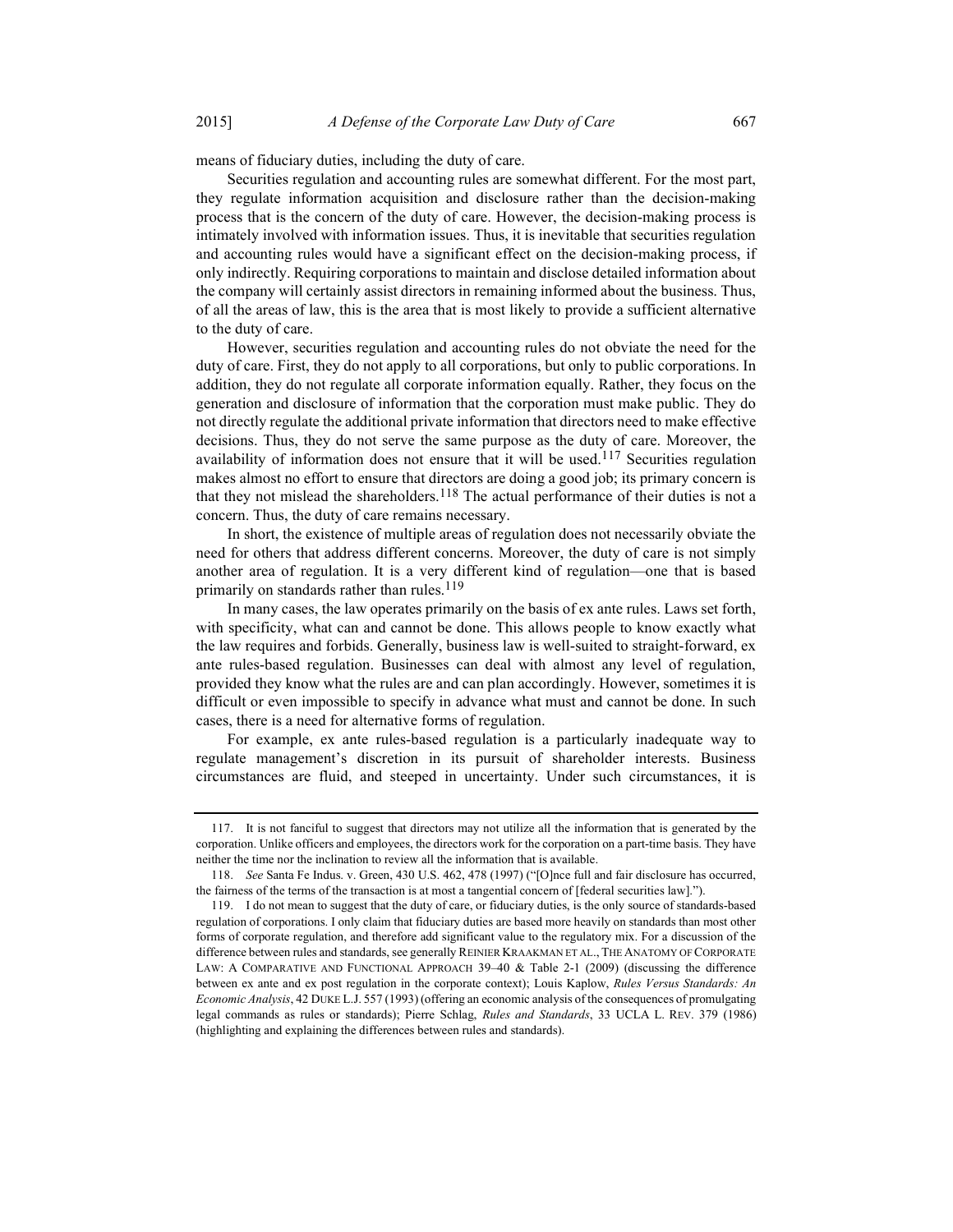difficult—perhaps even impossible, and certainly unwise—to specify what directors should and should not be doing. Any specific regulation would be as likely to be harmful in many circumstances as it would be helpful in others. The likely effect would be to squash the entrepreneurial spirit and replace it with a bureaucratic one—a result that the shareholders would want to avoid. Thus, when it comes to fiduciary duties, corporate law makes a dramatic shift towards ex post, standards-based regulation.<sup>120</sup>

As opposed to rules, standards give only a general indication of what is required. The law tells corporate officers and directors that they must pursue the interests of the corporation and its shareholders, but otherwise grants them considerable discretion to decide upon a course of action. They are then subject to an after-the-fact review of the propriety of their actions.<sup>121</sup> As a result, management is free to respond to changing circumstances as it deems appropriate—without being restricted by detailed rules. However, directors and officers can be held accountable if they abuse their discretion. As long as directors' actions are reviewed with the appropriate level of deference, shareholders get the benefit of both entrepreneurialism and accountability. This is something that ex ante, rule-based regulation cannot easily provide.

One could argue that fiduciary duties, and other ex post, standards-based regulation, are inherently unfair in that they do not provide adequate notice to directors of the type of conduct that could lead to liability.<sup>122</sup> However, if we were to eliminate fiduciary duties, we would need to replace them with laws that serve the same purpose. It would be extremely difficult, perhaps impossible, to develop ex ante rules that would serve that role adequately. Any such laws would have a stifling effect on the corporation's entrepreneurialism and competitiveness.

Of course, there is a third alternative. The duty of care could be eliminated and not replaced with any other law, leaving the decision-making process entirely unregulated. However, this is not a very viable option. Modern democratic society seems to demand that those with great power, including corporate management, be held accountable.<sup>123</sup> The current state of affairs between shareholder rights activists and corporate directors suggests that many shareholders, at least, are not interested in reducing director accountability any further. The fact is that directors cannot be trusted enough to be left completely

<sup>120.</sup> See Allen et al., *supra* note 15, at 1289 ("[T]he second key function of the law of corporations . . . [is] the ex post judicial review of the actions of corporate officers and directors, measured by fiduciary principles."); Jeffrey N. Gordon, The Mandatory Structure of Corporate Law, 89 COLUM. L. REV. 1549, 1593 (1989) ("Fiduciary duties provide a set of standards to restrain insiders in exercising their discretionary power over the corporation and its shareholders in contingencies not specifically foreseeable and thus over which the parties could not contract. Accordingly, parties do not know the decision rule for matters governed by fiduciary duties at the time that they enter into the corporate contract."); Mark J. Roe, Delaware's Politics, 118 HARV. L. REV. 2491, 2527 (2005) ("Delaware's primary lawmaking mode is judicial interpretation of fiduciary duties, punctuated by occasional legislation . . . [I]t acts via ex post judicial review of corporate actions, focusing on the fairness and efficacy of shareholder-board relationships."). The concepts of standards and ex post regulation are distinct, although closely related.

<sup>121.</sup> See Gordon, *supra* note 120, at 1596 ("[T]he content of fiduciary duties is appropriately supplied by the criterion of fairness ex post[.]").

<sup>122.</sup> See Kaplow, supra note 119, at 607–08 (describing concerns that standards may fail to provide clear notice on what is required or forbidden); Schlag, supra note 119, at 385 (distinguishing the pros and cons of rules and standards).

 <sup>123.</sup> See Frankel, supra note 24, at 717 ("Those who manage and control other peoples' money must be judicially accountable. It is, therefore, unlikely that the courts will relinquish their authority over directors' fiduciary duties.").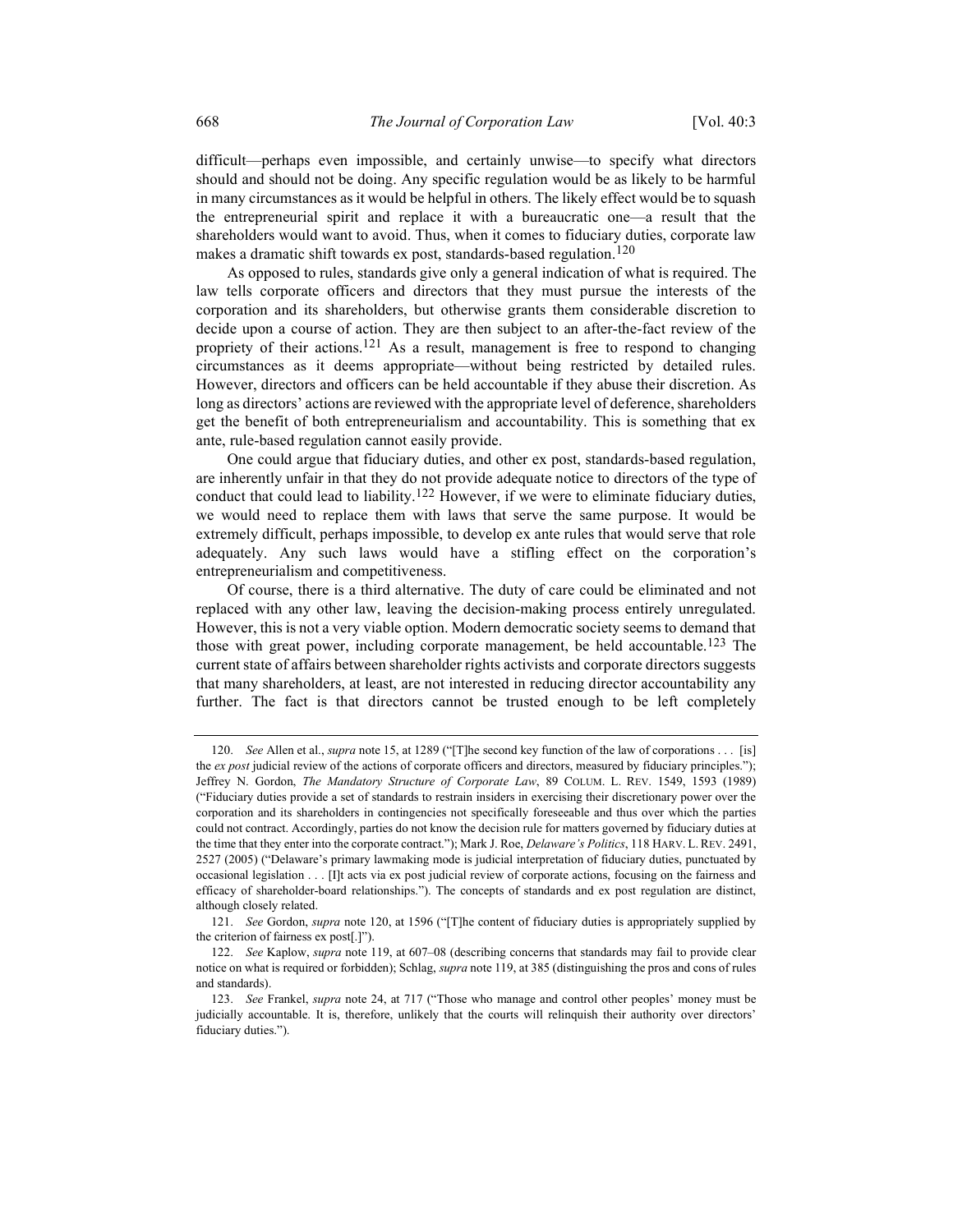unaccountable, even if only with respect to the duty of care. This is not because directors are less trustworthy than others. To the contrary, they are presumably as trustworthy—but only as trustworthy—as others. There is no basis on which to assume that directors as a class are people of extraordinary virtue.

Thus, the existence of other law does not provide adequate justification for eliminating the duty of care. Fiduciary duties generally, and the duty of care in particular, serve a special role in policing corporate management. The alternative would be an undesirable increase in legal regulation.

## 2. Market Forces

Another argument that the duty of care may be unnecessary is that market forces may be adequate to ensure director diligence. "It is now widely recognized that a variety of markets—product, employment, capital, and corporate control—constrain inefficient management performance . . . .<sup>"124</sup> Moreover, market forces are often considered to be more effective regarding care issues than loyalty issues.<sup>125</sup> "Where incentive mechanisms" created by one part of the corporate structure—the various markets in which the corporation and its managers function—constrain managerial discretion to perform inefficiently, one would not expect a different part of that structure to provide redundant controls."<sup>126</sup> Thus, perhaps there is no need for a duty of care.

Although there can be no doubt that market forces can have a disciplining effect upon directors' conduct, the question remains whether the effect is sufficient to justify the elimination of the duty of care. "It is undoubtedly the case that both liability rules and market forces are important in constraining the behavior of corporate officials."<sup>127</sup> In fact,

125. See, e.g., Thompson, *supra* note 124, at 408 ("As compared to the law's relative less-effectiveness in resounding to loyalty concerns, the markets arguably are more likely to affect duty of care violations.").

<sup>124.</sup> Ronald J. Gilson, A Structural Approach to Corporations: The Case Against Defensive Tactics in Tender Offers, 33 STAN. L. REV. 819, 824 (1981). See also Henry N. Butler & Larry E. Ribstein, Opting Out of Fiduciary Duties: A Response to the Anti-Contractarians, 65 WASH. L. REV. 1, 18–32 (1999) (discussing various market forces that constrain management conduct); Daniel R. Fischel, The Corporate Governance Movement, 35 VAND. L. REV. 1259, 1288 (1982) ("The discipline exerted by product and capital markets, the market for managerial services, and the market for corporate control severely limits the divergence of interest between managers and investors."); Jonathan R. Macey, *Private Trusts for the Provision of Private Goods*, 37 EMORY L.J. 295, 303–06, 315 (1988) (arguing that "[c]ompetition in capital markets, product markets, and the market for corporate control all induce managers and directors of public corporations to act in ways consonant with shareholder welfare"); Robert B. Thompson, The Law's Limits on Contracts in a Corporation, 15 J. CORP. L. 377, 380-82 (1990) (describing various market forces that constrain management); Elson & Thompson, supra note 81, at 580–82 ("Product markets indirectly constrain managers' decisions, as do the capital market, the market for managerial services, and the market for corporate control."); Ralph K. Winter, Jr., State Law, Shareholder Protection, and the Theory of the Corporation, 6 J. LEGAL STUD. 251, 262–73 (1977) (discussing constraint on management control created by market forces including stock price).

<sup>126.</sup> Gilson, supra note 124, at 839. See also Scott, supra note 5, at 936 ("Given this array of monitoring mechanisms and incentives, the duty of care lawsuit (or its threat) seem of minor importance."); Daniel R. Fischel & Michael Bradley, The Role of Liability Rules and the Derivative Suit in Corporate Law: A Theoretical and Empirical Analysis, 71 CORNELL L. REV. 261, 274–76 (1986) (discussing alternatives to liability rules for assuring contractual performance).

 <sup>127.</sup> Michael Bradley & Cindy A. Schipani, The Relevance of the Duty of Care Standard in Corporate Governance, 75 IOWA L. REV. 1, 5 (1989). See also Bainbridge, supra note 13, at 110 ("It would be naive to assume that markets fully constrain director behavior."); Rock, *supra* note 78, at 1011 ("But on examination, none of these checks, with the exception of competitive product markets, when they exist, seems to provide a very robust check on managers. Each seems to help a little some of the time, and only occasionally seems to help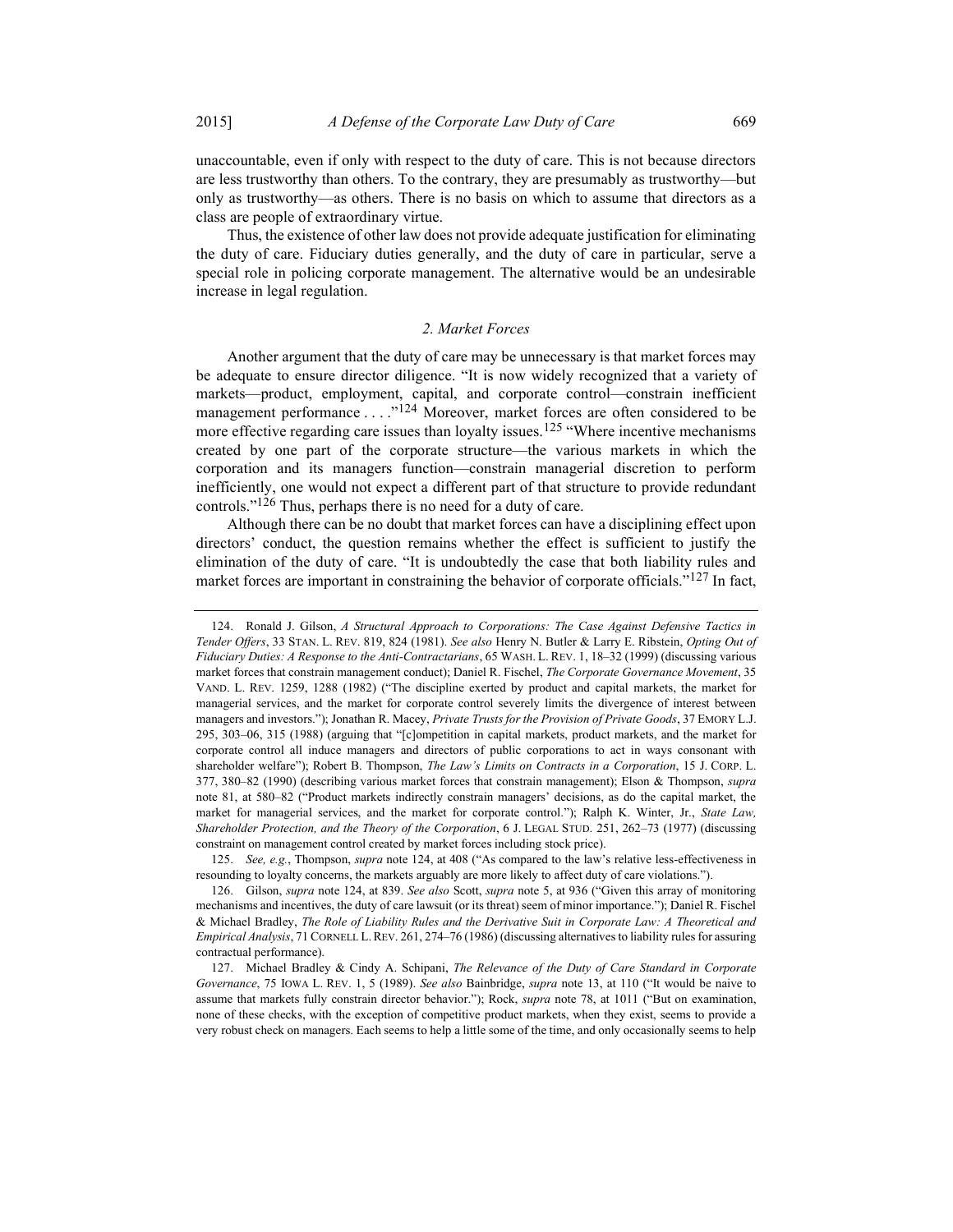some scholars doubt how effective market forces can be. As Professor Melvin Eisenberg succinctly argued,

The discipline of product markets is limited by the fact that a corporation may earn profits and survive for a long period of time despite bad management, just as it may incur losses or even fail despite good management. The discipline of the capital market is blunted by the ability of corporations with large cash flows to meet their capital needs for a long period of time through internal and even external financing, although profits are lower than good management would produce. The discipline of the market for corporate control is limited by a number of elements, including the high transaction costs of takeover bids, the necessity to offer a premium well in excess of market price, the requirements of relevant statutes, the defensive techniques available, the incentives to take over efficiently run as well as inefficiently run companies, and the time lag often experienced by potential acquirors in ascertaining lack of managerial efficiency. Direct review by the body of shareholders is seldom an efficacious instrument of accountability in publicly held corporations because of the disparate and shifting nature of the shareholder body and the complexity of modern management issues. Oversight of managers by more senior managers is undoubtedly very effective as to middle and lower management, but cannot serve to hold accountable the corporation's top management, particularly the chief executive officer.<sup>128</sup>

No one would claim that market forces are sufficiently robust to obviate the need for all law. "In fact, markets may increase pressure on corporate management to breach fiduciary duties." $129$  Thus, the question becomes how much law, and what kinds of laws, are optimal? The proper balance between market forces and legal forces has been debated at length, and there is no logically correct answer. Nevertheless, there are reasons to believe that market forces are not sufficient to justify the elimination of the duty of care.

First, recent history strongly suggests that market forces are incapable of preventing corporate misconduct. Whether one considers the securities fraud that occurred in firms such as Enron and Worldcom at the turn of the century, or the widespread imprudence that led to the more recent financial collapse, neither market forces nor legal forces—nor even both operating together—seem to be doing an adequate job. The idea that corporate actors will regulate themselves out of self-interest is no longer as highly regarded as it used to be.130 Even if it could be said that market forces do a better job in the long run, it is

a lot.").

<sup>128.</sup> Melvin Aron Eisenberg, New Modes of Discourse in the Corporate Law Literature, 52 GEO. WASH. L. REV. 582, 583–84 (1985).

<sup>129.</sup> Tamar Frankel, Fiduciary Duties as Default Rules, 74 OR. L. REV. 1209, 1255 (1995). See Helen A. Garten, Whatever Happened to Market Discipline of Banks, 1991 ANN. SURV. AM. L. 749 (discussing the dark side of "market discipline").

<sup>130.</sup> See Bloomberg Surveillance, Bloomberg Radio Interview with Arthur Levitt (Dec. 12, 2011), available at http://media.bloomberg.com/bb/avfile/vKxuIW\_if.w8.mp3 ("We learned that our oversight mechanism is deeply flawed . . . that oversight by self-regulation is up to *severe* question. Does self-regulation work? Watching MF Global, you'd have to say: no, it doesn't work."); Alan Greenspan, Chairman of the Federal Reserve, Testimony to Committee of Government Oversight and Reform (Oct. 23, 2008), available at http://web.ntpu.edu.tw/~guan/courses/Greenspan's%20testimony.pdf ("[T]hose of us who have looked to the self-interest of lending institutions to protect shareholder's equity (myself especially) are in a state of shocked disbelief."); James Surowiecki, Bankers Gone Wild, THE NEW YORKER (July 30, 2012),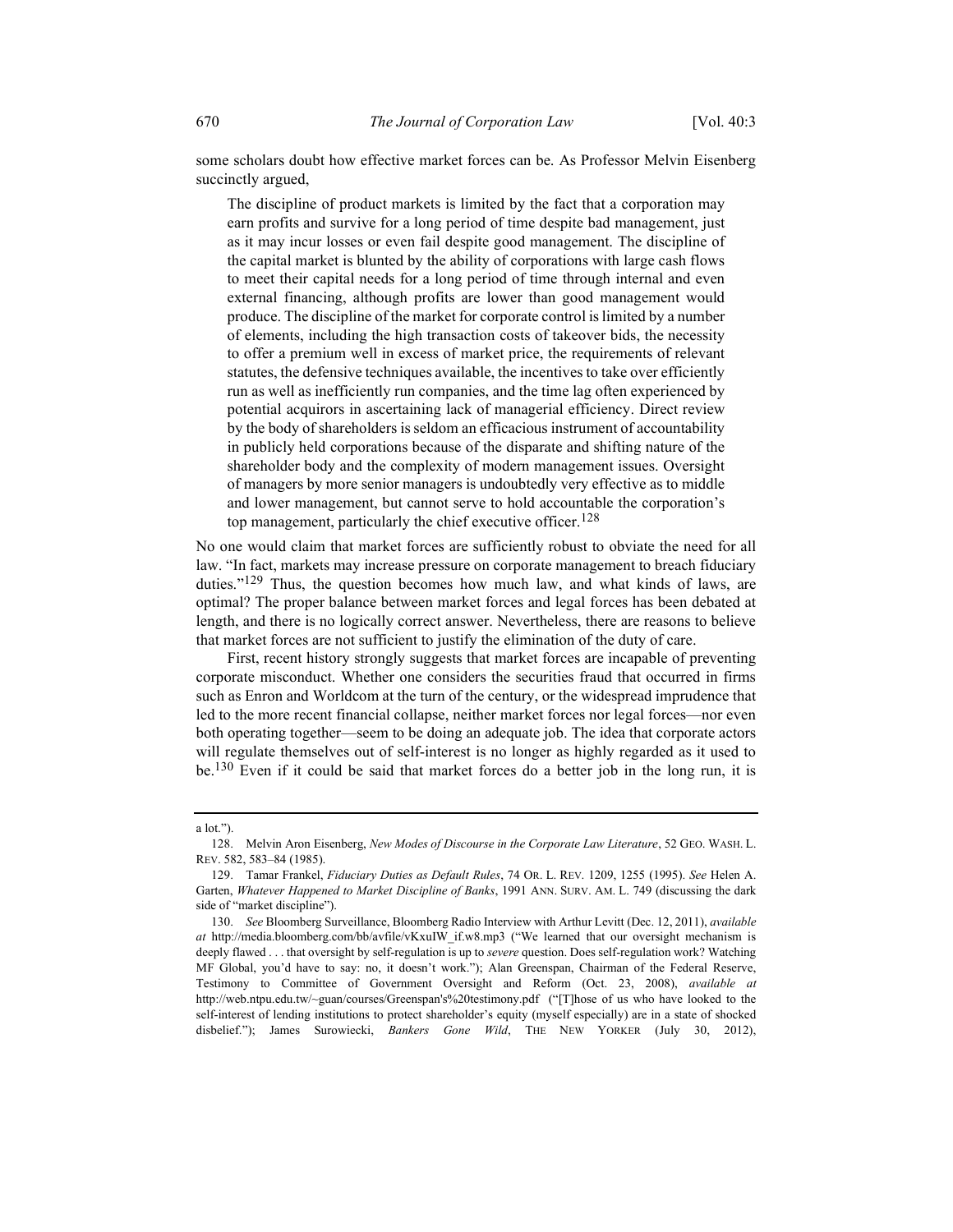undeniable that additional forces could be helpful to prevent serious dislocations in the short run.

Second, just as market forces cannot be expected to eliminate the need for law altogether, they should not be expected to eliminate the need for particular laws. As discussed earlier, different laws address different concerns.131 Unless market forces can eliminate a concern, they cannot eliminate the need for a law that addresses that concern. At most, market forces and other laws can only reduce the need for enforcement of certain laws. However, this makes the duty of care a particularly poor candidate for reform, because it is already being enforced at a very low level.

A third reason to believe that market forces do not limit the need for duty of care is the fact that people obey the law for reasons other than enforcement.<sup>132</sup> In other words, even if market forces are sufficiently disciplinary to eliminate the need for the enforcement of the duty of care, it would not necessarily eliminate the benefits of having a duty of care. This point will be taken up in greater detail later in this Article.<sup>133</sup> For now, it is worth noting that, if people obey the law at least in part simply because it is the law and not solely in order to avoid punishment, then there may be a significant benefit to having a duty of care and requiring directors to be diligent.

Finally, market forces are less likely to operate on directors than officers. Officers have their lives and careers invested in the company. If market forces destroy the company, it is the officers who will suffer—not the directors. Independent directors are only parttimers, whose lives and careers are more heavily invested in other companies.<sup>134</sup> Thus, market forces are considerably weaker with respect to directors. And yet, directors play a very important role in corporate governance—one that is very different than that played by officers. We want and need directors to be diligent. Thus, it is unlikely that market forces eliminate the need for the duty of care.

In short, whether the disciplinary effect of market forces can eliminate the need for particular laws is an empirical question that is not within the scope of this paper. However, market forces cannot eliminate the need for all law. There are good reasons to believe that they do not eliminate the need for a duty of care.

#### D. Not Fiduciary

The fourth line of argument would be that, even if there must be a duty of care, it need not be considered a fiduciary duty. It might better be considered a contractual duty or a tort duty, but it is not truly fiduciary in nature. This Section will defend the corporate law duty of care against such arguments.

www.newyorker.com/magazine/2012/07/30/bankers-gone-wild ("[I]f recent history has taught us anything, it's that self-regulation doesn't work in finance, and that worries about reputation are a weak deterrent to corporate malfeasance.").

 <sup>131.</sup> See supra Part II.C.1.

 <sup>132.</sup> See generally TOM TYLER, WHY PEOPLE OBEY THE LAW (2006) (arguing that people obey the law for various reasons); LYNN STOUT, CULTIVATING CONSCIENCE: HOW GOOD LAWS MAKE GOOD PEOPLE (2011) (same).

 <sup>133.</sup> See infra Part III.E (discussing the expressive and pedagogical value of law).

<sup>134.</sup> See Roberta S. Karmel, Is the Independent Director Model Broken?, 37 SEATTLE U. L. REV. 775, 789 (2014) ("Independent directors are part-time participants in a corporation's affairs. By definition, they are outsiders. However intelligent, hardworking, or strong minded they may be, they do not have the time or the mandate to challenge management's judgments except as to a discrete number of issues.").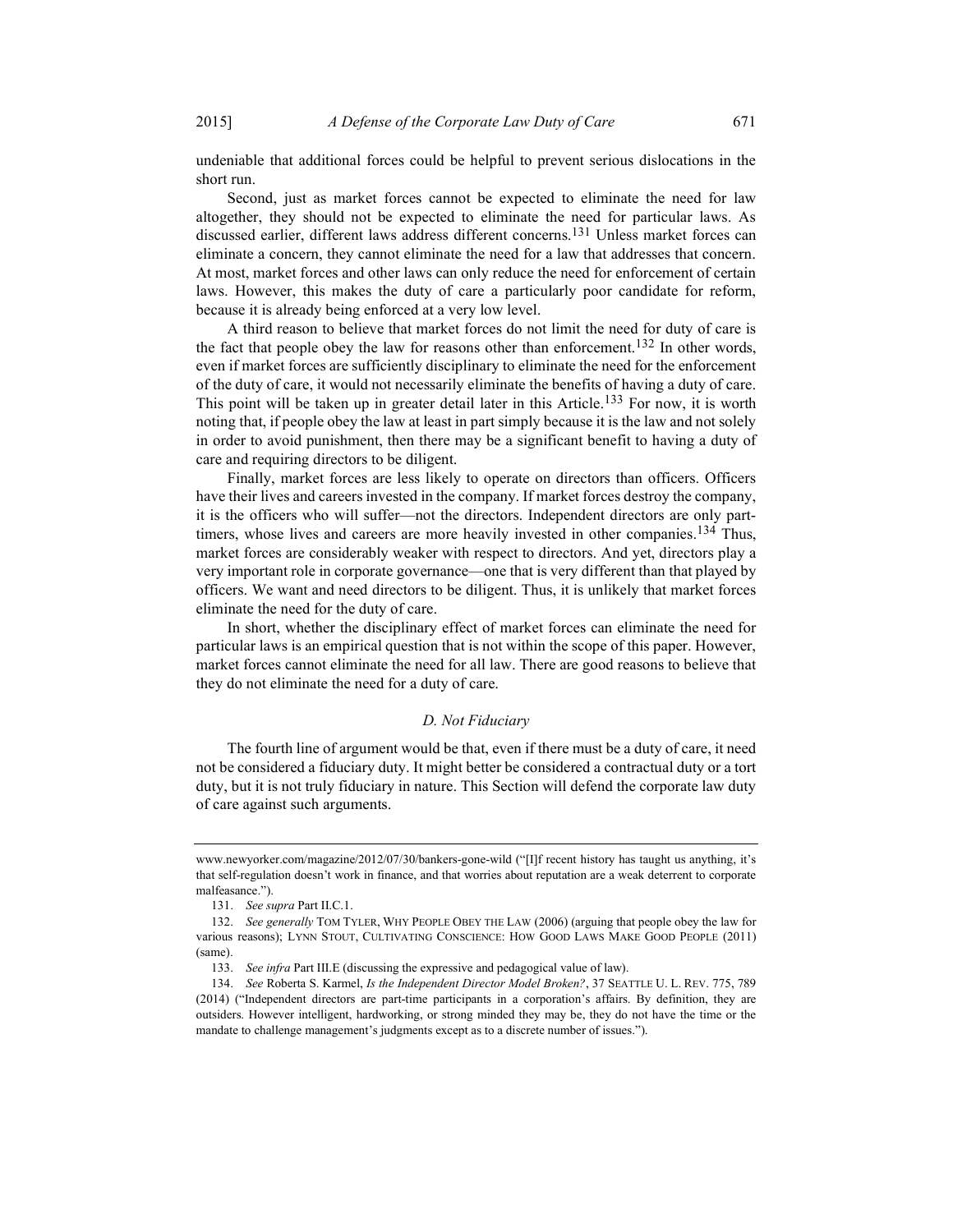## 1. Contractual Duty

It is possible to conceive of the duty of care as a mere contractual duty.<sup>135</sup> In brief, the argument runs as follows: Because the director's relationship to the corporation is consensual, the duties of that relationship should be governed by agreement. However, parties to a long-term relationship cannot efficiently specify all the terms and obligations of the relationship. To facilitate transactions, the law provides implied terms to fill in the gaps. These implied terms are merely default rules and should always give way to the explicit agreement of the parties. Thus, the parties to the relationship should be permitted to choose how rigorous the duty of care should be. If they are able to do this, then the duty of care is contractual in nature.

Scholars have considered the merits of the argument extensively, on both a descriptive and normative level.<sup>136</sup> Inevitably, the debate draws on various issues considered throughout this entire Article.<sup>137</sup> In this Section, I will limit the discussion to the question of whether the contractarian argument, as such, provides support for the elimination of the duty of care in particular.

One noteworthy aspect of the contractarian argument is that its logic applies equally well to the duty of loyalty.<sup>138</sup> Simply put, it is actually an argument that all fiduciary duties are contractual terms rather than law. Most scholars seem to find the argument more persuasive with respect to the duty of care than the duty of loyalty.<sup>139</sup> However, this is generally not an evaluation of the merits of the contractarian argument itself; rather, it tends to be an assessment on the relative need for enforcement. The contractarian argument, in its pure form, applies to both duties equally and denies any special legal significance to fiduciary duties.<sup>140</sup> Thus, the argument proves too much, at least for present purposes. It is ultimately irrelevant on the issue of whether the duty of care should be considered as much a fiduciary duty as the duty of loyalty.

Are fiduciary duties legal or merely contractual in nature? At a high enough level of abstraction, the difference between the two perspectives can seem to fade into

 137. In particular, proponents of the contractarian argument tend to rely on the disciplinary effect of market forces to argue against the duty of care. See supra Part II.C.2.

138. Easterbrook & Fischel, *supra* note 135, at 426 ("[T]he duty of loyalty is a response to the impossibility of writing contracts completely specifying the parties' obligations.").

 <sup>135.</sup> See, e.g., Frank H. Easterbrook & Daniel R. Fischel, Contract and Fiduciary Duty, 36 J.L. & ECON. 425, 427 (1993) ("Fiduciary duties are not special duties; they have no moral footing; they are the same sort of obligations, derived and enforced in the same way, as other contractual undertakings."); Larry E. Ribstein, Are Partners Fiduciaries?, 2005 U. ILL. L. REV. 209, 215 (2005) ("Fiduciary duties are a type of contract term[.]").

<sup>136.</sup> See, e.g., Frankel, supra note 129 (arguing against the contractarian definition of fiduciary duties); Deborah A. DeMott, Beyond Metaphor: An Analysis of Fiduciary Obligation, 1988 DUKE L.J. 879 (arguing it is erroneous to equate fiduciary obligations with contract law); Scott FitzGibbon, Fiduciary Relationships Are Not Contracts, 82 MARQ. L. REV. 303 (1999) (identifying differences between fiduciary relationships and contractual relationships); Reza Dibadj, The Misguided Transformation of Loyalty into Contract, 41 TULSA L. REV. 451 (2006) (arguing the duty of loyalty is an important feature of fiduciary relationships, and framing it as a contractual relationships would weaken important protections). See also John C. Coffee, Jr., The Mandatory/Enabling Balance in Corporate Law: An Essay on the Judicial Role, 89 COLUM. L. REV. 1618 (1989) (explaining shortcomings of the contractarian view).

 <sup>139.</sup> See supra notes 74–75, 95–97 and accompanying text.

 <sup>140.</sup> If the contractarian argument is correct, then both the duty of care and the duty of loyalty are merely default rules. By contrast, if the argument is wrong, then both are legal duties. However, considering fiduciary duties to be law does not require that they be entirely mandatory, because they could be waivable duties, or simply repealed.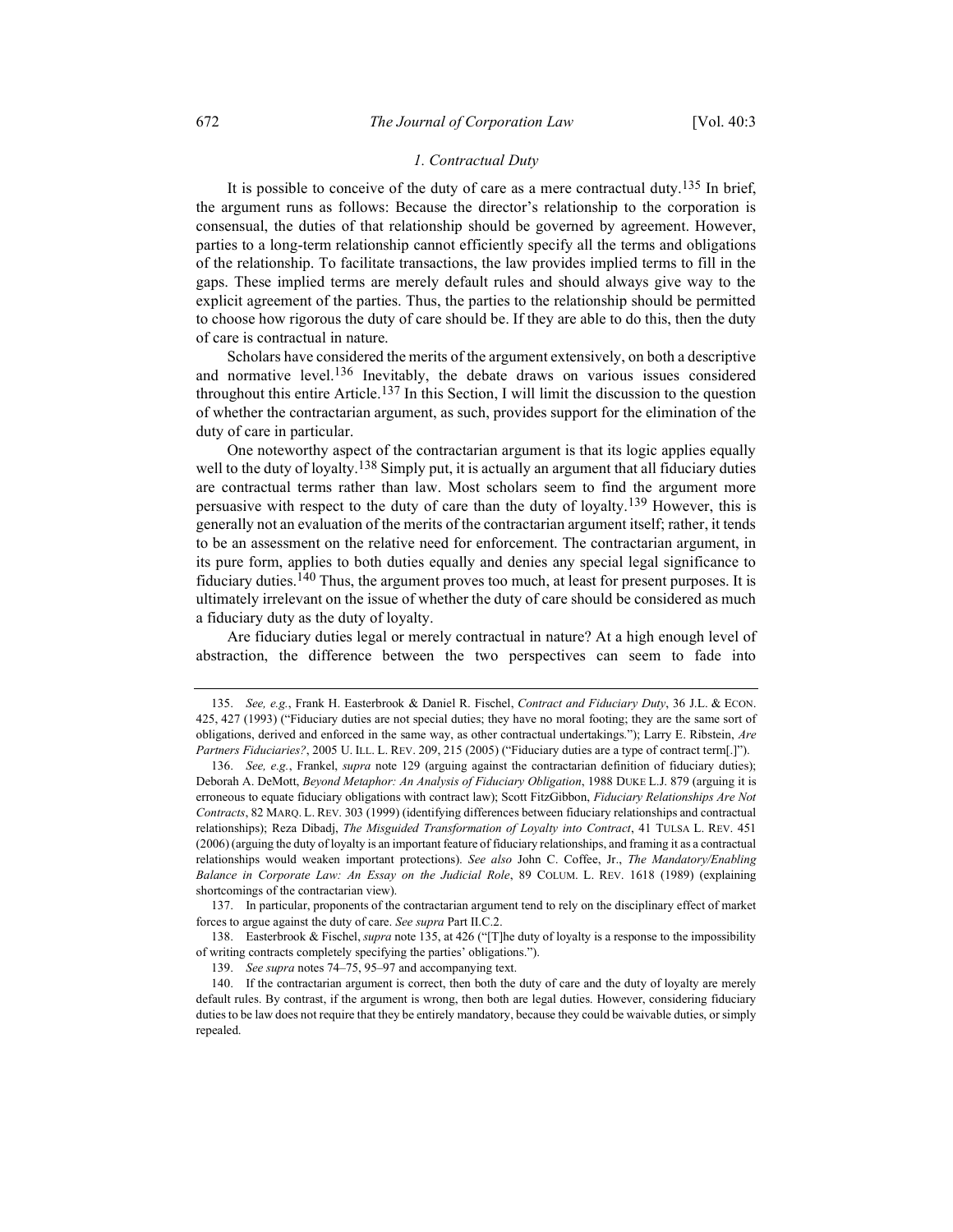insignificance. On the one hand, fiduciary law is perfectly capable of accommodating nonmandatory obligations. Fiduciary law scholars readily acknowledge that, under certain circumstances, shareholders should be permitted to waive at least some fiduciary duties.<sup>141</sup> Generally, they simply want to put in place sufficient safeguards to ensure that the waiver is informed and voluntary<sup>142</sup> (although in certain cases or extreme circumstances, they may want to reserve the right to prevent or disregard a waiver).<sup>143</sup> On the other hand, contractarian theory can and must accommodate mandatory terms.144 For example, all contracts are subject to laws of general applicability that prohibit or compel certain behavior. In addition, contract law itself has many mandatory rules. Ultimately, any law could be understood as a mandatory contractual term, and fiduciary duties could be counted among them.

I do not mean to suggest that the difference between law and contract is irrelevant. To the contrary, it can be very important when dealing with particular issues.<sup>145</sup> My point is simply that either concept can be subsumed by the other when considered at a sufficiently general level. Therefore, the extent to which fiduciary duties generally (and the duty of care in particular) should be mandatory is a policy question that depends upon other factors. The label "contract" (or "law" for that matter) does not have talismanic significance.

The corporate law duty of care already does, to a large extent, operate contractually. In states such as Delaware, a corporation can choose whether to amend its charter to eliminate directors' personal liability for breach of the duty of care—but not of the duty of loyalty.<sup>146</sup> To be fair, such an option is not perfectly contractual: it does not empower the parties to determine the exact level of care they would like, but only allows for a limited set of options. There does not seem to be flexibility to impose a higher standard, such as ordinary negligence,  $147$  nor a lower standard, such as the elimination of injunctive relief.  $148$ 

<sup>141.</sup> See, e.g., Frankel, *supra* note 129, at 1231 ("There are good reasons for viewing fiduciary rules as default rules and for enforcing the parties' bargain around them."); Coffee, *supra* note 136, at 1690 ("[T]here is a middle ground: courts can tolerate and monitor some departures in this area, much as they have done in other forms of contracting. The relevant task for the future then should be to define the area of tolerable departures, rather than to prolong the holy war over opting out.").

<sup>142.</sup> See, e.g., Frankel, supra note 129, at 1230 ("Even if fiduciaries may make such requests [i.e., for a waiver of a duty], the nature of the relationship requires that the parties follow a unique procedure when they bargain around these duties[.]"); Coffee, supra note 136, at 1624 ("[D]epartures from the default rules of fiduciary duty must be sufficiently specific and bounded to permit the departure to be accurately priced.").

<sup>143.</sup> See, e.g., Frankel, supra note 129, at 1214 ("[C]ircumstances exist where fiduciary duties are not waivable for reasons such as doubts about the quality of the entrustors' consent (especially when given by public entrustors such as shareholders), and the need to preserve institutions in society that are based on trust."); Coffee, supra note 136, at 1624 ("Beyond [a] mandatory minimum, the parties are free to contract around those fiduciary norms that require selflessness, but not around those that seek to prevent fraud and opportunism.").

<sup>144.</sup> See, e.g., Easterbrook & Fischel, *supra* note 135, at 429 ("[L]egislatures often create nonwaivable rules. . . . [M]any of these rules in corporate and securities laws, even seemingly rigid ones, are best understood as implicit contractual terms."); Frank H. Easterbrook & Daniel R. Fischel, The Corporate Contract, 89 COLUM. L. REV. 1416, 1428 (1989) ("Even terms that are invariant—such as the requirement that the board of directors act only by a majority of a quorum—are contractual to the extent that they produce offsetting voluntary arrangements.").

 <sup>145.</sup> I agree with Tamar Frankel, who argues that "in terms of both psychological fact and organization of the law, a name is important and reclassification can be treacherous." Frankel, *supra* note 129, at 1211.

 <sup>146.</sup> See DEL. CODE ANN. tit. 8, § 102(b)(7) (2014).

 <sup>147.</sup> It is not entirely clear whether shareholders could impose a higher standard of care. However, there does not seem to be any real demand for a higher standard.

<sup>148.</sup> See supra note 43 and accompanying text.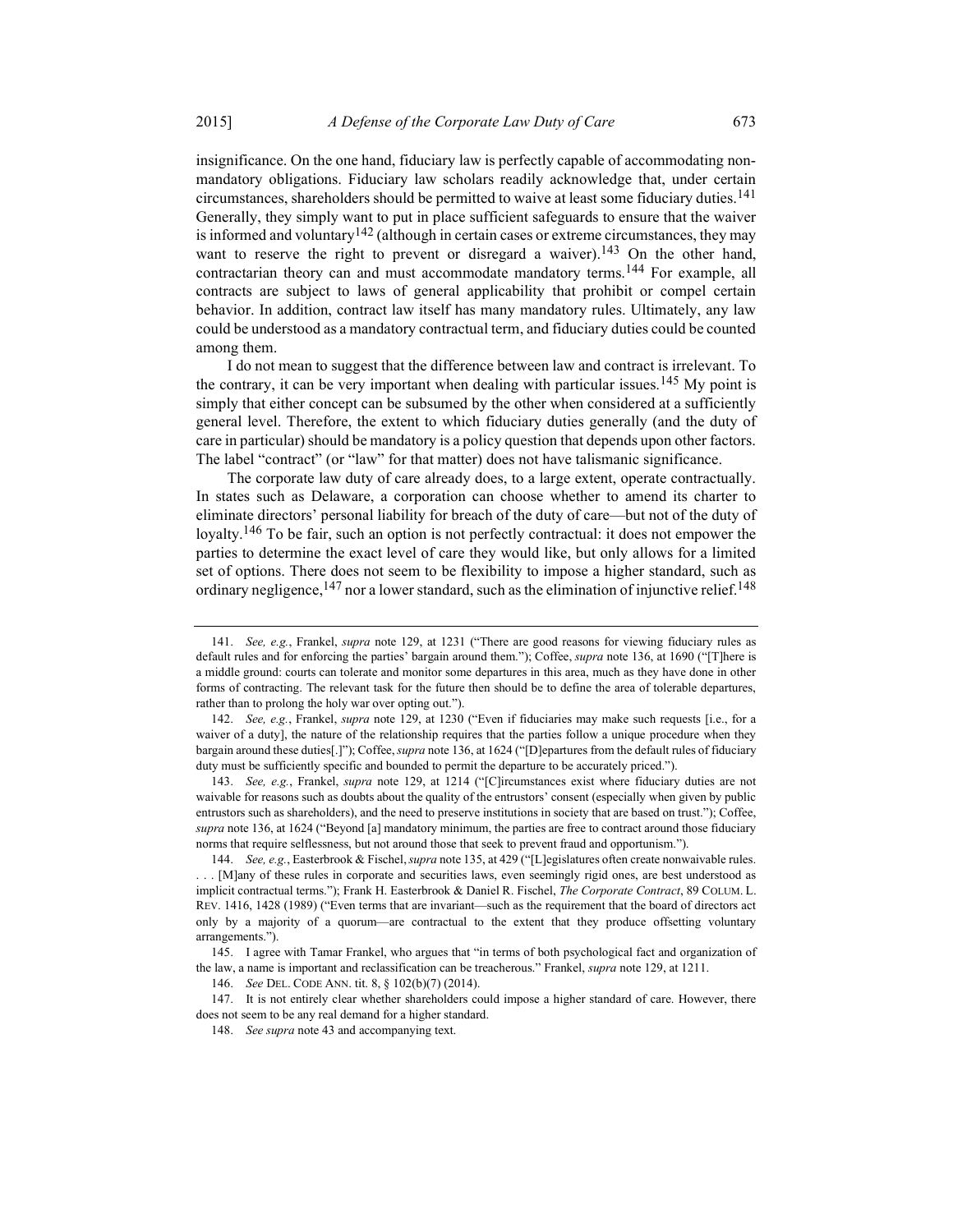However, there is not much of a public outcry for either option. On the bottom-line question of whether or not there should be personal liability for breach, the corporate law duty of care is largely contractual (while the duty of loyalty is not). However, the contractarian argument logically cannot support the elimination of the duty of care—or of any duty. Contractarians should be as opposed to the elimination of the duty of care as they are to its imposition.

Ultimately, the contractual argument for the elimination of the duty of care in particular is not very strong. The contractarian issue with the duty of care has nothing to do with the substance of the duty, and everything to do with its mandatory imposition by law. As such, it is really an argument against fiduciary duties generally, not against the duty of care specifically.

# 2. Tort Duty

It is also possible to consider the duty of care to be a tort duty.<sup>149</sup> After all, care and negligence are the hallmarks of tort law: everyone has the duty (of a reasonable person under the circumstances) not to create unreasonable risks of harm to others.<sup>150</sup> Moreover, the Restatement (Second) of Torts manages to fit breach of fiduciary duty within its scope.<sup>151</sup> Perhaps the corporate law duty of care is not a fiduciary duty at all but merely a tort law duty.

The main problem with this argument is that the effect would not be to eliminate the corporate law duty of care, or even weaken it, but rather to strengthen it. That is because in tort law, unlike corporate law, there is no divergence between standards of conduct and standards of review.<sup>152</sup> The standard of conduct is ordinary care, and the standard of review

 150. See DAN B. DOBBS ET AL., THE LAW OF TORTS § 127, at 398 (2d ed. 2011) ("The duty owed by all people generally—the standard of care—is the duty to exercise the care that would be exercised by a reasonable and prudent person under the same or similar circumstances to avoid or minimize risks of harm to others.").

152. See, e.g., Eisenberg, supra note 11, at 437 ("In many or most areas of law, these two kinds of standards

<sup>149.</sup> See, e.g., Robert J. Rhee, The Tort Foundation of Duty of Care and Business Judgment, 88 NOTRE DAME L. REV. 1139, 1139 (2012) (arguing that "[f]iduciary duty in corporation law rests on a tort foundation"); Deborah A. DeMott, Breach of Fiduciary Duty: On Justifiable Expectations of Loyalty and Their Consequences, 48 ARIZ. L. REV. 925, 927–34 (2006) (discussing breach of fiduciary duty as a tort action); William A. Gregory, The Fiduciary Duty of Care: A Perversion of Words, 38 AKRON L. REV. 181, 188–89 (2005) ("A duty of care claim is always a tort action and is always based on negligence. A duty of care claim can never be a breach of fiduciary duty."). But see Marcel Kahan & Edward B. Rock, When the Government Is the Controlling Shareholder, 89 TEX. L. REV. 1293, 1327 (2011) ("As a conceptual matter, it is also pretty clear that breaches of fiduciary duties are not torts, at least not in the common law use of that term, although they may be 'civil wrongs.""); Charles Hansen, The ALI Corporate Governance Project: Of the Duty of Due Care and the Business Judgment Rule, a Commentary, 41 BUS. LAW. 1237, 1241 (1986) ("A careful reading of the cases illustrates the substantial difference between applying the due care test in tort law and the standard actually employed by the courts in reaching decisions under corporate law.").

 <sup>151.</sup> See RESTATEMENT (SECOND) OF TORTS § 874 (1979) ("One standing in a fiduciary relation with another is subject to liability to the other for harm resulting from a breach of duty imposed by the relation."). Two points are worth making regarding the Restatement. First, it does not purport to provide a comprehensive theory of fiduciary duty. It merely claims that "the action [for breach of fiduciary duty] may properly be regarded as in tort for damages, being an equitable tort even when the action is in the traditional scope of equitable jurisdiction." Id. at Reporter's Note. The Restatement even acknowledges that "Some fiduciary relations, such as those of . . . director and corporation are the subject of a considerable group of substantive rules . . . governing the relationship." Id. Second, the Restatement's claim is not limited to the duty of care but extends to all of fiduciary duties. Thus, it does not provide support for the claim that the duty of care is a mere tort duty while the duty of loyalty remains a fiduciary duty.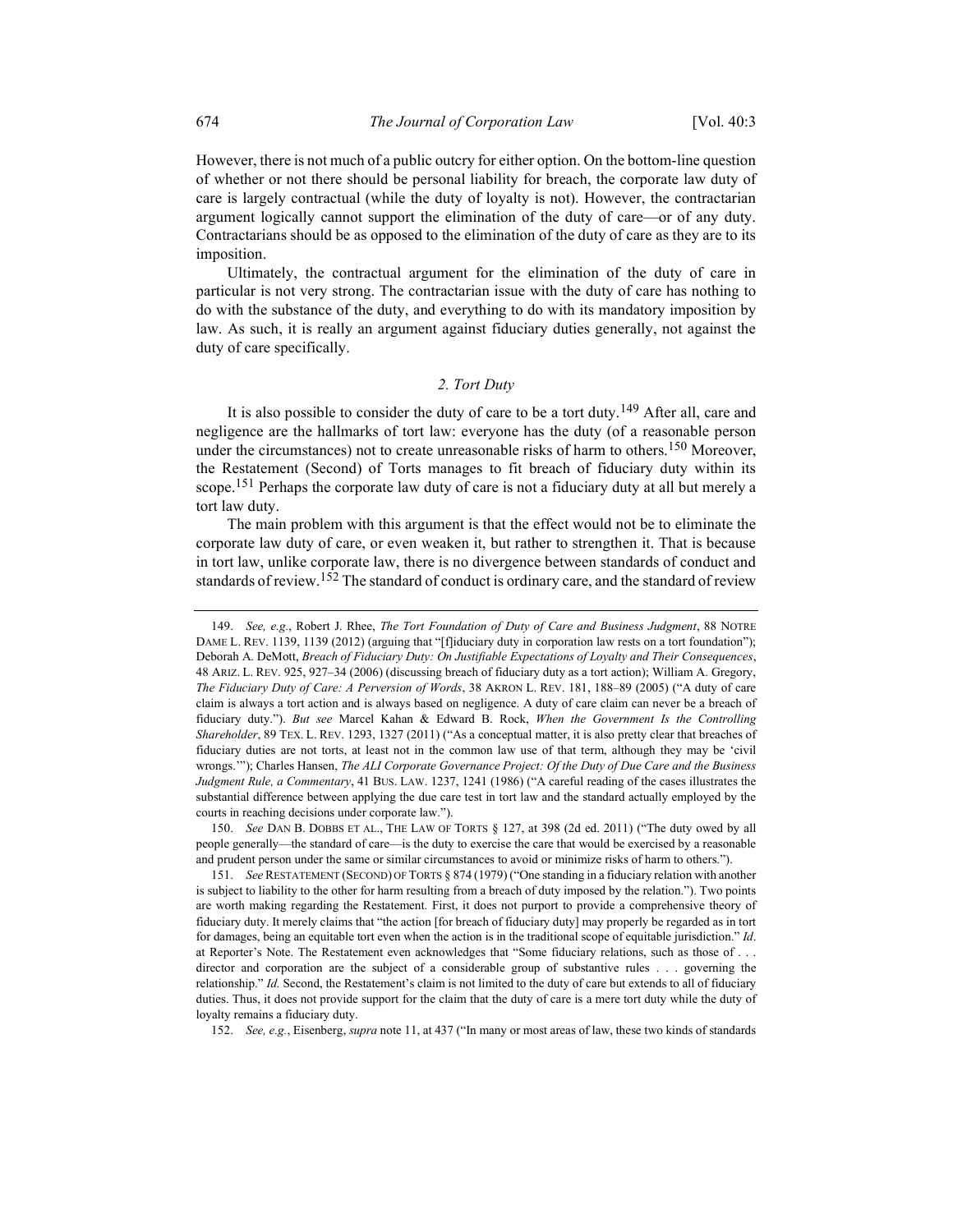is negligence—the two are opposite sides of the same coin. If this principle were to be applied to the corporate law duty of care, then the standard of review would be raised from gross negligence<sup>153</sup> to ordinary negligence. In other words, a tort law foundation would more likely lead to the evisceration of the business judgment rule than the elimination of the duty of care.

Professor Robert Rhee has argued that "the liability scheme of corporate boards under the doctrines of fiduciary duty and the business judgment rule can be understood through the analytics of torts."154 He claims that tort law principles should lead to essentially the same liability scheme as is currently enjoyed by directors because various tort law doctrines would be contextually sensitive to the needs of corporate law. Rhee does not argue that the corporate law duty of care *is* a tort duty; he only argues that it *could be*.<sup>155</sup> His analysis, however, represents—at most—an account of how tort law could be massaged to reach those results. It seems unlikely that the law actually would develop in that way.

Contextual sensitivity might very well lead tort law to an interpretation of negligence that, in the corporate law context, is more deferential than usual. However, corporate law currently provides for (almost) no review of the substance of business decisions, and only limited review of the decision-making process under a gross negligence standard.<sup>156</sup> It strains credulity to believe that tort law would ever get anywhere near that level of deference through a logical application of existing principles. The probable end result would be that directors would be held to a much stricter standard of care than they currently are.

Of course, courts could reposition the duty of care in tort law and simply adopt the deference of the business judgment rule as well. By this point, however, one has to wonder what the purpose would be. The corporate law duty of care should be considered a tort law duty rather than a fiduciary duty only if general principles of tort law provide a more useful framework for its application than do general principles of fiduciary law. They do not. Forcing the issue is possible, but unnecessary, and likely to be counterproductive in the long run.

Another reason why tort law is an unlikely home for the corporate law duty of care is because the two have divergent goals. Tort law, to a large extent, focuses on the compensation of injured parties.<sup>157</sup> The corporate law duty of care does not. To some extent, the duty of care may allow for compensation to flow to shareholders, but only incidentally. The goal of the corporate law duty of care, like all other fiduciary duties, is to protect shareholders from abuse at the hands of managers.<sup>158</sup> Compensation is merely one possible means to achieve this goal, and it does not play a very large role in corporate law. Both the business judgment rule and exculpation provisions severely limit the availability

tend to be conflated."); Rhee, supra note 149, at 1153 ("In other fields of law such as tort law, the standards of conduct and review conflate to a single standard for the purpose of judicial review."); Velasco, *supra* note 4, at 521 ("In many areas of law, the two types of standards coincide. For example, in tort law, the standard of conduct is ordinary care, and the standard of review is negligence, which is generally defined as the lack of ordinary care.").

 <sup>153.</sup> See supra note 14 and accompanying text.

 <sup>154.</sup> Rhee, supra note 149, at 1142.

 <sup>155.</sup> See id. ("To be clear, I do not argue that a breach of fiduciary duty is a tort[.]").

 <sup>156.</sup> See supra notes 26–29 and accompanying text (discussing the business judgment rule).

 <sup>157.</sup> See DOBBS ET AL., supra note 150, at § 1 ("Tort law is primarily intended to redress legally recognized harms by rendering a money judgment against the wrongdoer.").

<sup>158.</sup> See infra notes 171–172 and accompanying text.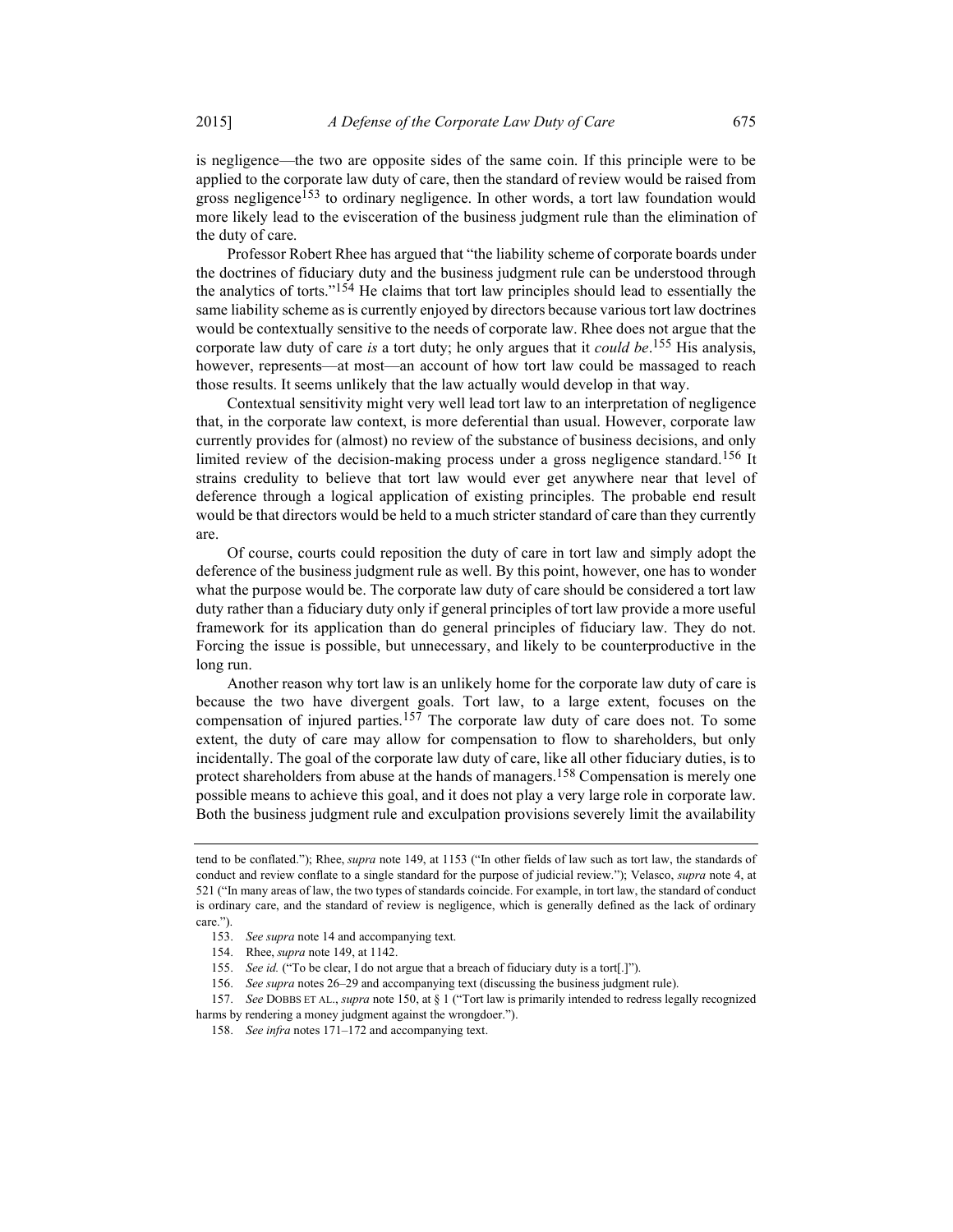of damages for breaches of the duty of care, demonstrating that compensation is a secondary concern, at best, in the corporate law context. Thus, tort law and the corporate law duty of care simply do not have enough in common.<sup>159</sup>

Although the corporate law duty of care could be considered a tort law duty, it should not be. The fit simply isn't there. As we will see, the duty of care fits very nicely within the framework of fiduciary law and theory.

### 3. Distinctiveness

Another argument that the duty of care is not a fiduciary duty is that care is not distinctively fiduciary.<sup>160</sup> If care is not distinctively fiduciary, then perhaps it ought not be lumped together with the duty of loyalty, which clearly is distinctively fiduciary. This section will respond to that argument and insist that the corporate law duty of care ought to be considered a fiduciary duty because it is inherently fiduciary in nature.

### a. Distinctively Fiduciary?

It seems difficult to argue that the duty of care is distinctively fiduciary. This is because the duty of care also exists in other areas of law, such as tort law and criminal law. By contrast, the duty of loyalty does not. Loyalty is unique to fiduciary and quasi-fiduciary relations. To argue that the duty of care is distinctively fiduciary, one would have to establish that there is something distinctive about the fiduciary duty of care as compared to other duties of care.

The ideal argument would be that the fiduciary duty of care demands more than other duties of care. Fiduciary relations are special relations of trust that demand utmost good faith from fiduciaries. One might reasonably expect a heightened duty of care. However, one would be disappointed. It is true that "[s]ome courts have articulated the standard to be that of ordinarily prudent persons acting under similar circumstances in the conduct of their own affairs."<sup>161</sup> Arguably, this is not ordinary care.<sup>162</sup> It is more than what would be

 162. See, e.g., William L. Cary & Sam Harris, Standards of Conduct Under Common Law, Present Day Statutes and the Model Act, 27 BUS. LAW. 61, 63 (1972) (discussing Pennsylvania's history of using such

 <sup>159.</sup> Although both tort law and the corporate law duty of care may share the secondary goal of deterrence, that is not a sufficient foundation upon which to build. Almost all law has deterrence as a goal.

 <sup>160.</sup> See, e.g., D. Gordon Smith, The Critical Resource Theory of Fiduciary Duty, 55 VAND. L. REV. 1399, 1406–07, 1409 (2002) ("In short, the duty of care is 'not distinctively fiduciary.'"); DeMott, supra note 136, at 915 ("That duty [of care], however, is not distinctively fiduciary . . . ."); MATTHEW CONAGLEN, FIDUCIARY LOYALTY 35–39 (2010) ("The duty of care is not peculiar to fiduciaries and so 'is not to be equated with or termed a "fiduciary" duty.'").

 <sup>161.</sup> Bradley & Schipani, supra note 127, at 18 & n.105. See also Alaska Plastics, Inc. v. Coppock, 621 P.2d 270, 278 (Alaska 1980) ("No proof was presented that the alleged acts were unreasonable in the sense that they would not have been taken by 'an ordinarily prudent man . . .in the management of his own affairs of like magnitude and importance.'"); Weidner v. Engelhart, 176 N.W.2d 509, 518 (N.D. 1970) ("The better rule appears to be that a director is bound to exercise, in the performance of the functions of his position, such care as a prudent man should exercise in like circumstances and charged with a like duty, which care is usually, but not necessarily, that which such a person would show in the conduct of his own affairs of a similar kind."); Horn Silver Min. Co. v. Ryan, 44 N.W. 56, 56 (Minn. 1889) ("The measure of care and diligence required of directors is generally held to be such as a prudent man exercises in his own affairs."); Besselieu v. Brown, 97 S.E. 743, 744 (N.C. 1919) ("[T]he directors and managing officers of a corporation . . . are expected and required to give . . . the care and attention that a prudent man should exercise in like circumstances and charged with a like duty, usually the care that he shows in the conduct of his own affairs of a similar kind").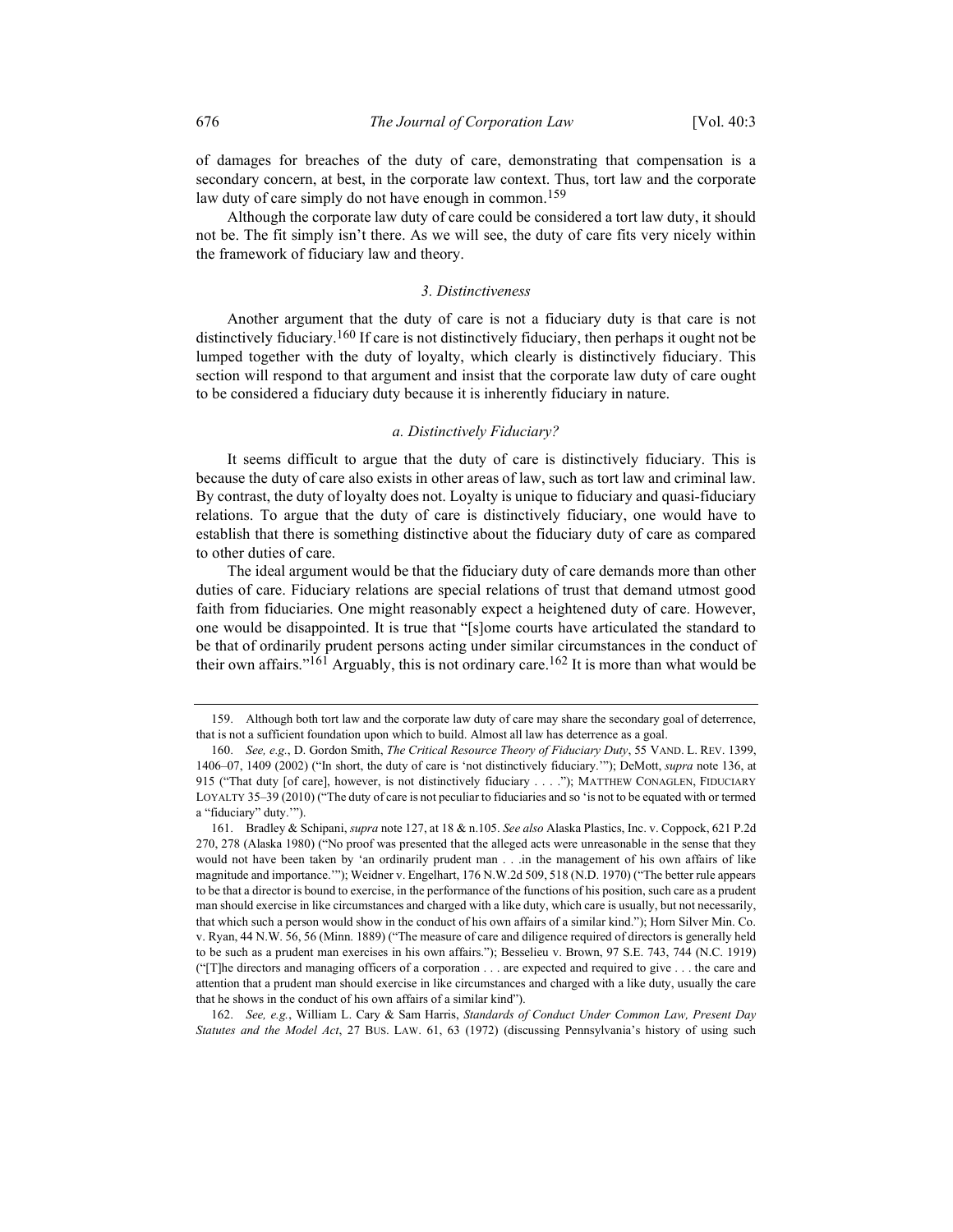expected of a simple agent; it requires directors to act as if their own fortunes were at stake. Given the rational assumption that people care more about their own fortunes than those of others, this could be considered a very high standard. In fact, it would seem to parallel the duty of loyalty in that it requires a form of selflessness. Arguably, it is the highest standard of care that could be required of anyone. Thus, it would be distinctively fiduciary.

Unfortunately for that thesis, most states do not articulate their duty of care in that way. Delaware, for example, articulates the duty of care in a way that seems less demanding: it requires that directors "use that amount of care which ordinarily careful and prudent men would use in similar circumstances."<sup>163</sup> Similarly, the Model Business Corporation Act requires the directors to act "with the care an ordinarily prudent person in a like position would exercise under similar circumstances."164 Thus, it is difficult to defend the claim that the corporate law duty of care creates a heightened duty.

Ironically, the argument becomes significantly stronger when reversed. The corporate law duty of care can be said to be distinctively fiduciary not because it is a heightened duty but because it is underenforced. As previously discussed, corporate law is characterized by a divergence between standards of conduct and standards of review, while most other areas of law are not. If the duty of care were not a fiduciary duty, a negligence standard would be enforced; however, only a gross negligence standard is enforced. This makes the corporate law duty of care distinctive.

This argument may seem counterintuitive, but it makes sense. It is because the duty of care is a fiduciary duty that corporate law permits the duty of care to be underenforced. The divergence between standards of conduct and standards of review is based upon fiduciary considerations.<sup>165</sup> First, directors are trusted to act in the shareholders' interests when they are not conflicted.<sup>166</sup> Second, minimal enforcement is instrumentally desirable because it allows directors to pursue the interests of the shareholders without fear of personal liability.167 Without these deeply and distinctively fiduciary considerations, the divergence would be difficult to justify. Thus, it is fair to say that the duty of care is distinctively fiduciary because it is underenforced.

Two other arguments concerning the distinctiveness of the corporate law duty of care can be raised, and they are more straightforward and less controversial. The first is that the corporate law duty of care necessarily requires affirmative action while the tort and criminal law duties typically do not. Tort law and criminal law may require actors to be careful if they choose to act, but generally they do not require people to act in the first place.<sup>168</sup> Except under special circumstance, a person will not commit a tort or crime by

terminology).

 <sup>163.</sup> Graham v. Allis-Chalmers Mfg. Co., 188 A.2d 125, 130 (Del. 1963). See generally 1 EDWARD P. WELCH ET AL., FOLK ON THE DELAWARE GENERAL CORPORATION LAW § 141.02[A][1], at 4-27 to -28 (6th ed. 2014) (explaining the duty of care).

 <sup>164.</sup> MODEL BUS. CORP. ACT § 8.30(a)(3).

 <sup>165.</sup> See Joseph Hinsey, Business Judgment and the American Law Institute's Corporate Governance Project: The Rule, The Doctrine, The Reality, 52 GEO. WASH. L. REV. 609, 610 (1984) ("Although not often described as such, the business judgment rule basically is an equitable concept."); Velasco, *supra* note 4, at 546– 53 ("The divergence is a powerful tool that allows directors to pursue the interests of the corporation and its shareholders aggressively.").

<sup>166.</sup> See supra notes 32–34 and accompanying text.

 <sup>167.</sup> See supra notes 36–38 and accompanying text.

 <sup>168.</sup> See DOBBS ET AL., supra note 150, at § 405 ("Absent special relationships or particular circumstances or actions, a defendant is not liable in tort for a pure failure to act for the plaintiff's benefit."); 1 WAYNE LAFAVE,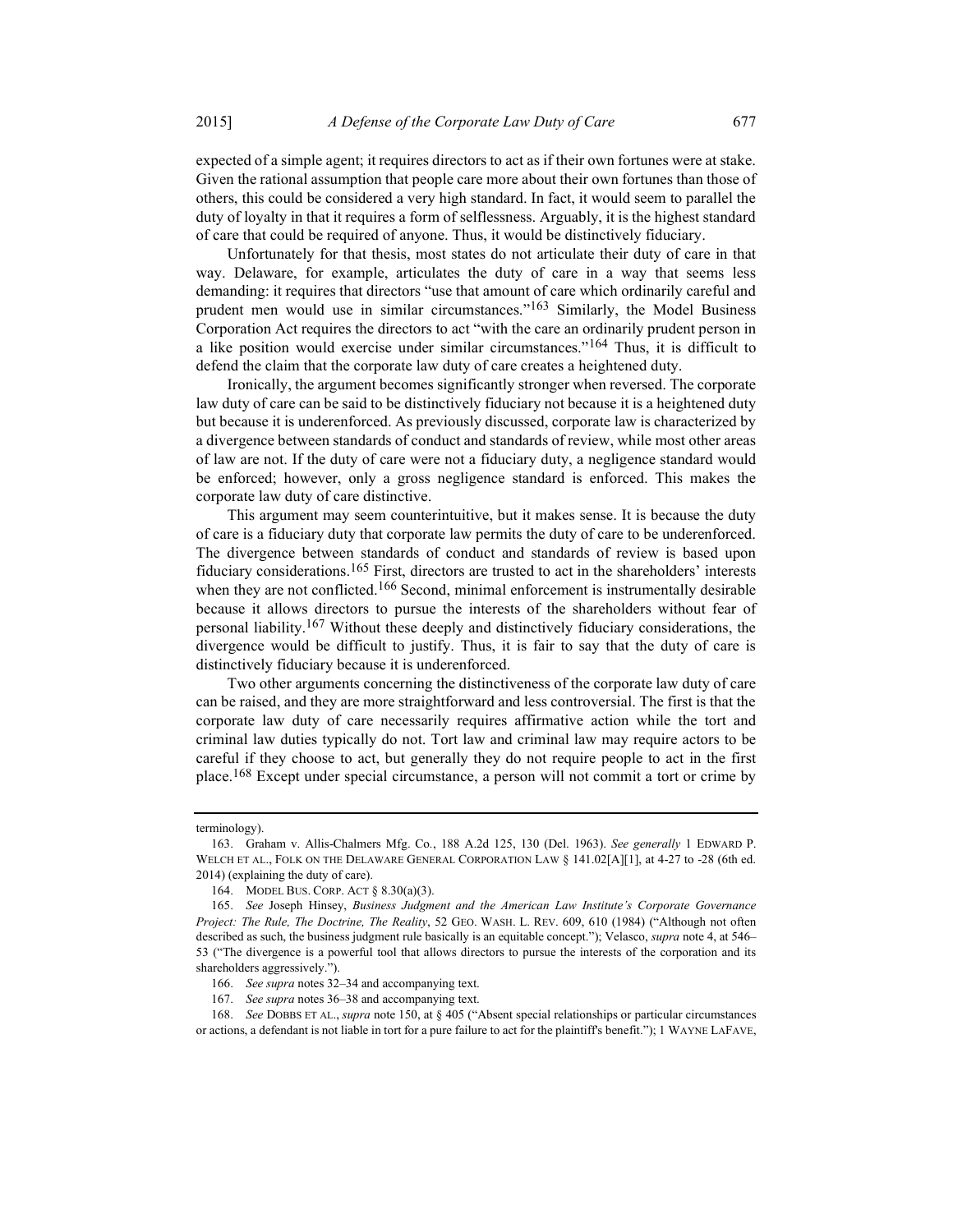staying home and relaxing. However, the corporate law duty of care affirmatively requires action on the part of fiduciaries. Staying home and doing nothing is a breach of the corporate law duty of care. This makes the duty distinctively fiduciary.

A second argument about the distinctiveness of the corporate law duty of care can be made based on the remedies available. In other contexts, the duty of care is a legal duty, and the remedy is limited to compensation in the form of damages. In corporate law, however, the duty of care is an equitable duty. As such, it is open to equitable relief.<sup>169</sup> Thus, it is distinctively fiduciary.

An equitable remedy is not only available, but actually reasonable in the corporate law context—possibly even superior to a legal remedy. In the face of corporate negligence (whether gross negligence or otherwise), an award of damages is often impractical.<sup>170</sup> An injunction against the transaction that was wrongly approved, however, often would make perfect sense. Thus, the corporate law duty of care is more naturally suited to equitable remedies than legal remedies. As such, it is distinctively fiduciary.

### b. Inherently Fiduciary

A more fundamental consideration is that there is no reason to believe that the duty of care should have to be distinctively fiduciary in order to be considered a fiduciary duty. Distinctiveness is not generally a requirement for proper categorization. The duty of care may not be distinctively fiduciary, but neither is it distinctively tort or criminal in nature. Care may very well be a universal duty that is not distinctively anything. The lack of distinctiveness does not mean that care is not truly fiduciary, anymore than it means that it is not truly tort or criminal in nature. Distinctiveness is irrelevant. The appropriate question to ask is whether the duty of care is *inherently* fiduciary in nature. As long as it is inherently fiduciary in nature, it is appropriate for consideration alongside any other fiduciary duties, including the duty of loyalty.

The duty of care is inherently fiduciary in nature. Fiduciary relationships are special relationships of trust. The basic principle of fiduciary law is that fiduciaries are required to act solely in the interests of the beneficiary. "[T]he raison d'être of fiduciary duties . . . is the protection of the beneficiary from abuse at the hands of the fiduciary"<sup>171</sup>—with abuse meaning any failure by the fiduciary to pursue the interests of the beneficiary.<sup>172</sup> The duty of loyalty does this by preventing directors from acting with a conflict of interest. Thus, directors must pursue the interests of the corporation and its shareholders *loyally*. The duty of care does this by requiring the directors to act with diligence and by preventing them from acting negligently. Thus, directors must pursue the interest of the corporation and its shareholders carefully.<sup>173</sup> Although there are differences between loyalty and care, both

SUBST. CRIM. L. § 6.2 (2d ed. 2003) ("Generally one has no legal duty to aid another person in peril, even when that aid can be rendered without danger or inconvenience to himself.").

 <sup>169.</sup> See supra note 45 and accompanying text (citing sources).

 <sup>170.</sup> See infra note 224 and accompanying text (discussing impracticability of damages awards for breach of the duty of care in public corporations).

<sup>171.</sup> See Julian Velasco, Fiduciary Duties and Fiduciary Outs, 21 GEO. MASON L. REV. 157, 159 (2013).

<sup>172.</sup> Cf. Paul Miller, The Fiduciary Relationship, in PHILOSOPHICAL FOUNDATIONS OF FIDUCIARY LAW 63, 75 (Andrew Gold & Paul B. Miller eds., 2014) ("[F]iduciary duties ensure that fiduciary powers are exercised in a manner consistent with the beneficiary's exclusive claim relative to them"). As I use the term, "abuse" includes acts of omission (e.g., gross negligence) as well as acts of commission (e.g., unfair self-dealing).

 <sup>173.</sup> See Velasco, supra note 23, at 1301.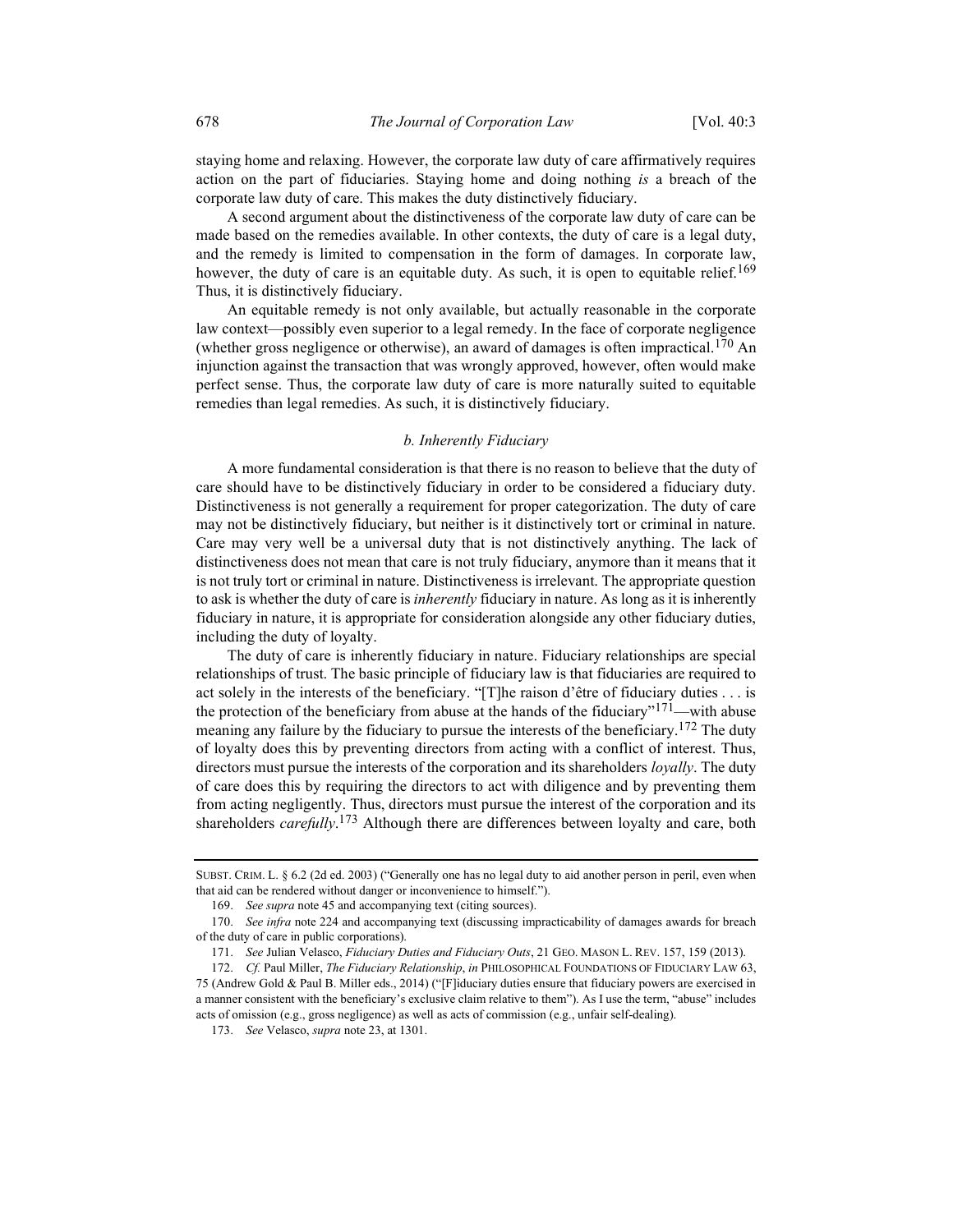are inherently fiduciary in nature because both are geared towards ensuring that the directors act in the interest of the corporation and its shareholders. Their fundamental purpose is the same; they merely address different issues leading towards the same goal. Thus, they are both properly considered fiduciary duties.<sup>174</sup>

## c. Conflation

In a recent article, Professor Christopher Bruner has argued that considering the duty of care to be a fiduciary duty is not "inevitable," but rather "a choice,"<sup>175</sup> and that "styling care a 'fiduciary' duty has in fact impacted the evolution of Delaware's [law] in ways that are not uniformly positive."<sup>176</sup> According to him, "[c]onflation of these differing circumstances and problems  $[i.e.,$  care and loyalty] as 'fiduciary duties' (plural) or as twin reflections of a 'fiduciary' concept (singular) has resulted in a tendency toward overenforcement of the corporate director's duty of care . . . [and] threatens to facilitate the erosion of the corporate director's duty of loyalty[.]"<sup>177</sup> Thus, even if the duty of care could be considered a fiduciary duty, perhaps it should not.

Bruner's argument may be criticized in a number of respects. In the first place, there has been no meaningful "tendency toward over enforcement of the director's duty of care."<sup>178</sup> Bruner sees this tendency by describing the development of the duty of care as follows:

[T]he evolution of Delaware's convoluted framework for evaluating disinterested board conduct—involv[es] an articulation of a duty of care, which was effectively negated by the business judgment rule, revived by the 'gross negligence' standard for overcoming the business judgment rule, then negated again by statutory exception, yet potentially revived again by statutory exceptions to exculpation  $\dots$ . <sup>179</sup>

The exception to exculpation to which he refers is the "good faith" exception, which "led to a long and tortured debate over the scope of the 'good faith' concept," and which "was not laid to rest until 2006, when *Stone v. Ritter* ... [adopted] the exacting *Caremark* standard[.] $"180$  It is not surprising that Bruner would claim that the duty of care "has, since the 1980s, continually grown by accretion, piling complexity upon complexity."181 The back and forth development that he observes can only be "described as vacillation."182

However, his is not the only possible account of the development of the duty of care. A simpler account would be that the duty of care has always been underenforced, with the

<sup>174.</sup> Cf. Miller, supra note 172, at 75 ("[F]iduciary duties ensure that fiduciary powers are exercised in a manner consistent with the beneficiary's exclusive claim relative to them.").

 <sup>175.</sup> Bruner, supra note 57, at 1038.

 <sup>176.</sup> Id. at 1029.

 <sup>177.</sup> Id.

<sup>178.</sup> Id. As discussed in Part II.A, enforcement of the duty of care historically has been very limited. It is difficult to characterize this as over enforcement—unless, perhaps, one believes that no enforcement is appropriate. In any event, I take Bruner to be suggesting that the duty of care provides a "periodic[] threat[]" of overenforcement. Id. at 1029. I reject this characterization in the text that follows.

<sup>179.</sup> Bruner, *supra* note 57, at 1028.

<sup>180.</sup> *Id.* at 1031.

 <sup>181.</sup> Id.

 <sup>182.</sup> Id. at 1032.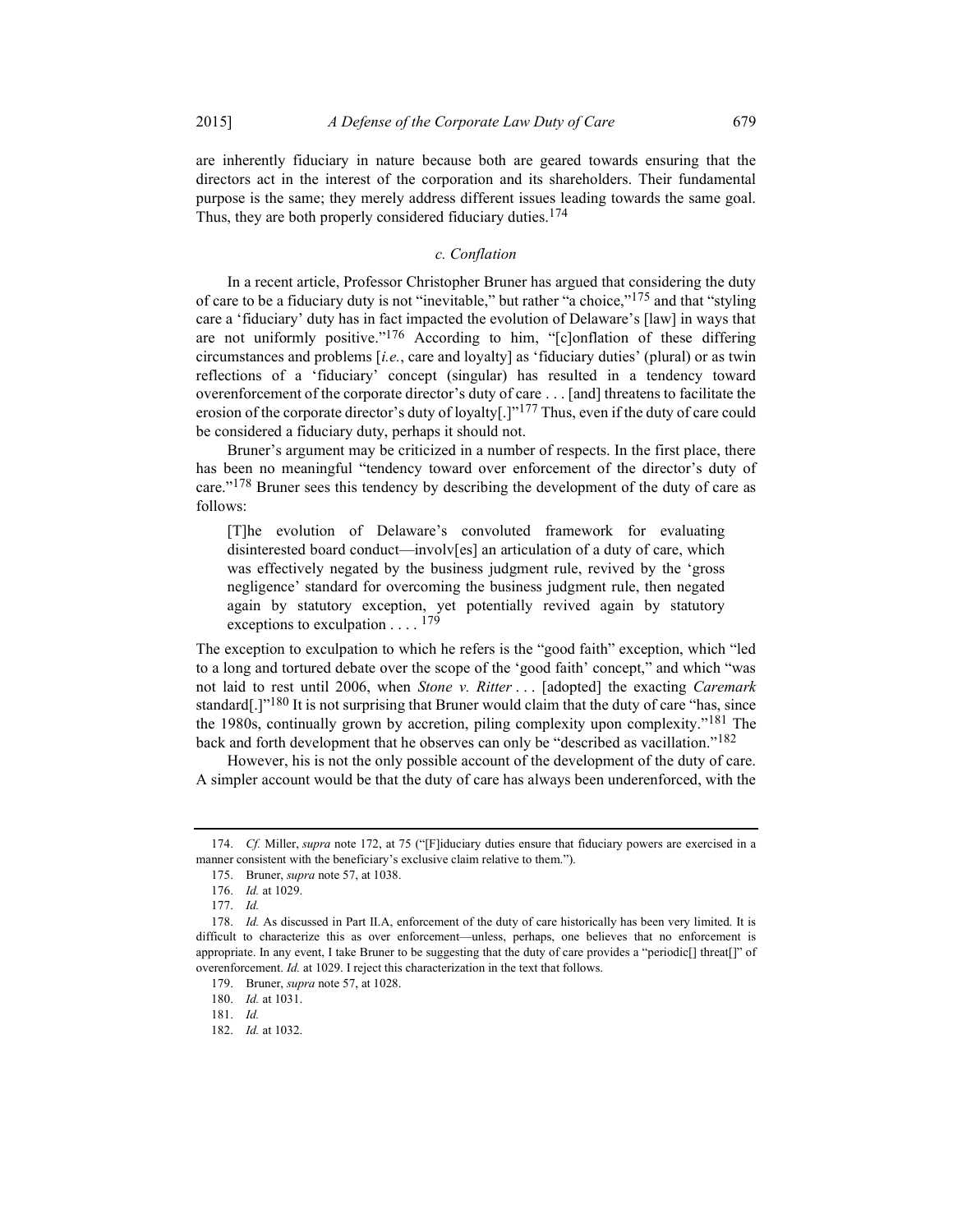exception of one major case that was quickly repudiated by legislation.<sup>183</sup> Under this account, there is neither complexity nor vacillation. More importantly, there is no "tendency toward over enforcement of the corporate director's duty of care."<sup>184</sup> There is only one case that was wrongly decided.<sup>185</sup> Such a track record could compare favorably with just about any legal doctrine.

Notably, Bruner's account of the development of the duty of care includes the development of the "'good faith' concept." This inclusion materially adds to the complexity he observes. However, the inclusion is misguided because the duty of good faith is not the duty of care.<sup>186</sup> The duty of good faith has alternatively been described as one of triads of fiduciary duty187 and as a subset of the duty of loyalty,188 but generally not as part of the duty of care.<sup>189</sup> Contrary to Bruner's account, the duty of care has remained remarkably consistent over time—consistently underenforced.

In addition, it is unfair to put any blame for "the erosion of the corporate director's duty of loyalty  $\ldots$ <sup>190</sup> on the duty of care. That there has been erosion is undeniable. It is evident not only "in noncorporate settings," as Bruner acknowledges,<sup>191</sup> but in corporate law as well. As Professor Harold Marsh demonstrated long ago, the duty of loyalty has been suffering erosion for well over a century.<sup>192</sup> This long predates the duty of care developments of the 1980s that Bruner criticizes. It also predates "the ascendance of the 'law and economics' movement'' that concerns Bruner.<sup>193</sup> For better or for worse, the erosion of the duty of loyalty simply seems to be a trend in business law.<sup>194</sup> Bruner does little to demonstrate that the duty of care is to blame, or that it has "fuel[ed] the contractarian argument."<sup>195</sup> In fact, given the underlying commitments of the contractarian view, it seems difficult to maintain that the duty of loyalty could have escaped its notice if only there were no duty of care.

Bruner goes on to attribute the Delaware Supreme Court's opinion in the Cede & Co. v. Technicolor case<sup>196</sup> to the conflation of the duty of care with the duty of loyalty. As Bruner describes that opinion,

the Cede court fully subsumed the duties of care and loyalty within the BJR,

<sup>183.</sup> See supra note 51–52 and accompanying text (discussing the Van Gorkom case).

 <sup>184.</sup> Bruner, supra note 57, at 1029.

 <sup>185.</sup> Of course, there may be other cases that were wrongly decided. However, none were as notorious, or significant, as the Van Gorkom case. See supra note 91.

 <sup>186.</sup> Bruner is on to something here. As I will argue, it is possible to view the duty of good faith developments as a revival of the duty of care. See infra Part IV.C.

 <sup>187.</sup> See Cede & Co. v. Technicolor, Inc., 634 A.2d 345, 361 (Del. 1993) (describing the triads of fiduciary duty as "good faith, loyalty [and] due care").

 <sup>188.</sup> See Stone ex. rel. AmSouth Bancorporation v. Ritter, 911 A.2d 362, 369–70 (Del. 2006) (describing the requirement to act in good faith as a subsidiary element of the duty of loyalty).

<sup>189.</sup> But see infra notes 338-341 and accompanying text (arguing that the Caremark case was actually a duty of care case).

 <sup>190.</sup> Bruner, supra note 57, at 1029.

 <sup>191.</sup> Id.

 <sup>192.</sup> See Harold Marsh, Jr., Are Directors Trustees?, 22 BUS. LAW. 35 (1966) (surveying the history and breakdown of the duty of loyalty).

 <sup>193.</sup> Bruner, supra note 57, at 1048.

<sup>194.</sup> For one possible explanation for why this may have occurred, see Rock & Wachter, supra note 59, at 668–71.

 <sup>195.</sup> Bruner, supra note 57, at 1029.

 <sup>196.</sup> Cede & Co. v. Technicolor, Inc., 634 A.2d 345 (Del. 1993).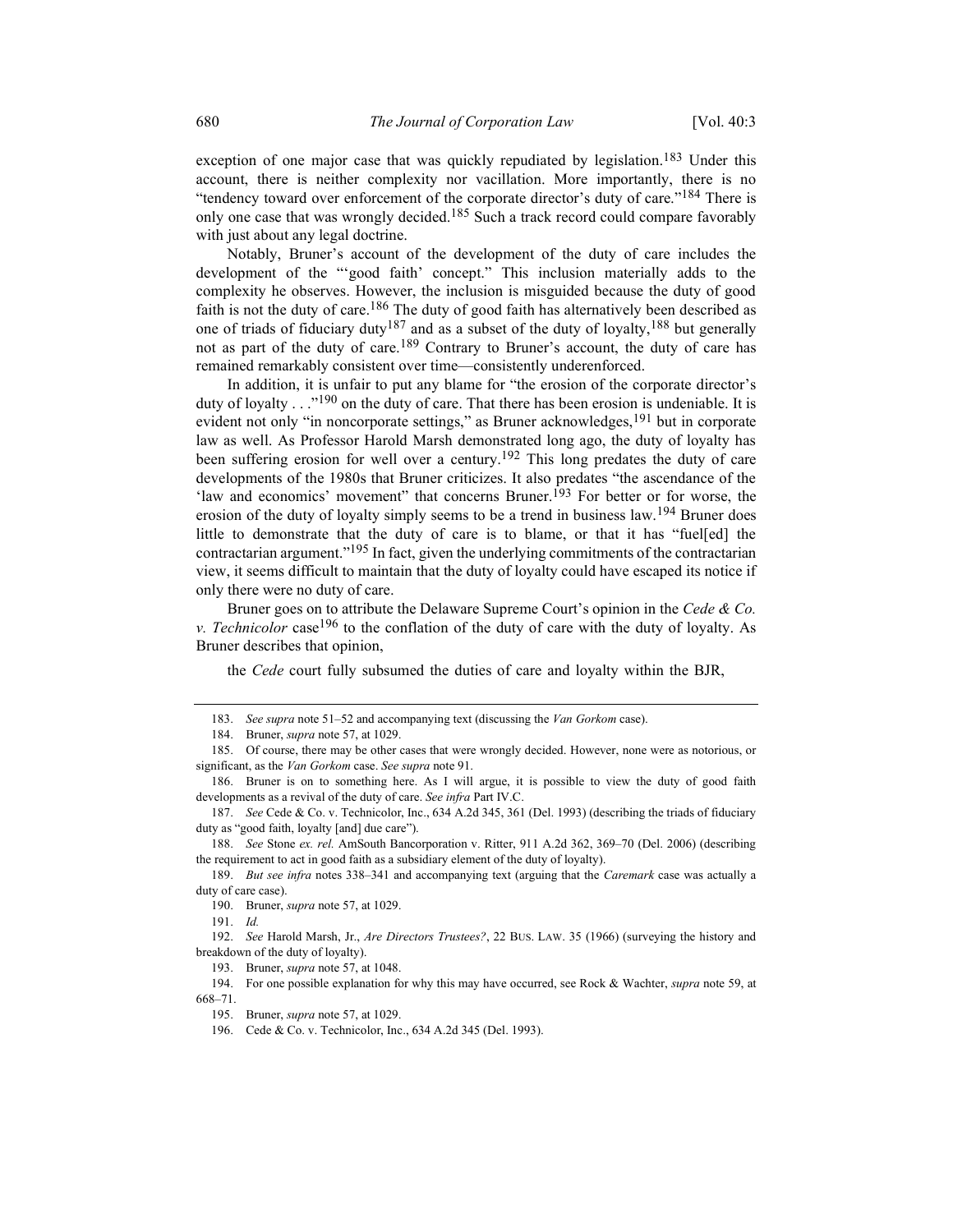depicting the BJR itself as the primary embodiment of the rigors of "fiduciary" status, with care and loyalty alike relegated to secondary status as mere reflections of the BJR. The court lumped together "good faith, loyalty [and] due care" as means of overcoming the BJR, clearly conceptualizing these duties as expressions of a fundamental and singular fiduciary concept embodied more holistically by the BJR itself.197

The Cede case has been widely criticized along these lines.<sup>198</sup> Bruner is correct that the Cede case was a huge mistake. However, it is important to note that the fault does not lie at the foot of the duty of care. The problem was that the court was being too creative for its own good. The court forced fiduciary duties into the business judgment rule, when the business judgment rule might better be considered a mere standard of review.<sup>199</sup> The court also applied the entire fairness test to all breaches of fiduciary duty, when the test was clearly developed for, and only works well in, duty of loyalty cases.<sup>200</sup> In doing all of this, the court was creating an entirely new model for the enforcement of fiduciary duties, even though there was no need to do so.

Bruner argues that none of this would have been possible "had care not been conceptualized ['as a 'fiduciary' duty']."<sup>201</sup> However, the same could be said for the duty of loyalty: Cede would not have been possible had the court dispensed with fiduciary duties altogether, as contractarians might prefer. The relevant question is not one of "but for" causation, but rather of proximate causation: is either the duty of care or the duty of loyalty to blame for these developments? The answer is no on both fronts. The *Cede* approach does not logically flow from either concept. Nor does it flow from the multiplicity of fiduciary duties: the traditional model of fiduciary duties had applied the business judgment rule to duty of care issues and the entire fairness test to duty of loyalty issues.<sup>202</sup> The Cede approach was a novel development, and it was a mistake. It is similar to the mistake that the Delaware Supreme Court made in *Stone v. Ritter*,<sup>203</sup> where it demoted the duty of good faith and made it a subset of the duty of loyalty, even though, as I have argued elsewhere, the two have almost nothing to do with each other.<sup>204</sup> That the court may make mistakes while theorizing about the nature of a law is unfortunate, but not a good reason to eliminate the law.

In any event, the holding of Cede may not be as bad, as a practical matter, as it appears. In other work, I have argued that it was a mistake without much consequence.<sup>205</sup> Even under the *Cede* framework, the business judgment rule tends to protect duty of care cases,

 <sup>197.</sup> Bruner, supra note 57, at 1040 (citations omitted).

 <sup>198.</sup> See, e.g., Johnson, Rethinking, supra note 2, at 802–03; Allen et al., supra note 15, at 1302–03; Velasco, supra note 23, at 1305–14.

<sup>199.</sup> See supra notes 13–14 and accompanying text (describing the business judgment rule as a standard of review).

 <sup>200.</sup> See, e.g., Allen et al., supra note 15, at 1302–03 (noting that the court offered no explanation for why duty of care claims should be subjected to the same standard of review that applies to duty of loyalty claims); Stephen M. Bainbridge et al., The Convergence of Good Faith and Oversight, 55 UCLA L. REV. 559, 585 (2008).

 <sup>201.</sup> Bruner, supra note 57, at 1043. See also id. at 1042.

 <sup>202.</sup> See Velasco, supra note 23, at 1306–07.

 <sup>203.</sup> Stone v. Ritter, 911 A.2d 362 (Del. 2006).

<sup>204.</sup> See Velasco, supra note 23, at 1252; see also Bainbridge et al., supra note 200, at 604 ("[W]hile the Delaware Supreme Court [in Stone] seemingly set out to solve some doctrinal puzzles, in doing so it made things worse in many respects.").

 <sup>205.</sup> See Velasco, supra note 23, at 1307.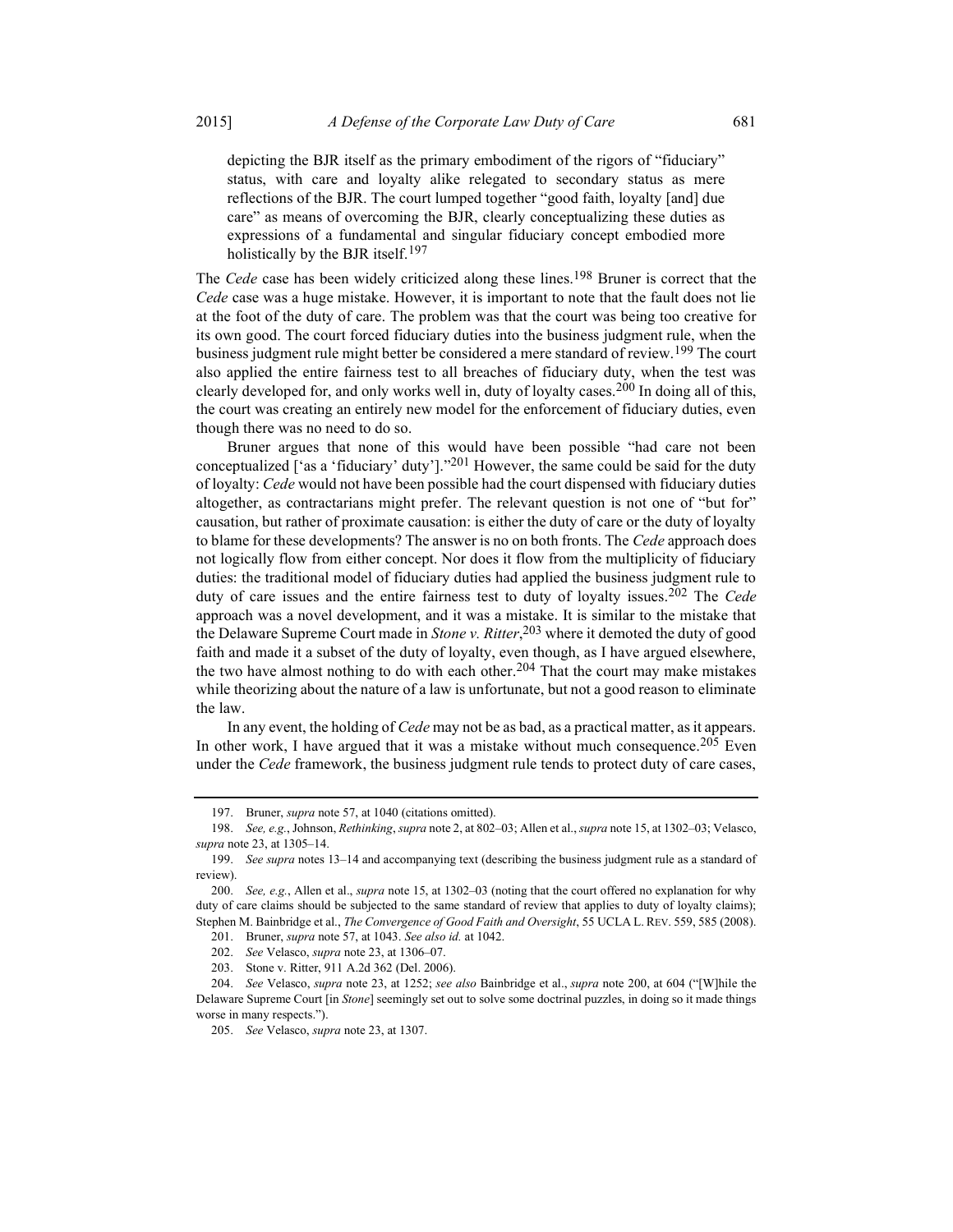and the entire fairness test tends to be used to evaluate duty of loyalty cases. Perhaps the most significant aspect of the case was it ultimate resolution: directors were not held liable despite gross negligence because the transaction was nevertheless entirely fair.<sup>206</sup> The effect of the holding was to erode the duty of care *and* the duty of loyalty.

Thus, there is no reason to believe that the decision to consider the duty of care to be a fiduciary duty has caused any harm to the development of the law of fiduciary duties. Despite Bruner's claims, there has been no tendency to overenforce the duty of care, and the erosion of the duty of loyalty has been a trend that predates the modern duty of care. Although there have been a few bad cases here and there, this is unavoidable. However, there has been nothing that would warrant any demotion of the duty of care.

#### III. ARGUMENTS IN FAVOR

The fact that the courts recognize a fiduciary duty of care in corporate law is beyond question. Whether they should continue to do so, however, is a normative question that is not beyond dispute. The previous part considered arguments against the duty of care. It concluded that the various arguments provide good reasons not to enforce the duty of care very strictly, but they do not go so far as to establish that the duty of care should be entirely unenforceable, much less eliminated altogether. This Part will consider arguments in favor of the duty of care.

This Part will begin with the straightforward arguments that the duty of care is wellestablished in corporate law, and that it can have a deterrent effect on director misconduct. It will then argue that the duty of care is necessary because of two major shortcomings in the duty of loyalty. First, the duty of loyalty is itself underenforced, and therefore cannot adequately police fiduciary relationships on its own. Second, the concept of loyalty is inadequate to capture the essence of the fiduciary relation. Finally, this Part will argue that the duty of care serves an important expressive function of telling directors what the law demands of them. This function is undermined, however, if there is not at least a possibility of enforcement.

## A. Pedigree

One argument in favor of the duty of care is that it is well-established in corporate law. Admittedly, this argument is of limited value. The fact that something is—and even that it long has been—does not establish that it ought to be, or should not be reconsidered. Nevertheless, if this is how corporate law has developed, and there is no urgent reason to make a change,<sup>207</sup> then some might consider the duty of care's pedigree to be an argument for leaving well enough alone.

Although it is clear that the courts do recognize a duty of care in corporate law, one might question how well established the duty really is. As evidence, a skeptic might cite the work of Henry Ridgely Horsey,  $208$  the Delaware Supreme Court Justice who famously authored perhaps the most significant duty of care case of all time, Smith v. Van Gorkom.<sup>209</sup>

 <sup>206.</sup> Cinerama, Inc. v. Technicolor, Inc., 663 A.2d 1156, 1179 (Del. 1995).

 <sup>207.</sup> See infra notes 305–06 and accompanying text.

<sup>208.</sup> Henry Ridgely Horsey, The Duty of Care Component of the Delaware Business Judgment Rule, 19 DEL. J. CORP. L. 971 (1994).

 <sup>209.</sup> Smith v. Van Gorkon, 488 A.2d 858 (Del. 1985).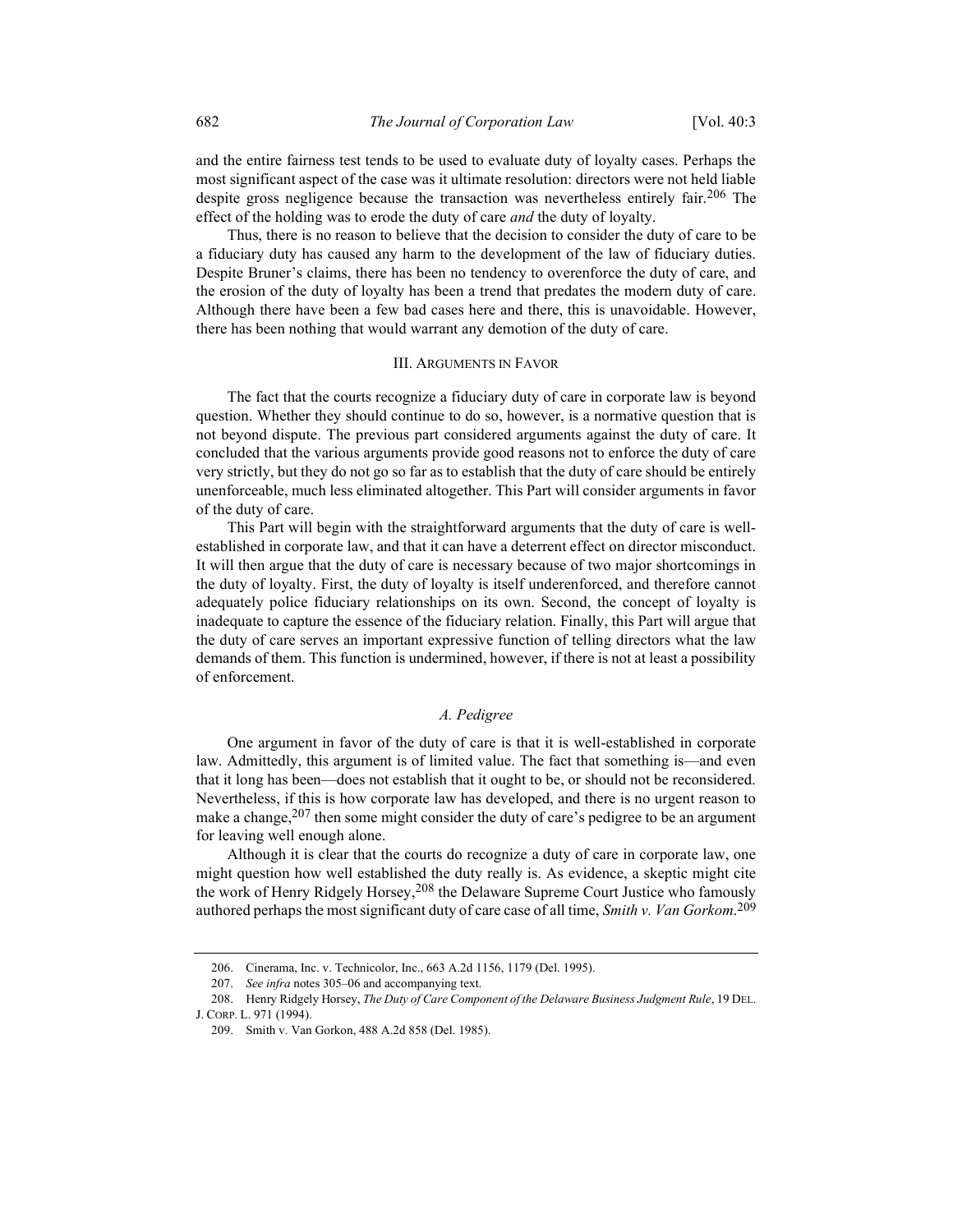Disappointed by his research,  $210$  he concluded that "no Delaware court decision espouses the existence of a director's fiduciary duty to act in an informed manner and with the care of a prudent man until the decision of our separately constituted supreme court in 1963 in Graham v. Allis-Chalmers Manufacturing  $Co.^{211}$  Thus, it could be argued, the duty of care is of fairly recent origin and does not deserve too much respect and deference.

Horsey's claim, however reluctantly made, must be evaluated critically. First, it should be noted that this would make the duty of care over 50 years old now—no longer as young as it was when Horsey wrote. Moreover, its age should be put into context: Delaware did not enact its first general incorporation law until  $1875$ ,  $212$  and did not obtain the position of prominence until after New Jersey's misstep in 1913.213 Thus, the duty of care has been clearly established for a significant portion of the life of Delaware corporate law. Furthermore, the claim is simply wrong. In 1961, for example, the Delaware Court of Chancery held non-affiliated directors liable for their gross negligence in the case of Lutz v. Boas. 214

In his research, Horsey was looking for the duty of care in haec verbae.<sup>215</sup> However, the duty of care may not always be referred to by name. That is likely why he overlooked the Lutz case; the opinion never used the terms "duty of care"—or even "care" or "business" judgment." Instead, it spoke of gross negligence and various failings. Nevertheless, it is a duty of care case.

Likewise, this insistence upon particular formulations causes Horsey, and others, to downplay the significance of other cases. Horsey even quotes the following passage from the 1926 case of *Bodell v. General Gas & Electric Corp.*, <sup>216</sup> but downplays its significance:

It is not always necessary for [the directors] to reap a personal profit or gain a personal advantage in order for their actions in performance of their quasi trust to be successfully questioned. Trustees owe not alone the duty to refrain from profiting themselves at the expense of their beneficiaries. They owe the duty of saving their beneficiaries from loss.<sup>217</sup>

This is a fairly clear, albeit not explicit, statement that directors owe not only a duty of loyalty, but also a duty of care. Similar statements can be found in early Delaware cases, such as *Guth v. Loft*.<sup>218</sup> That these cases did not lead to liability for breach of the duty of

 <sup>210.</sup> See Horsey, supra note 208, at 981 ("My findings on this aspect of Delaware corporate decisional law were . . . disappointing[.]").

 <sup>211.</sup> Id. at 982–83.

 <sup>212.</sup> See Andrew G.T. Moore II, A Brief History of the General Corporation Law of the State of Delaware and the Amendment Process, in 1 R. FRANKLIN BALOTTI & JESSE A. FINKELSTEIN, THE DELAWARE LAW OF CORPORATIONS & BUSINESS ORGANIZATIONS, H-1 at H-3 (3d ed. 1999 Supp.); Samuel Arsht, A History of Delaware Corporation Law, 1 DEL. J. CORP. L. 1, 4 (1976); William E. Kirk, III, A Case Study in Legislative Opportunism: How Delaware Used the Federal-State System to Attain Corporate Pre-Eminence, 10 J. CORP. L. 233, 250 (1984).

 <sup>213.</sup> See Moore, supra note 212, at H-8; Kirk, supra note 212, at 257–58.

 <sup>214.</sup> Lutz v. Boas, 171 A.2d 381, 395 (Del. Ch. 1961). The case may not be the model duty of care case because it involves both a financial institutional and some loyalty issues. However, non-affiliated directors were held liable for their gross negligence.

 <sup>215.</sup> See Horsey, supra note 208, at 981.

 <sup>216.</sup> Bodell v. Gen. Gas & Elec. Corp., 132 A. 442 (Del. Ch. 1926).

 <sup>217.</sup> Id. at 447, quoted in Horsey, supra note 208, at 982.

 <sup>218.</sup> Bodell v. General Gas & Electric Corp., 5 A.2d 503, 510 (1939); see infra notes 300–01 and accompanying text.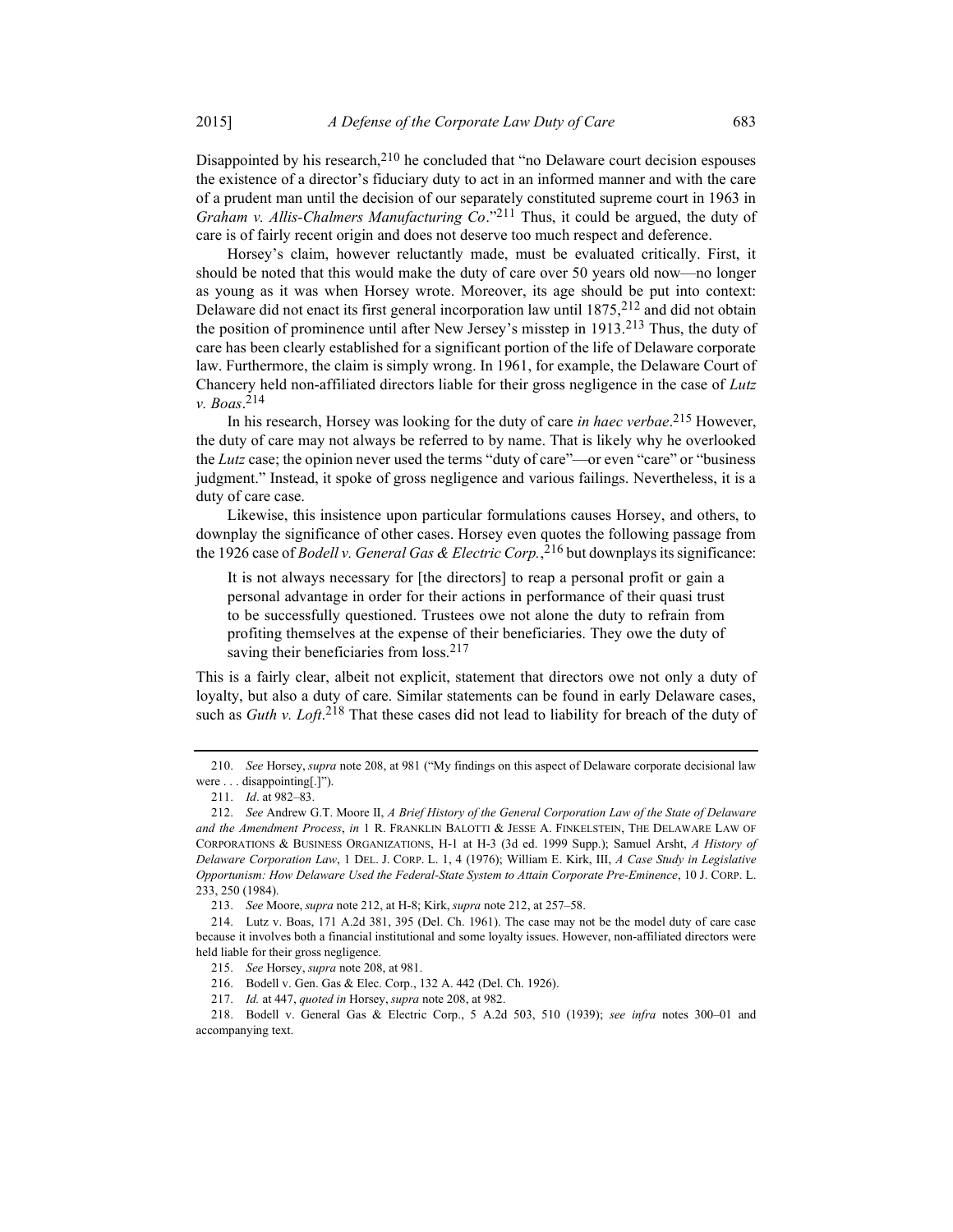care is not important because the issue is not the enforceability of the duty of care—that is a separate question—but only its existence.

Once consideration is extended beyond Delaware, it becomes abundantly clear that the corporate law duty of care existed long before the 20th century. The United States Supreme Court, for example, recognized a duty of care in 1891 in the case of *Briggs v*. Spaulding.<sup>219</sup> The Louisiana Supreme Court recognized the duty of care as far back as 1829, in the case of Percy v. Millaudon.<sup>220</sup> And in England, it was recognized as far back as 1742, in *Charitable Corp. v. Sutton*.<sup>221</sup> Considering that the modern corporation is itself not very old, it becomes clear that the duty of care has deep roots in corporate law after all.

Thus, although too much should not be made of the point, it is fair to say that the duty of care is well-established. Corporate law has developed on the assumption that there is a duty of care as well as a duty of loyalty. If we are to reconsider this development, we should do so cautiously and for good reasons.

#### B. Deterrence

An enforceable duty of care is based primarily on a liability regime: shareholders can sue directors for breach of fiduciary duty (albeit in derivative actions), and directors may be held liable for damages. Perhaps the two most obvious benefits of a liability regime are compensation and deterrence: compensation of the injured party (the shareholder/beneficiary), and deterrence of misconduct by the actor (the director/fiduciary). Although both of these benefits may be applicable to the corporate law duty of care, the situation is admittedly complicated.

With respect to compensation, the situation is too complicated to warrant its inclusion as an argument in favor of the duty of care.222 In the abstract, compensation for shareholders injured by the (gross) negligence of directors would be a good thing. And, at least in the absence of an exculpation provision in the corporate charter, compensation remains a possibility. However, the rate of recovery for shareholder-plaintiffs is much too low to argue that compensation plays a meaningful role in the corporate law duty of care paradigm.223

In fact, with respect to large public corporations, it would be impossible for compensation to play a major role. Corporate directors simply do not have the personal resources that would be needed to provide compensation for the harm that they are capable of inflicting through their negligence. Director negligence easily can cause billions of dollars of loss, while directors' wealth is usually measured only in the millions. Moreover, even in situations where directors could make shareholders whole, it would likely ruin the few directors in order to provide very small awards to huge numbers of shareholders turning the normal tort vision of cost shifting on its head.<sup>224</sup>

Thus, compensation cannot be listed as an argument in favor of the corporate law duty of care. Deterrence, on the other hand, can and should. Although a liability regime may fall

 <sup>219.</sup> Briggs v. Spaulding, 141 U.S. 132 (1891).

 <sup>220.</sup> Percy v. Millaudon, 8 Mart. (n.s.) 68 (La. 1829).

 <sup>221.</sup> Charitable Corp. v. Sutton, 2 Atk. 400, 26 Eng. Rep. 642 (1742).

<sup>222.</sup> For a discussion of the limited role that compensation plays in corporate law, see supra 157-159 and accompanying text.

<sup>223.</sup> For a discussion of the low rates of recovery, see *supra* notes  $6-10$  and accompanying text

 <sup>224.</sup> See Velasco, supra note 13, at 832 & n.34.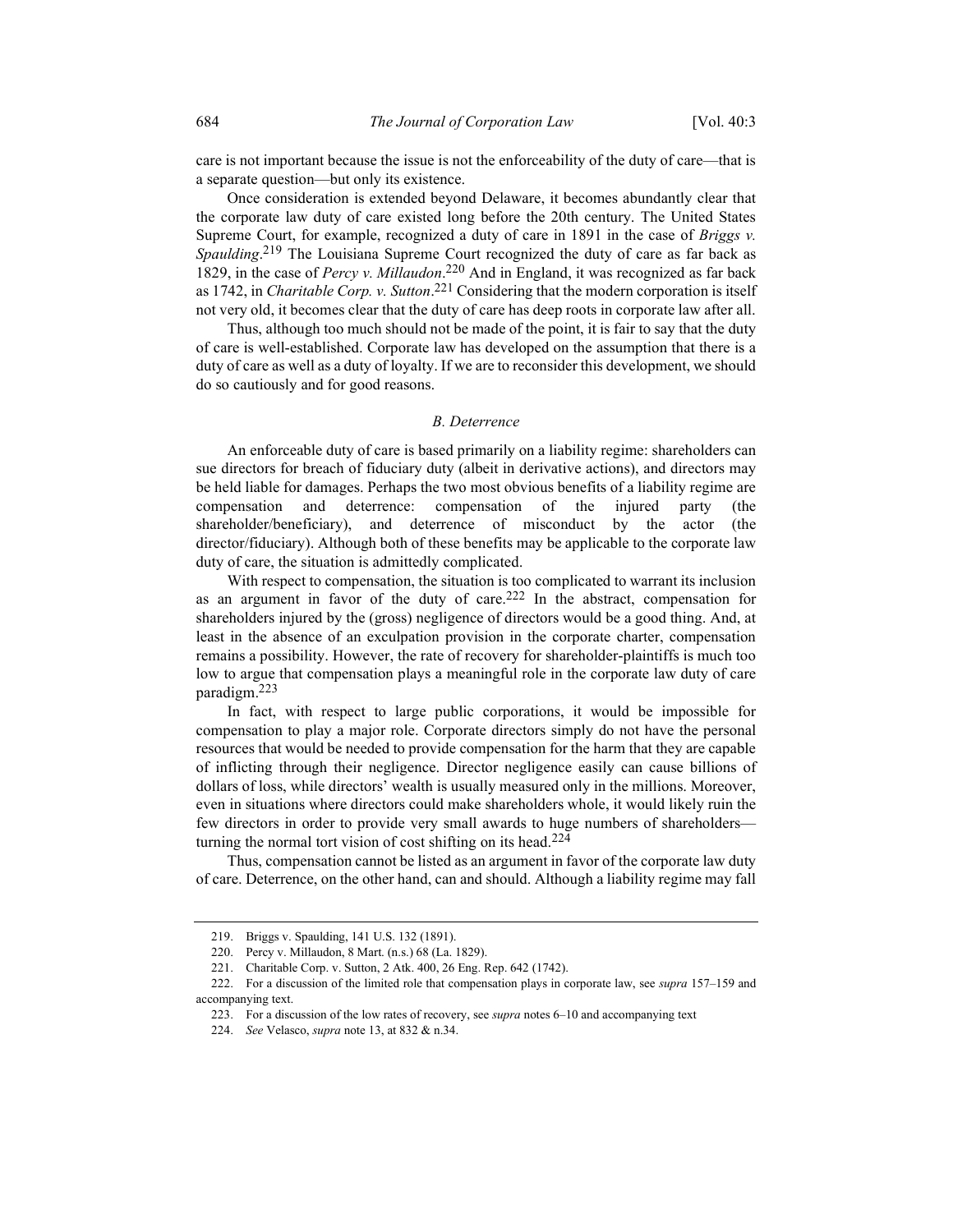short with respect to compensation, it nevertheless may have an important deterrent effect.

How deterrence works is not a mystery: if directors have to internalize the consequences of their (gross) negligence, they are less likely to be (grossly) negligent. Moreover, that there would be a deterrent effect is not in doubt: the possibility of ruinous liability would be a huge deterrent. One might be tempted to respond that the duty of care can't possibly have much of a deterrent effect because there simply isn't much risk of liability due to the business judgment rule. However, so great is the deterrent effect that it can even survive the deference of the business judgment rule. Because the potential liability is so great, the expected value of liability can be significant even when the likelihood of liability is low. Thus, for example, the lone case of *Smith v. Van Gorkom*<sup>225</sup> put fear into the hearts of directors everywhere.<sup>226</sup>

In fact, this is what makes the issue so complicated: the deterrent effect is simply too great. In the case of the corporate law duty of care, the risk of liability over-deters by a wide margin. Although we want directors merely to avoid negligence, directors are so risk averse that they would become overly cautious if we held them liable for negligence. They would not be willing to take on healthy entrepreneurial risks for fear of being secondguessed if things go wrong.<sup>227</sup> Because shareholders do not want timid directors, a liability regime could be unhelpful.

However, the risk of over-deterrence is not a good reason to abandon the duty of care. There is a very simple way to deal with the problem while retaining the benefits of deterrence: underenforcement by means of a deferential standard of review.<sup>228</sup> If enforcing a negligence standard will lead to overly cautious directors, then enforcing a lesser standard should be able to lead to the proper degree of care. This is what the business judgment rule does: it harnesses the deterrent effect of a liability regime to achieve the desired result. Through underenforcement of the duty of care, risk averse directors are led to act consistently with the higher standard of conduct—*i.e.*, the enforcement of a gross negligence standard rather than negligence leads directors to act with ordinary care rather than excessive caution.229

Admittedly, the argument is more strained in the face of exculpation provisions. When there is an exculpation provision, there may be no risk of liability at all. In this respect, the business judgment rule, with its low risk of liability, is superior to an exculpation regime, with no risk of liability.<sup>230</sup> However, even in a world of ubiquitous and robust exculpation provisions, an enforceable duty of care may still have a deterrent effect. In the first place, liability remains an option with respect officers, if not directors.<sup>231</sup> While cases against

 <sup>225.</sup> Smith v. Van Gorkom, 488 A.2d 858 (Del. 1985).

<sup>226.</sup> See supra notes 54–55 and accompanying text (discussing reaction to the Van Gorkom case).

 <sup>227.</sup> See supra notes 36–38 and accompanying text (discussing differing risk profiles of shareholders and directors); see also Velasco, supra note 4, at 549–50 (discussing how an excessively risk averse corporate director could negatively impact the entity's returns).

<sup>228.</sup> See supra notes 35–41, 105–111 and accompanying text (discussing the benefits of deferential review); see also Velasco, supra note 4, at 550-52 (arguing that "protect[ing] directors from honest mistakes on their part as well as from inevitable mistakes on the part of the legal system . . . empowers directors to pursue the interests of the corporation and its shareholders to the best of their abilities, without excessive fear of liability").

<sup>229.</sup> See Velasco, supra note 4, at 551 ("Because imperfect litigation likely would lead to overenforcement of the standard of review, the result may not be so far from the appropriate level of enforcement for the standard of conduct.").

 <sup>230.</sup> See supra note 3 (noting author's view that exculpation provisions are sub-optimal).

<sup>231.</sup> See supra note 46 and accompanying text.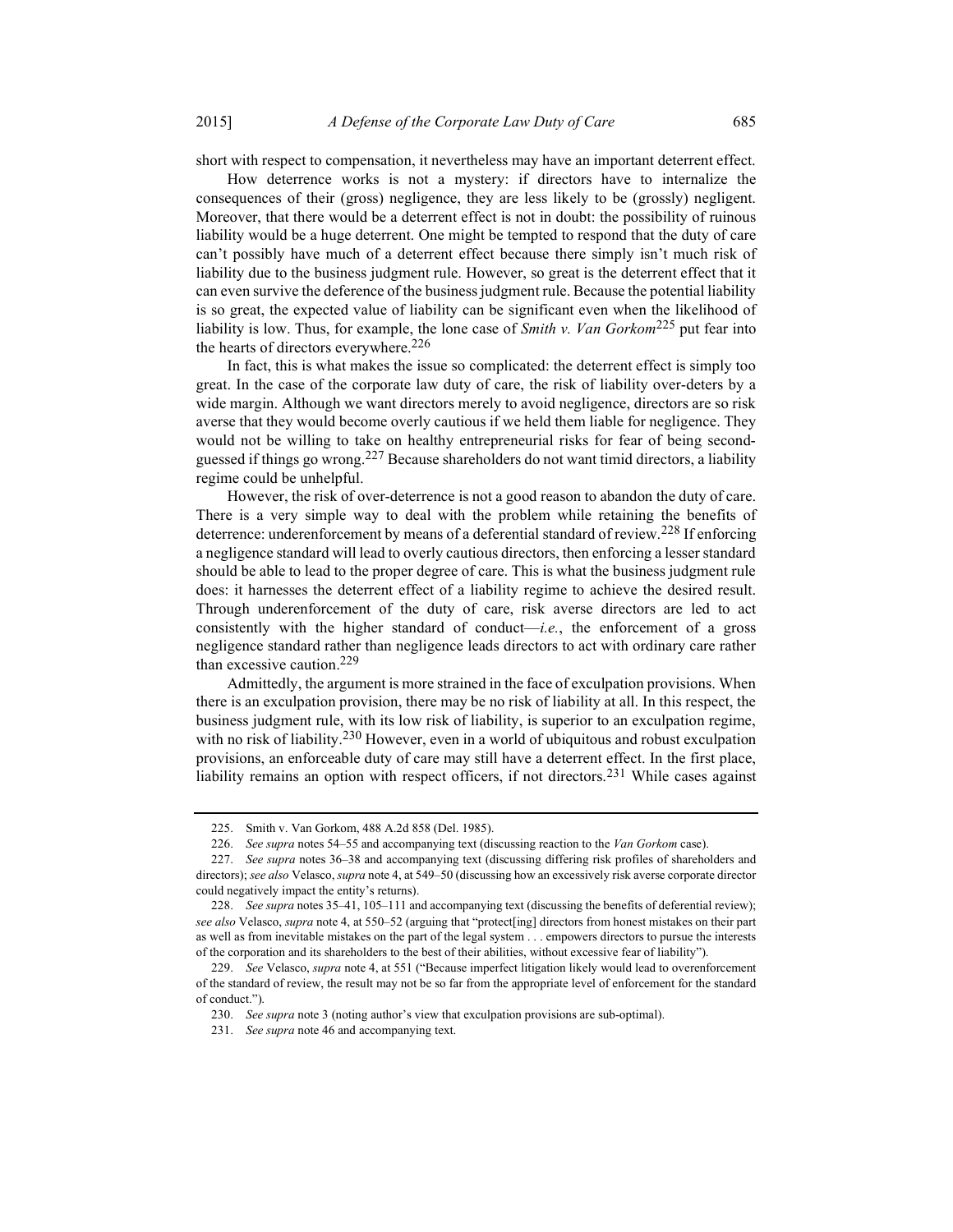officers may be extremely rare, they remain a possibility. More significantly, many scholars believe that directors are deterred by judicial reprimands, regardless of the actual imposition of liability.<sup>232</sup> If so, the ability to seek such a reprimand, perhaps by way of declaratory judgment or in an action seeking an injunction, would give the duty of care some deterrent effect. Finally, it is possible to argue that directors remain liable for at least some care issues because of the enforceability of the duty of good faith.<sup>233</sup> In extreme cases, director nonfeasance can exceed the bounds of negligence and become conscious disregard of duty.<sup>234</sup> In such cases, exculpation is not available to directors. Moreover, as Disney demonstrates, courts can use such a case to opine on director shortcomings even if they ultimately do not hold directors liable.235 Thus, although exculpation provisions may reduce the deterrent effect of the duty of care, they do not necessarily eliminate it altogether.

## C. The Duty of Loyalty Is Weak

Another reason to maintain the duty of care is based on the weakness of the existing duty of loyalty—at least, loyalty "as traditionally defined."<sup>236</sup> If the duty of loyalty were sufficiently robust, there might be less of a need for the duty of care.<sup>237</sup> Although directors cannot be trusted when their interests conflict with those of shareholders, perhaps directors can be trusted when no conflict exists.<sup>238</sup> If the duty of loyalty were able to screen out all conflicts of interest, then the duty of care might be considered less necessary. The problem is that the duty of loyalty is not very strong at all.<sup>239</sup> Because it does not adequately screen out all conflicts of interests, the need for other avenues of enforcement remain.

Long ago, the duty of loyalty was much more robust: conflicts were essentially prohibited.<sup>240</sup> As Professor Harold Marsh noted long ago, "[i]n 1880 it could have been stated with confidence that in the United States the general rule was that any contract

<sup>232.</sup> This is taken up in a later section, as an independent argument in favor of the duty of care. See infra Part III.E.

 <sup>233.</sup> See infra Part IV.C (discussing relationship between duty of care and duty of good faith).

 <sup>234.</sup> See In re Walt Disney Co. Derivative Litig., 906 A.2d 27, 63–67 (discussing distinction between negligence and bad faith).

 <sup>235.</sup> See, e.g., id. at 56 (discussing "best practices" despite not holding directors liable).

<sup>236.</sup> Id. at 66. In Stone v. Ritter, the Delaware Supreme Court subsumed the duty of good faith within the duty of loyalty. As a "doctrinal consequence," it concluded that "the fiduciary duty of loyalty is not limited to cases involving a financial or other cognizable fiduciary conflict of interest." Stone ex rel. AmSouth Bancorporation v. Ritter, 911 A.2d 362, 370 (Del. 2006). For present purposes, I am setting aside this aspect of the duty of loyalty for two reasons. First, it is controversial. See supra notes 203–04 and accompanying text (discussing the shortcomings of Stone v. Ritter). Second, the duty of good faith involves intentional misconduct, rather than mere conflicts, and it is therefore far more difficult to prove a breach of the duty of good faith than the duty of loyalty (as traditionally defined). See Velasco, supra note 23, at 1248–50 (describing standards of review for the duty of good faith). The duty of good faith is taken up again in a later section. See infra Part IV.C.

<sup>237.</sup> Actually, there would still be a need. See infra Part III.D.

 <sup>238.</sup> See Velasco, supra note 13, at 834 & n.42.

 <sup>239.</sup> Cf. Bainbridge et al., supra note 200, at 568 ("[D]espite the rhetoric of enhanced scrutiny, we find evidence of the importance that Delaware corporate law places on deference to director decisions, even in cases implicating loyalty claims."); Eisenberg, *supra* note 81, at 1276 ("Generally speaking, the legal sanctions for violating the duty of loyalty are inefficiently low.").

<sup>240.</sup> See Robert Cooter & Bradley J. Freedman, The Fiduciary Relationship: Its Economic Character and Legal Consequences, 66 N.Y.U. L. REV. 1045, 1054 & n.23 (1991) ("Traditionally, a fiduciary was barred strictly from self-dealing.") (citing cases).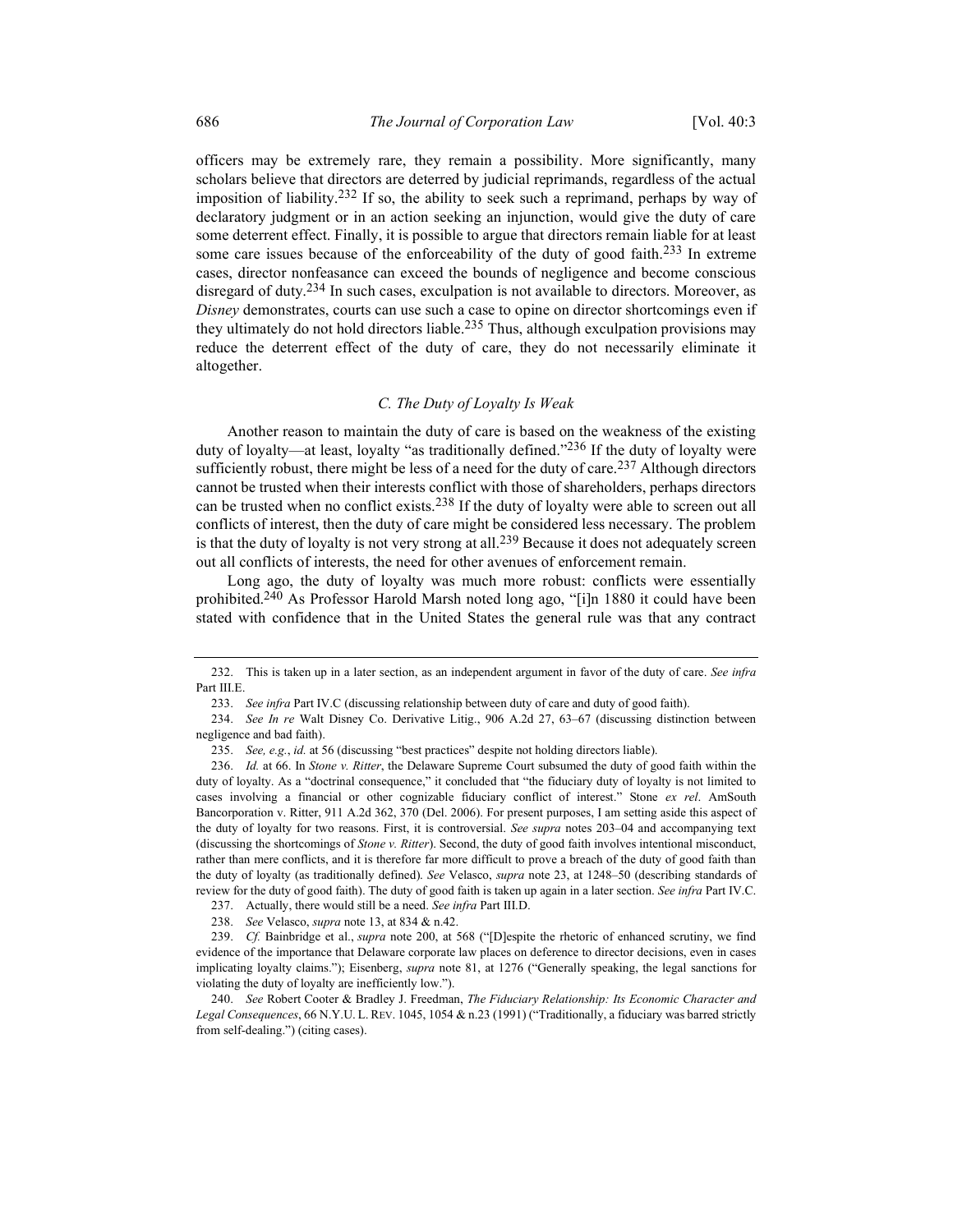between a director and his corporation was voidable at the instance of the corporation or its shareholders, without regard to the fairness or unfairness of the transaction."241 However, over time, the duty of loyalty was relaxed to allow conflicted transactions under increasing circumstances.242 According to Marsh,

[b]y 1960 it could be said with some assurance that the general rule was that no transaction of a corporation with any or all of its directors was automatically voidable at the suit of a shareholder, whether there was a disinterested majority of the board or not; but that the courts would review such a contract and subject it to rigid and careful scrutiny, and would invalidate the contract if it was found to be unfair to the corporation.<sup>243</sup>

The deterioration of the rigor of the duty of loyalty has continued such that, by now, the duty of loyalty is only weakly enforced.

On its surface, the duty of loyalty appears to remain strong. Rather than granting the deference of the business judgment rule, loyalty issues invoke the much more demanding entire fairness test.<sup>244</sup> Not only do directors bear the burden of proof, but they must justify both their decision making process and the substance of their decisions.245 And yet, the details paint a different picture.<sup>246</sup>

Despite the broad language with which the courts often describe the duty of loyalty, 247 the entire fairness test is not applied to all director conflicts. It is only applied to those that "rise to the level of self-dealing."<sup>248</sup> "Classic examples of [self-dealing] involve either a director appearing on both sides of a transaction or a director receiving a personal benefit from a transaction not received by the shareholders generally."<sup>249</sup> Although actual selfdealing is not a prerequisite, many conflicts that might be thought to compromise a director's independence, such as friendship, are generally considered insufficient.<sup>250</sup> Generally, to be cognizable, a conflict must consist of either a personal or familial financial interest. Even so, not all financial conflicts will be sufficient to invoke the entire fairness test. The conflict must also be "material. $251$  A hypothetical or speculative conflict is

 247. See, e.g., Meinhard v. Salmon, 164 N.E. 545, 546 (N.Y. 1928) (using language such as "the punctilio of an honor the most sensitive" to describe the duty of loyalty); Guth v. Loft, 5 A.2d 503, 510 (Del. 1939) (stating that the duty of loyalty is "the most scrupulous observance of . . . [one's] duty"); Weinberger, 457 A.2d at 710 (defining the duty of loyalty as "the utmost good faith and the most scrupulous inherent fairness").

 248. Cede & Co. v. Technicolor, Inc., 634 A.2d 345, 363 (Del. 1993) (citing Aronson v. Lewis, 473 A.2d 805, 812 (Del. 1983)). See also Sinclair Oil Corp. v. Levien, 280 A.2d 717, 720 (Del. 1971) ("[The intrinsic fairness standard] will be applied only when the fiduciary duty is accompanied by self-dealing . . . .").

249. Cede & Co., 634 A.2d at 362. See also Sinclair, 280 A.2d at 720.

 250. See Beam v. Stewart, 845 A.2d 1040, 1050 (Del. 2004) ("Not all friendships, or even most of them, rise to this level and the Court cannot make a *reasonable* inference that a particular friendship does so without specific factual allegations to support such a conclusion.").

 <sup>241.</sup> Marsh, supra note 192, at 36.

 <sup>242.</sup> See generally id. at 36–48.

 <sup>243.</sup> Id. at 36–48.

 <sup>244.</sup> See Nixon v. Blackwell, 626 A.2d 1366, 1376 (Del. 1993) ("The entire fairness test essentially requires 'judicial scrutiny.'").

 <sup>245.</sup> See Weinberger v. UOP, Inc., 457 A.2d 701 (Del. 1983) (discussing the entire fairness test).

<sup>246.</sup> See generally Velasco, supra note 23, at 1242–43 ("[T]he entire fairness test is not quite as demanding as could be imagined."); Velasco, *supra* note 13, at 853–54 n.137 ("It is not clear that the entire fairness test is quite as strict as judicial statements suggest.").

<sup>251.</sup> Cede & Co., 634 A.2d at 362-64.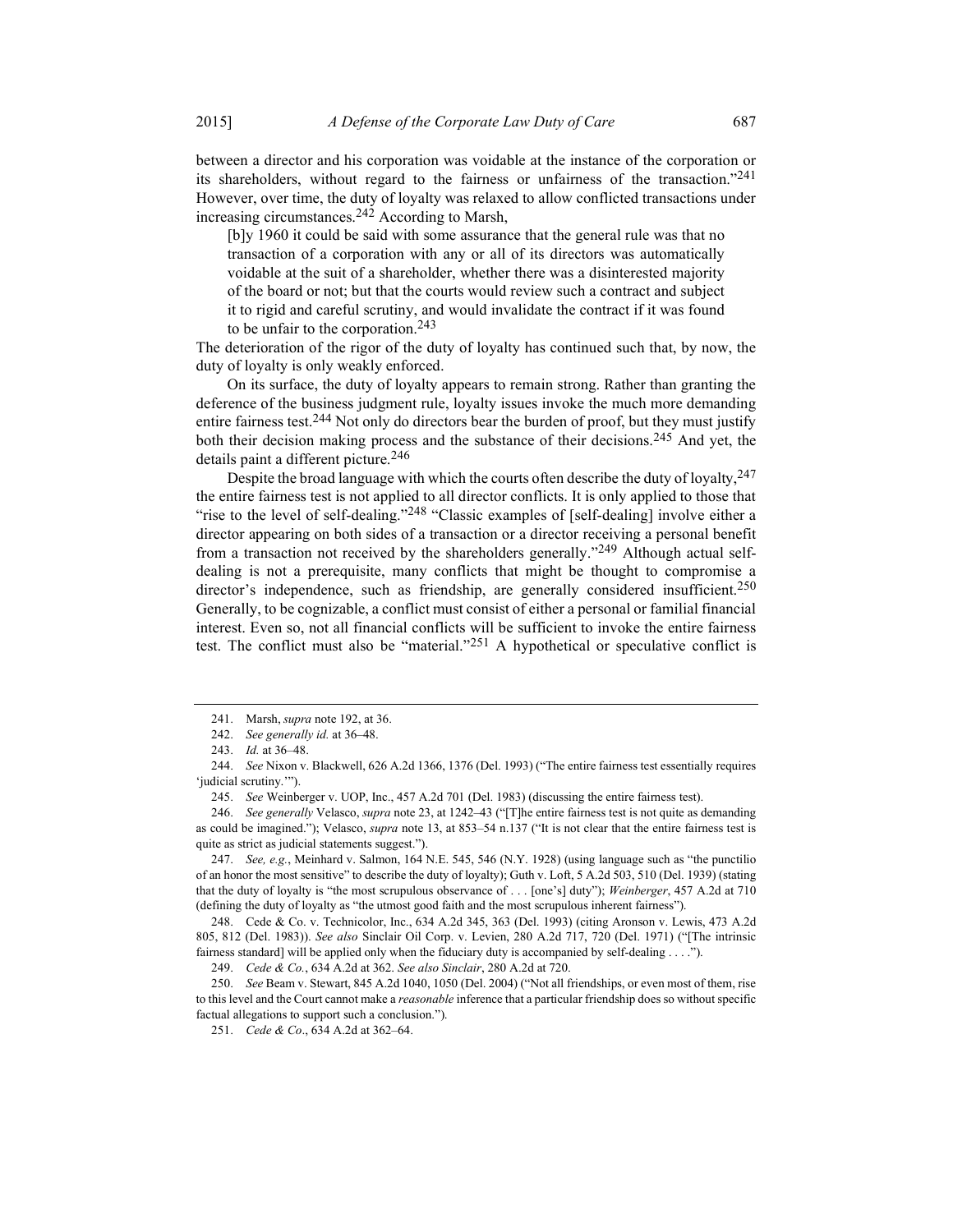insufficient.252 Furthermore, approval by disinterested directors can sanitize conflicts of individual directors<sup>253</sup>—even though structural bias arguably prevents those directors from being considered reliable arbiters.<sup>254</sup> In fact, a plaintiff generally must show that a majority of the directors are conflicted under these forgiving standards.255

Once applied, the entire fairness test is no longer considered outcomedeterminative.256 It does not require that a director's conduct be perfect, only that it be fair.<sup>257</sup> In fact, the Delaware Court of Chancery has increasingly taken to speaking of a "range of fair value."<sup>258</sup> This is a far cry from "the most scrupulous inherent fairness" that courts used to speak of.<sup>259</sup> In fact, the courts have even held that a transaction can be considered entirely fair in the face of gross negligence<sup>260</sup>—a holding that may not be logically impossible, but is at least troubling.  $261$ 

Clearly, the duty of loyalty as it exists in corporate law is not all that strong. It does not even purport to capture all conflicts of interest, and does not do a very thorough job on those it does. Of course, there may be good reasons for limiting the scope of the duty of loyalty.<sup>262</sup> However, it is important to acknowledge that the scope is very limited. Recognizing these limits can help to prevent instances of over-claiming.

 257. See Cinerama, 663 A.2d at 1179 ("A finding of perfection is not a sine qua non in an entire fairness analysis."); Weinberger v. UOP, INC., 457 A.2d 701, 709 n.7 (stating that "perfection is not possible, or expected").

 258. See, e.g., Reis v. Hazelett Strip-Casting Corp., 28 A.3d 442, 465 (Del. Ch. 2011) ("When conducting a fair price inquiry as part of the entire fairness standard of review, the court asks whether the transaction was one 'that a reasonable seller, under all of the circumstances, would regard as within a range of fair value; one that such a seller could reasonably accept."") (quoting *Cinerama*, 663 A.2d at 1143).

 259. Weinberger, 457 A.2d at 710. While it is undoubtedly true that fair value can be considered to be a range rather than a point, that is irrelevant. There is a minimum point of fairness: anything below it would be considered unfair to the shareholders; anything above that would be considered fair, even if it is in fact too generous. Thus, shifting the rhetoric from "the most scrupulous inherent fairness" to a "range of fair[ness]," serves only one purpose: to water down the standard of review. Courts no longer have to determine whether a given price is "entirely" fair, but only whether it is in the ballpark.

260. See, e.g., Cinerama, 663 A.2d at 1179–80.

261. See Velasco, supra note 13, at 853–54 & n.137. Cf. Cinerama, 663 A.2d at 1140 ("I recognize the force of the claim that a process that is uninformed can never be fair to shareholders.").

 262. See, e.g., Rock & Wachter, supra note 59, at 663–71 (discussing why corporate law grants directors flexibility, even as to loyalty issues).

 <sup>252.</sup> Even a director's interest in maintaining his position on the board in the face of a hostile takeover may not be sufficient. See Am. Gen. Corp. v. Unitrin, Inc. (In re Unitrin, Inc. S'holders Litig.), Nos. 13656, 13699, 1994 Del. Ch. LEXIS 187, at \*13 (Del. Ch. Oct. 13, 1994) ("The board's interest in employing these defensive measures to deflect [a hostile] offer does not rise to the level of a self-dealing transaction that requires the board to demonstrate entire fairness."); City Capital Assocs. Ltd. P'ship v. Interco Inc., 551 A.2d 787, 790 n.1 (Del. Ch. 1988) ("While the recapitalization does represent a transaction in which the 14 person board (and most intensely, its seven inside members) has an interest . . . it does not represent a self-dealing transaction in the sense necessary to place upon the board the heavy burden of the intrinsic fairness test.").

 <sup>253.</sup> DEL. CODE ANN., tit. 8 § 144 (2010).

 <sup>254.</sup> See generally Velasco, supra note 13 (discussing directors and structural bias).

 <sup>255.</sup> Stewart, 845 A.2d at 1049; Grimes v. Donald, 673 A.2d 1207, 1216 (Del. 1996).

 <sup>256.</sup> See Cinerama, Inc. v. Technicolor, Inc., 663 A.2d 1156, 1163 (Del. 1995) ("[A]n initial judicial determination that a given breach of a board's fiduciary duties has rebutted the presumption of the business judgment rule does not preclude a subsequent judicial determination that the board action was entirely fair, and is, therefore, not outcome-determinative per se."); Nixon v. Blackwell, 626 A.2d 1366, 1376 (Del. 1993) ("It is sometimes thought that the decision whether to apply the business judgment rule or the entire fairness test can be outcome-determinative . . . . Application of the entire fairness rule does not, however, always implicate liability of the conflicted corporate decisionmaker, nor does it necessarily render the decision void.").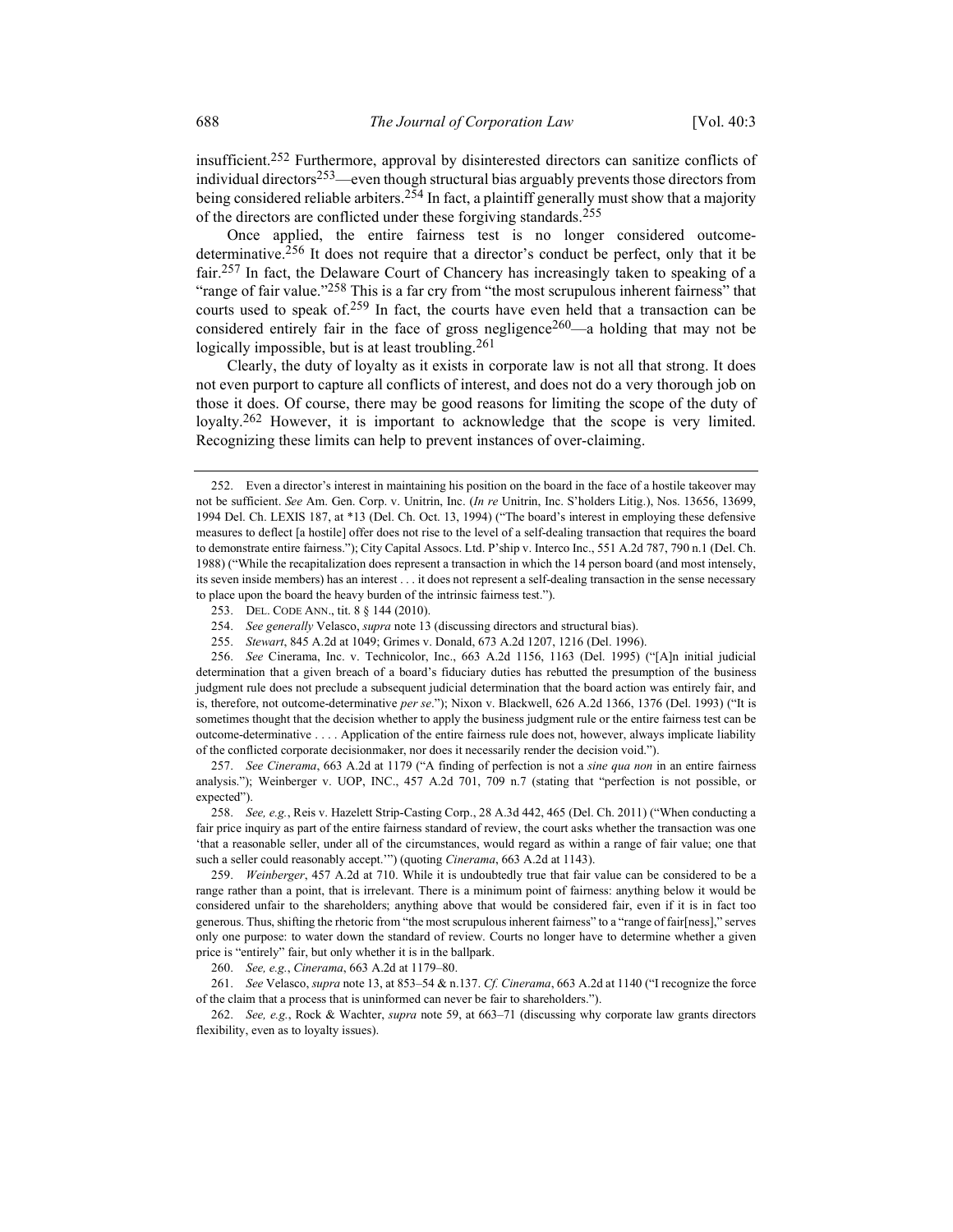Even if it is true that unconflicted directors can be trusted, "the fact that a shareholder cannot establish self-dealing does not mean that directors were not conflicted[.]"263 There are conflicts that courts refuse to recognize under the duty of loyalty. Although such conflicts may not warrant review under the entire fairness test, they do not deserve to be immunized from further review, either. We might be willing to let negligence—even gross negligence—slide if we were confident that directors are not conflicted. However, when we are not so confident, it becomes more important to police at least the worst cases of negligence.

Thus, an important reason to retain the duty of care is that the duty of loyalty is only weakly enforced. Defendants who survive scrutiny under the duty of loyalty cannot be said, with any confidence, to be unconflicted. Therefore, they should not be shielded from review under the duty of care.

# D. The Duty of Loyalty Is Not Enough

Another reason to preserve the duty of care is that the duty of loyalty is simply insufficient to do the work of policing fiduciary relationships. Once fiduciary duties are put in the context of fiduciary relationships, it becomes evident that the concept of loyalty, while certainly important, does not adequately address the issues raised by fiduciary relationships. The concept of care, or diligence, is also necessary.

What is a fiduciary duty? It is not so much a special type of duty as it is a duty imposed in a special kind of relationship. A fiduciary relationship is a legally recognized relationship in which one is given power over the interests of another, who thereby becomes vulnerable to abuse. Although such relationships are risky, they can also be very beneficial. In order to encourage and police such relationships, the law imposes a duty on the first party—the fiduciary—to act in the interests of the second party—the beneficiary (who is often, but not always, the entrustor, or the party granting the power to the first). Thus, the *raison d'être* of fiduciary duties, and of the designation of relationships as fiduciary, is the protection of the beneficiary from abuse at the hands of the fiduciary.<sup>264</sup>

Of course, one way in which the fiduciary might abuse the beneficiary is to use his fiduciary powers to benefit himself rather than the beneficiary. This is clearly prohibited by the duty of loyalty. However, this is not the only concern in a fiduciary relationship. As Professor Robert Cooter put it,

[t]he fiduciary relationship exposes a beneficiary/principal to two distinct types of wrongdoing: first, the fiduciary may misappropriate the principal's asset or some of its value (an act of malfeasance); and second, the fiduciary may neglect the asset's management (an act of nonfeasance). Each type of wrongdoing is controlled by imposing a legal duty upon the fiduciary. The former misappropriation—is governed by the duty of loyalty, and the latter—negligent mismanagement—is governed by the duty of care.<sup>265</sup>

Loyalty is important. However, it is not necessarily the primary concern in a fiduciary

 <sup>263.</sup> Velasco, supra note 23, at 1255.

 <sup>264.</sup> Velasco, supra note 171, at 159 (citations omitted).

 <sup>265.</sup> Cooter & Freedman, supra note 240, at 1047.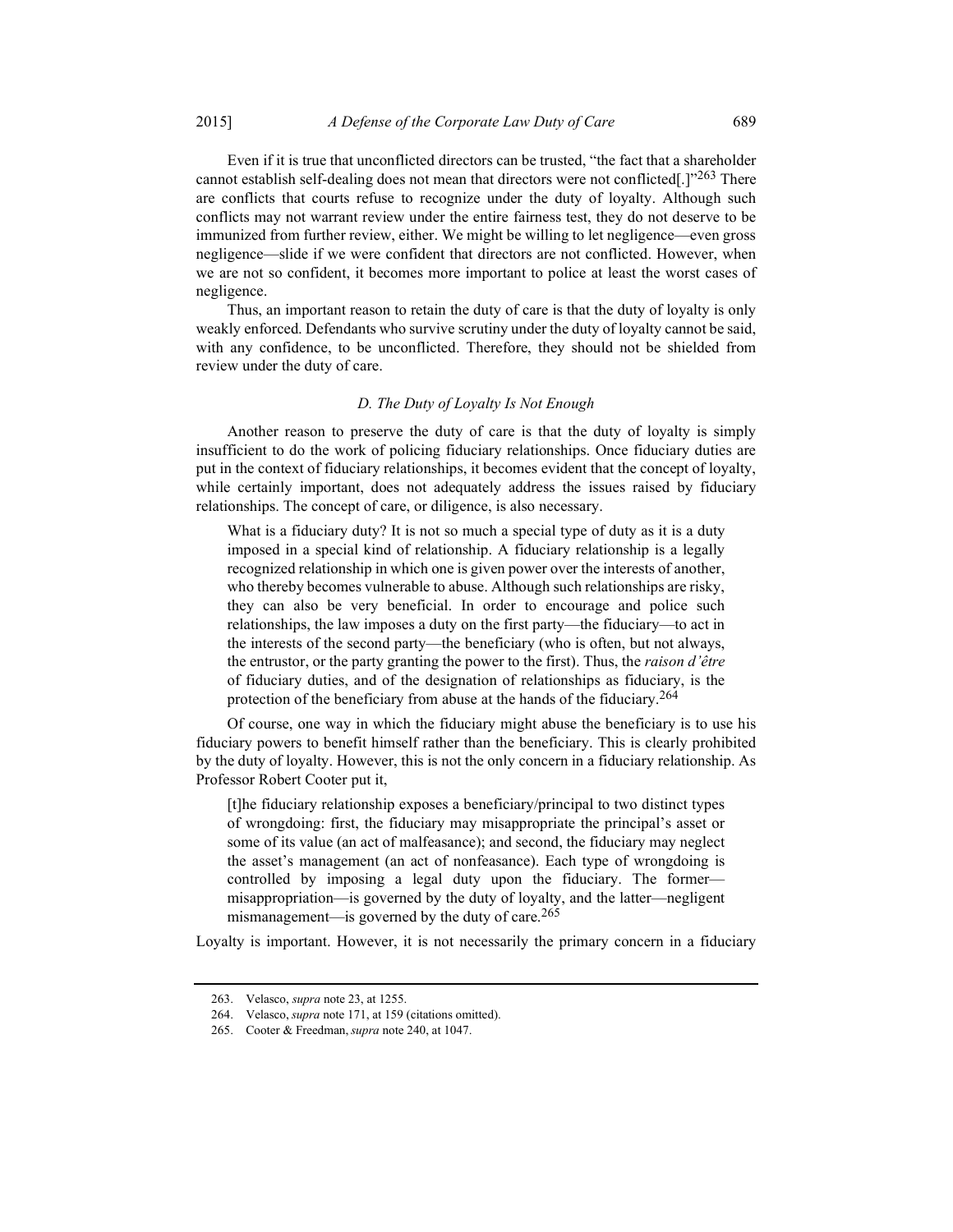relationship. Of primary importance is that the fiduciary does a good job—exercising all their skill with the appropriate diligence.<sup>266</sup> This is the domain of the duty of care, which protects beneficiaries from fiduciary shirking. The possibility of a conflict of interests is very often only a secondary or theoretical concern for the beneficiary.

Of course, there are other considerations that make the duty of care a less pressing concern than the duty of loyalty, especially in the corporate context. For example, while care issues may be ubiquitous, conflicts of interest are more significant when they do exist. Moreover, market forces and competition do a better job at limiting a director's ability to shirk than at curbing the incentives to engage in self-dealing.<sup>267</sup> So while the duties of care and loyalty may be equally important as a conceptual matter, they are not equal priorities as a practical matter. Nevertheless, care concerns should not be discounted.

Moreover, care issues are not so categorically different than loyalty issues. In many cases, one can be recast as the other.<sup>268</sup> For example, shirking can be considered negligent behavior, or as a conflict of interest regarding the director's time and energy. In the latter sense, shirking becomes a form of self-dealing: directors have to decide whether to spend their time and effort on business matters, for the benefit of shareholders, or reserve it for personal matters, for their own benefit.<sup>269</sup> Conceptualized in this way, care and loyalty issues arguably differ in degree rather than kind.

For the courts to interpret care issues in this way would be problematic: it would undermine some of the basic premises of corporate law and invite the heavy scrutiny of the entire fairness test in many, if not all, cases. That would be as unwise as it is unlikely. However, the realization that care issues are not so dissimilar to loyalty issues should give pause to those who would eliminate of the duty of care.

In short, the duty of loyalty—at least in its current form—is insufficient to police fiduciary relationships. The duty of care is necessary, among other reasons,  $270$  to pick up its slack. Ultimately, fiduciaries must pursue the interests of the beneficiaries, and this concern extends beyond cognizable loyalty issues.

## E. The Expressive Value of Law

A final reason why the duty of care should not be eliminated is because of the expressive and pedagogical effect of law.271 The law does more than issue penalties for

 <sup>266.</sup> This argument is based on personal instinct and anecdotal evidence from discussing the issue with others. People tend to be more concerned with care issues than with loyalty issues when seeking professional assistance.

 <sup>267.</sup> See supra note 125 and accompanying text.

 <sup>268.</sup> Cf. supra note 23 and accompanying text.

<sup>269.</sup> See Cooter & Freedman, *supra* note 240, at 1056 ("[T]he fiduciary who shirks, in effect, appropriates effort owed to the principal."); Claire A. Hill & Brett H. McDonnell, Stone v. Ritter and the Expanding Duty of Loyalty, 76 FORDHAM L. REV. 1769, 1795 (2007) ("Classic duty of care cases also involve a director taking for herself something which should otherwise be the corporation's: her attention and diligence.").

 <sup>270.</sup> I do not mean to suggest that the main purpose of the duty of care is to serve as a backstop for the duty of loyalty. My argument is only that another reason to maintain a meaningful duty of care—in addition to its own intrinsic value—is that we do not have a sufficiently robust duty of loyalty.

<sup>271.</sup> See generally Lawrence Lessig, Social Meaning and Social Norms, 144 U. PA. L. REV. 2181 (1996) (explaining the importance of social meaning in the law); Lawrence Lessig, The Regulation of Social Meaning, 62 U. CHI. L. REV. 943 (1995) (describing the role of social construction in law); Richard H. McAdams, The Origin, Development, and Regulation of Norms, 96 MICH. L. REV. 338 (1997) (discussing how social norms "develop more robust explanations of behavior and . . . predict more accurately the effect of legal rules"); Cass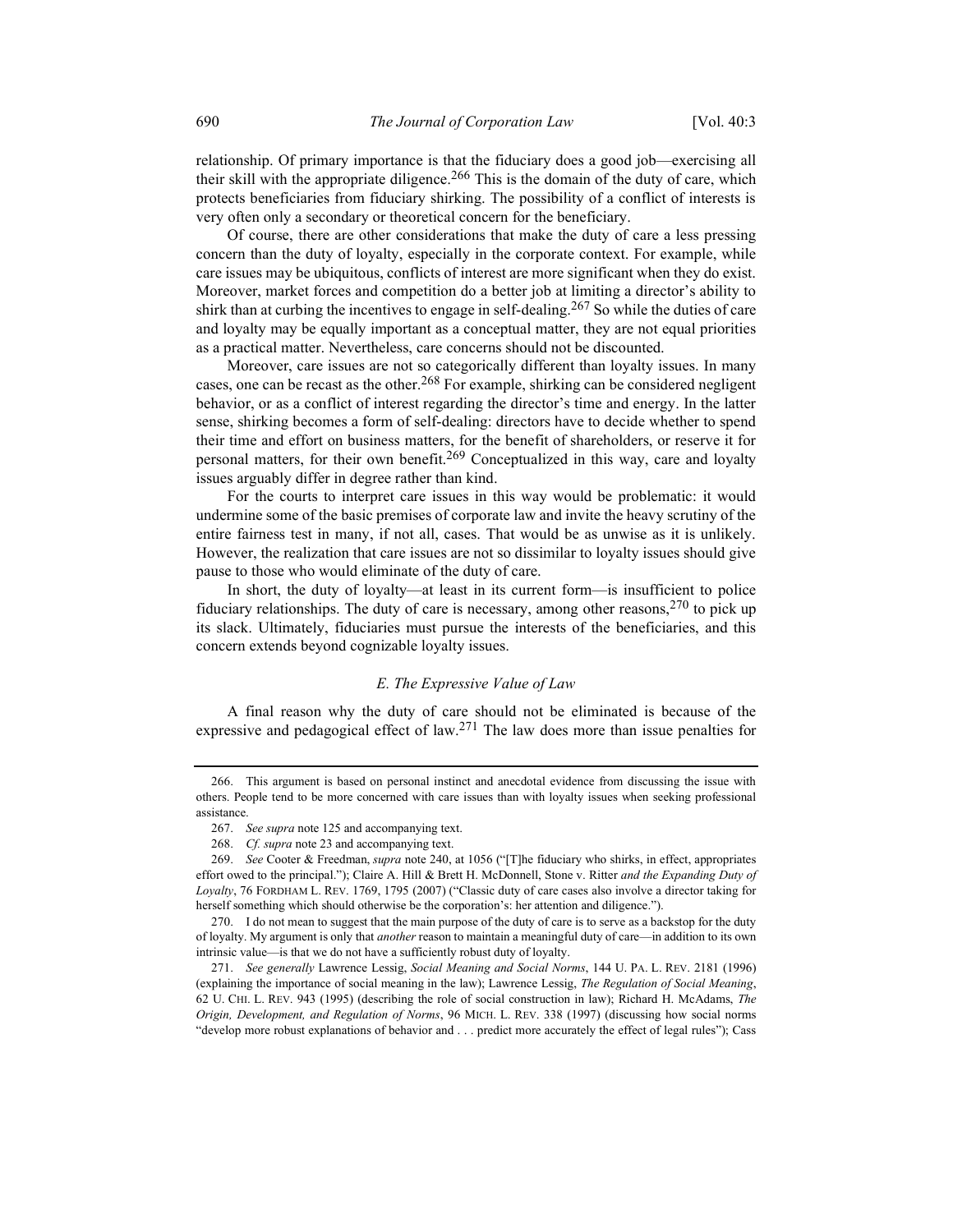the violation of its mandates. By telling people what is required of them, the law influences personal morality. Thus, for example, people may be more inclined to believe that conduct is morally acceptable if it is legal and to believe that it is morally unacceptable if it is illegal.<sup>272</sup> Moreover, people often obey the law simply because it is the law.<sup>273</sup> As a result of these effects, the existence of the duty of care can have the effect of making corporate managers more diligent. Conversely, the elimination of the duty of care sends the signal that diligence is not important and could have the effect of making corporate managers less diligent.274

Many corporate law scholars recognize that the law of fiduciary duties can have a positive value entirely independent of legal enforcement.<sup>275</sup> An especially popular view is that judicial opinions can influence director behavior, even without a formal legal sanction, simply by letting directors know what they might have done differently.<sup>276</sup> In other words,

274. See Bruner, supra note 57, at 1053 ("[C]alling the duty of care a 'fiduciary' duty for decades and then abruptly restyling it as something else might be misinterpreted by the marketplace as a de facto demotion undercutting compliance stemming from motivations other than fear of monetary damages.").

275. See, e.g., Eisenberg, supra note 81, at 1269 ("[M]any legal rules have an expressive effect—that is, in addition to their regulatory effects, legal rules send messages of various kinds."); Coffee, supra note 17, at 798 ("In my view, what is most desirable about the duty of care is its socializing and exhortative impact."); Rock  $\&$ Wachter, supra note 73, at 1623 ("The duty of care, despite looking like a typical legally enforceable standard of care, actually is best understood as an NLERS [i.e., non-legally enforceable rules and standards], with the business judgment rule assuring that enforcement is almost entirely nonlegal.").

 276. See supra notes 83–87 and accompanying text (suggesting judicial opinions essentially put directors on notice as to what behavior is acceptable); see also Margaret M. Blair & Lynn A. Stout, Trust, Trustworthiness, and the Behavioral Foundations of Corporate Law, 149 U. PA. L. REV. 1735, 1744 (2001) ("By articulating a social expectation that directors will exercise due care, judicial opinions on the duty of care may influence directors' behavior not so much by changing their external incentives as by changing their internal preferences."); Hill & McDonnell, *supra* note 269, at 1794 ("Extralegal forces—norms and reputation—play a very strong role in the behavior of corporate actors. Delaware courts are clearly aware of this function, and employ it to encourage behavior they find desirable but that would be difficult to address more directly through law itself."); Coffee, supra note 17, at 796 (discussing an "important consequence of the judicial dicta that has elaborated on the nature of the duty: its educational and socializing effect"); Rock, supra note 78, at 1013 ("[T]he Delaware courts provide a supplemental source of gossip, criticism, and sanction for this set of actors who are beyond the reach of the firm's normal systems of social control."); Eisenberg, supra note 81, at 1270 ("The clarifying function of legal rules has obvious relevance to the duty of care, because one function of the cases that clarify the meaning of that duty, especially in a directorial context, is to tell directors how to play their directorial role . . . . Having been so instructed, directors who wanted to perform their role properly made appropriate adjustments in their conduct not necessarily to avoid liability, but just because they wanted to play their roles properly.").Various Delaware judges have expressed a similar view. See, e.g., Veasey & Di Guglielmo, supra note 13, at 1406 ("[A]n opinion that raises questions or teaches without imposing liability may provide guidance to the corporate world to conform to best practices without the downside of actually imposing personal liability."); Myron T. Steele & J.W. Verret, Delaware's Guidance: Ensuring Equity for the Modern Witenagemot, 2 VA. L. & BUS. REV. 189, 207 (2007) ("[T]he Delaware judges have frequently crafted dicta to give valuable guidance to deal lawyers on unanswered questions."); William T. Allen, The Corporate Director's Fiduciary Duty of Care and the Business Judgment Rule Under U.S. Corporate Law, in COMPARATIVE CORPORATE GOVERNANCE 307, 328 (Klaus J. Hopt et al. eds.,

R. Sunstein, On the Expressive Function of Law, 144 U. PA. L. REV. 2021 (1996) (discussing the significance of expressive content in laws, explaining that laws serve to say who we are as a people as much as they may serve a deterrence effect).

<sup>272.</sup> See, e.g., Robert E. Goodin, An Epistemic Case for Legal Moralism, 30 OXFORD J. LEGAL STUD. 615, 629 (2010) (noting that citizens may rely on the inference that illegality and immorality are coextensive).

<sup>273.</sup> See TYLER, supra note 132, at 170 ("People generally feel that existing legal authorities are legitimate, and this legitimacy promotes compliance with the law."). See also Eisenberg, supra note 81, at 1270 ("[T]he general norm of obedience to law . . . is one of the most powerful norms of our society.").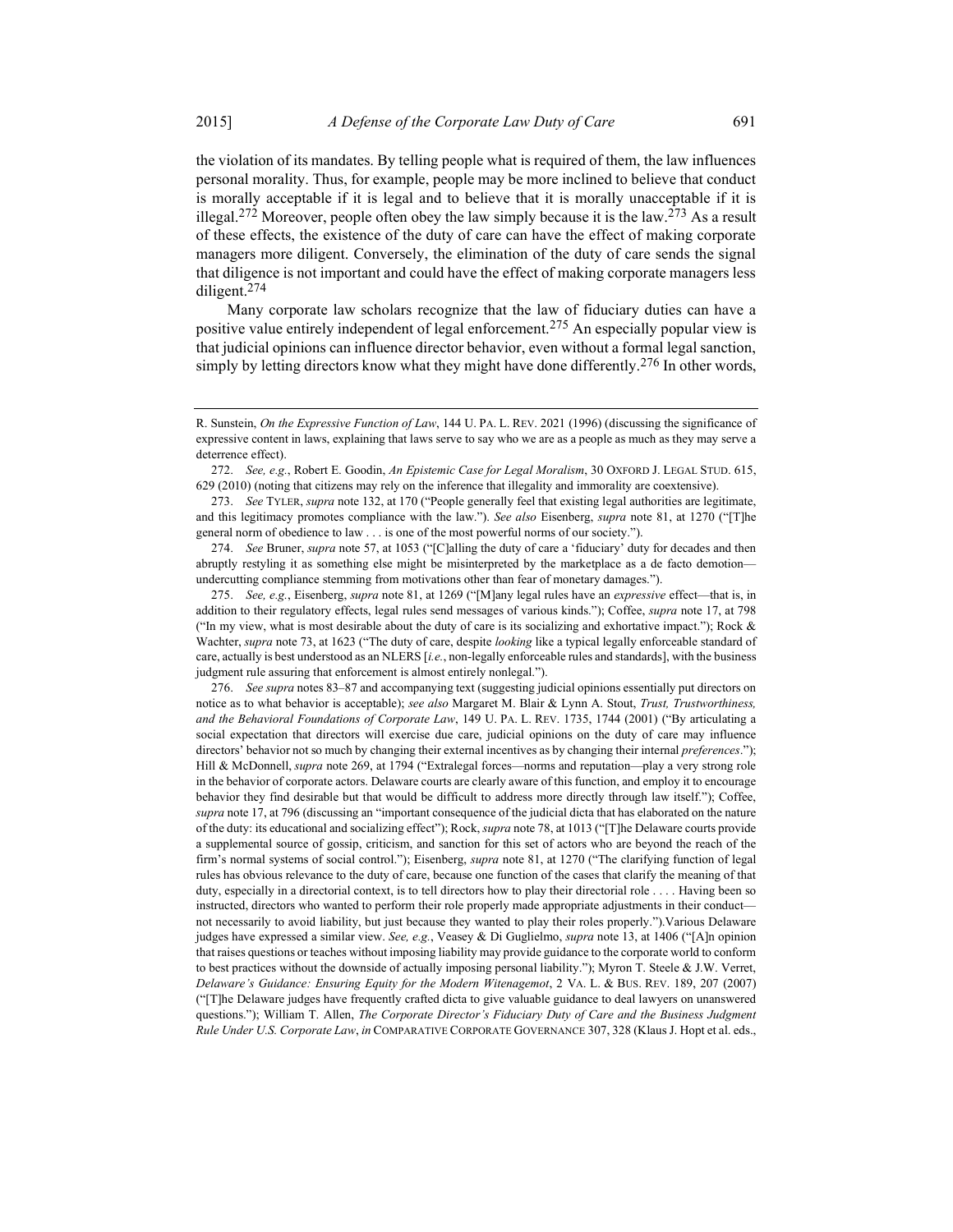the courts can help to establish and encourage social norms with which directors will generally comply.277

To be fair, there is diversity of opinion on how social norms should operate. Some scholars, such as Professor Eisenberg, believe that legal forces and extra-legal forces can work together to achieve compliance with the desired social norms.<sup>278</sup> Others, such as Professors Rock and Wachter, believe that the legal enforcement ought not to play a role, at least when it comes to the duty of care.<sup>279</sup> Either way, the existence of the duty of care is necessary to get the benefit of this expressive effect of law.

In fact, an enforceable duty of care is likely to be much more effective in this regard than an unenforceable duty of care. This is true for two reasons. First, most people obey the law out of a mixture of different motivations, and fear of punishment is one of those motives.<sup>280</sup> As previously discussed, the potential for liability for breach of the duty of care can have a significant deterrent effect.<sup>281</sup> This possibility will cause directors to pay a little more attention to the standards articulated by the courts.<sup>282</sup> A related benefit is that directors are more likely to believe that other directors are complying with the law, and as a result are more likely to comply themselves.<sup>283</sup>

Second, the courts generally need a potentially-enforceable duty of care in order to articulate standards of conduct. Consider Rock's account of how the corporate law of fiduciary duties is developed:

[T]he Delaware courts generate in the first instance the legal standards of conduct (which influence the development of the social norms of directors, officers, and lawyers) largely through what can best be thought of as "corporate law sermons." These richly detailed and judgmental factual recitations, combined with explicitly judgmental conclusions, sometimes impose legal sanctions but surprisingly often do not. Taken as a whole, the Delaware opinions can be understood as providing a set of parables—instructive tales—of good managers

279. See Rock & Wachter, supra note 73, at 1685.

280. See TYLER, supra note 132, at 3–5 (discussing four factors that motivate people to obey the law).

281. See supra Part III.B.

<sup>1998) (&</sup>quot;This unclarity [concerning the duty of care and its enforcement] offers the possibility that the legal system may extract some of the benefits of encouraging director attentiveness, while avoiding the worst elements of the efficiency costs that actually imposing liability on directors would entail.").

 <sup>277.</sup> See, e.g., Eisenberg, supra note 81, at 1265 ("The level of directorial care is largely driven by social norms, rather than by the threat of liability or the prospect of gain."); Claire Hill & Brett McDonnell, Executive Compensation and the Optimal Penumbra of Delaware Corporation Law, 2 VA. L. & BUS. REV. 333, 363 (2009) ("[T]hat is what people often do: they follow norms."); Rock, supra note 78, at 1013 ("[A]ll of us internalize rules and standards of conduct with which we generally try to comply.").

<sup>278.</sup> See, e.g., Eisenberg, supra note 81, at 1269. See also Hill & McDonnell, supra note 276, at 360.

 <sup>282.</sup> See Hill & McDonnell, supra note 277, at 362 ("By engaging in the kind of best practices praised by Delaware judges, even though doing so is not required, officers and directors reduce to nearly zero the already extremely small chances of legal liability."); Rock, *supra* note 78, at 1103 ("[T]he 'thick-skinned' businessman [who] wants to skate close to the edge . . . will . . . [probably not] be constrained by the possibility that he will go down in history as a villain of Delaware corporate law . . . . But his lawyer is likely to advise him that such behavior will make it more likely that the deal will be enjoined, or that he will be left unprotected against maneuvers by his opponents.").

<sup>283.</sup> See STOUT, supra note 132, at 99 ("[U]nselfish compliance with legal and ethical rules . . . is triggered by social context, including . . . belief about others' prosocial behavior . . . ."). Cf. Eisenberg, supra note 81, at 1270 ("[T]he adoption of a legal rule, even without formal enforcement, can cause actors to correctly believe that there will be more social enforcement of the norm.").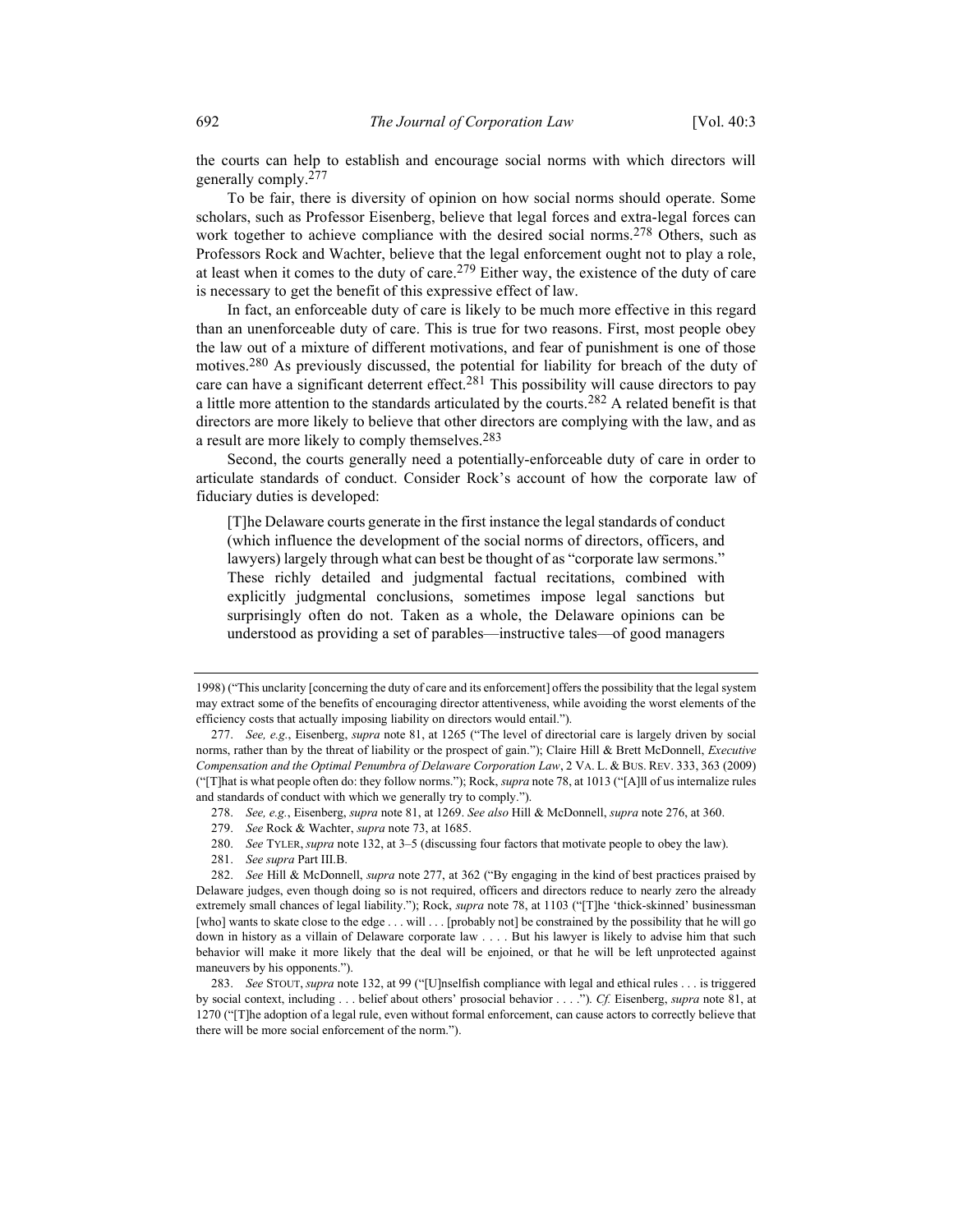and bad managers, of good lawyers and bad lawyers, that, in combination, fill out the normative job description of these critical players. My intuition is that we come much closer to understanding the role of courts in corporate law if we think of judges more as preachers than as policemen.284

This model does not require legal *enforcement* to function. Nevertheless, it does require legal *enforceability*. If a standard is entirely unenforceable, then shareholders will be unable to bring it before the court. Without any occasion to opine on the standard, the courts will be unable to deliver their "sermons." Without those sermons, standards cannot be articulated and social norms cannot be influenced. Thus, the duty of care must be enforceable, even if only barely, in order for this expressive effect to work.<sup>285</sup>

To be clear, I do not mean to suggest that the purpose of the duty of care is to facilitate sermonizing by the courts. In my opinion, "[i]t is . . . the province and duty of the [judiciary] to say what the law is,"286 not to give sermons. Courts are legal experts, not moral experts. They have no special authority to demand that litigants and other affected people go above and beyond the requirements of the law. Thus, there is something objectionable to Rock's view of judges as more "preachers" than "policeman"—at least to the extent that one views the law as comprising the standard of review, and standards of conduct as mere aspirational fluff.<sup>287</sup> What I mean to defend is the practice of judicial articulation of what the law requires of directors and other fiduciaries, regardless of whether those requirements will be enforceable by monetary damages. The difference between sermonizing and opining, as I see it, is that a sermon tells someone what they morally ought to do (but legally need not do), while an opinion tells them what they legally must do (even if the consequences will be limited). It is the expressive value of the law itself that matters, not the expressive value of the judiciary.

Of course, the expressive value of the law is a double-edged sword in corporate law. Given the lack of legal enforceability, one could easily perceive the law to be expressing ambivalence at best, and lack of concern at worst, with respect to the duty of care.<sup>288</sup> This is a legitimate concern, and one that would support greater enforcement, but it is a concern that is outweighed by the justifications for the business judgment rule. The solution is to have the courts clearly articulate the reasons for the underenforcement of the duty of care. If a court suggests that a negligent director should have done better but did not breach his duty of care (because he was not grossly negligent)—as the court seemed to do in  $Disney^{289}$ —it is, at best, sermonizing. This is unlikely to have the intended effect because directors could just as easily read such an opinion to be saying that they need not worry about the duty of care because it is very difficult to breach. On the other hand, a court could conclude that a negligent director breached his fiduciary duty but, under the business

 <sup>284.</sup> Rock, supra note 78, at 1016.

 <sup>285.</sup> As I suggest later in this Article, care-type issues survive under the auspices of the duty of good faith. See infra Part IV.C. Thus, even without an enforceable duty of care, it is possible for the courts to sermonize (or opine) on issues of director diligence—as they did in Disney. However, it is doubtful whether one could get good opinions on negligence issues when the issue being litigated is limited to intentional misconduct.

 <sup>286.</sup> Marbury v. Madison, 5 U.S. 137, 177 (1803).

 <sup>287.</sup> See Velasco, supra note 4, at 524–38 (describing "aspirational view" of fiduciary duties).

<sup>288.</sup> See supra note 87 and accompanying text (offering alternative interpretations of judicial deference).

 <sup>289.</sup> See, e.g., In re Walt Disney Co. Derivative Litig., 906 A.2d 27, 73 (Del. 2006) ("Even though the Chancellor found much to criticize in Eisner's 'imperial CEO' style of governance, . . . in the end, Eisner's conduct satisfied the standards required of him as a fiduciary.").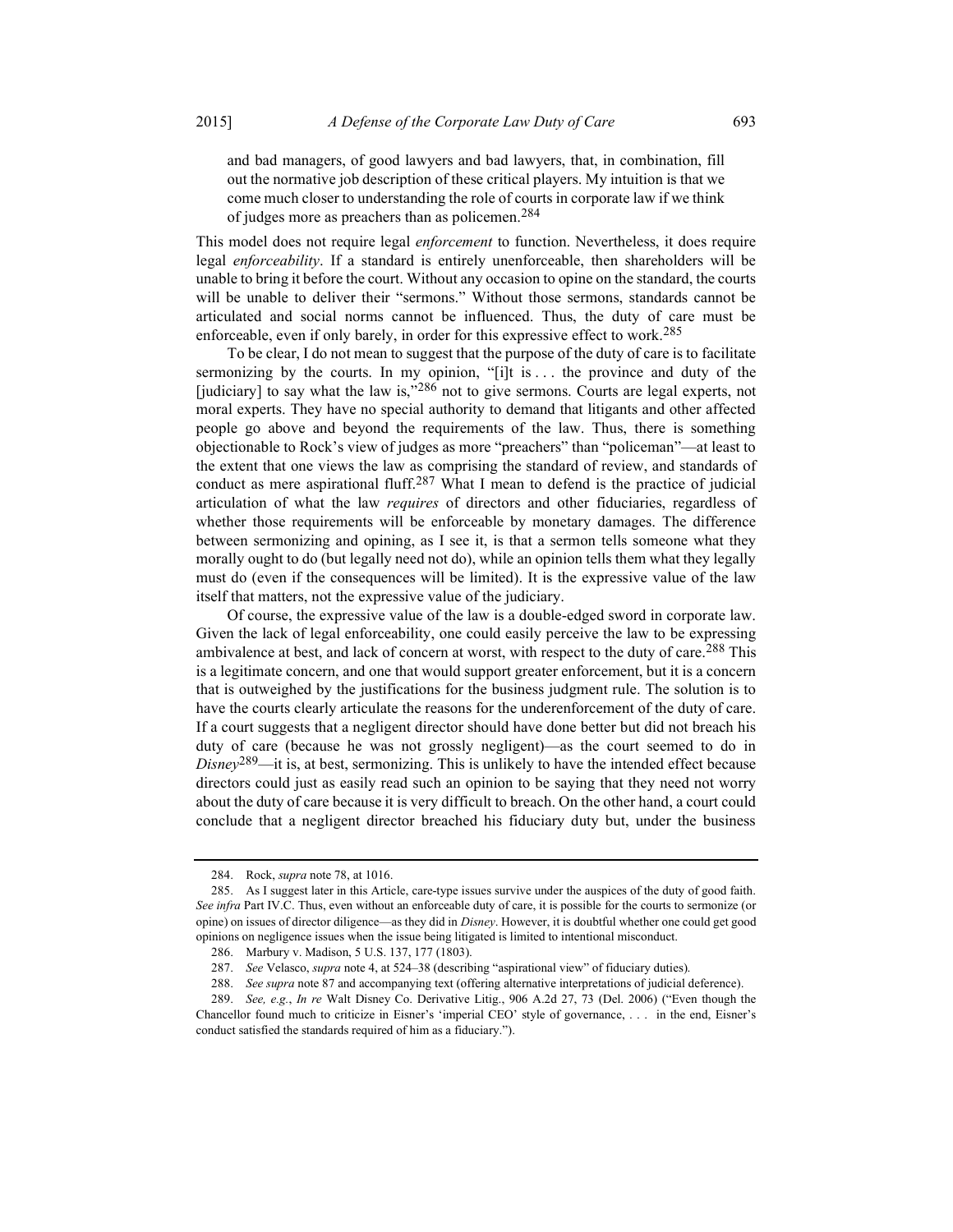judgment rule, would not be held liable because the plaintiff could not establish gross negligence. This sends a clearer message that the duty of care was breached and is more likely to have the effect of causing directors to pay attention. The difference may seem slight, but it is potentially of great significance. In the first example, it is clear that the directors have done nothing wrong as a legal matter, but that the court would prefer for them to strive to do better. In the second example, it is clear that the directors have breached their duties, and that they are not being held liable for other reasons. The desire to comply with the law would become a motivating factor in the latter instance, and not in the former.

In short, the duty of care should be maintained because of the expressive effects of the law. Even without regard to actual legal enforcement, the existence of a duty of care can lead to enhanced director diligence. However, minimal enforceability seems to be necessary to capitalize on this benefit.

## IV. WHY IT MATTERS

The goal of this Article is to provide a defense of the fiduciary duty of care as it currently exists in corporate law: a fiduciary duty that is demanding in principle but deliberately underenforced by the courts. In Part II, I considered various arguments commonly raised against the duty of care. I sought to establish that, although the arguments generally support the claim that the duty of care ought not to be enforced rigorously, they do not support the claim that the duty of care should be eliminated. In Part III, I considered various arguments that can be raised in favor of the duty of care. I sought to establish that there are many good reasons for retaining an underenforced duty of care.

I now consider why the issue matters. If there are good arguments for and against the duty of care and the question is whether it should be enforced lightly or eliminated altogether, the stakes may not seem to be very high. However, this appearance is deceptive. The question of whether we retain or eliminate a modest duty of care goes to the heart of fiduciary principles in corporate law. It serves as a proxy for the larger question of whether we should see fiduciary duties as providing a secure foundation for a meaningful fiduciary relationship or merely as another set of technical requirements that managers must navigate.

In this Part, I will argue the former position. First, I will show that the fiduciary principle is broad and expansive, and cannot be boiled down to a few simple rules. Then I will argue that the urge to simplify the law of fiduciary duties is misguided. Finally, I will suggest that, in the long run, the courts will tend to resist the reductionist impulse to simplify at the expense of equity. Thus, it is better to accept the duty of care and deal with it directly than to attempt to eliminate it and invite judicial innovation.

## A. Fiduciary Principles Are Inherently Broad

What are the basic principles of fiduciary law? This is a controversial question. Scholars do not agree on the source of fiduciary law, and many are skeptical about whether fiduciary law can be adequately defined.<sup>290</sup> Nevertheless, there is agreement on at least the most basic principles of fiduciary law. "At its core, a fiduciary relationship is one in which one party—the fiduciary—is trusted with power over the interests of another—the

 <sup>290.</sup> See Velasco, supra note 171, at 160 (discussing scholarly debate).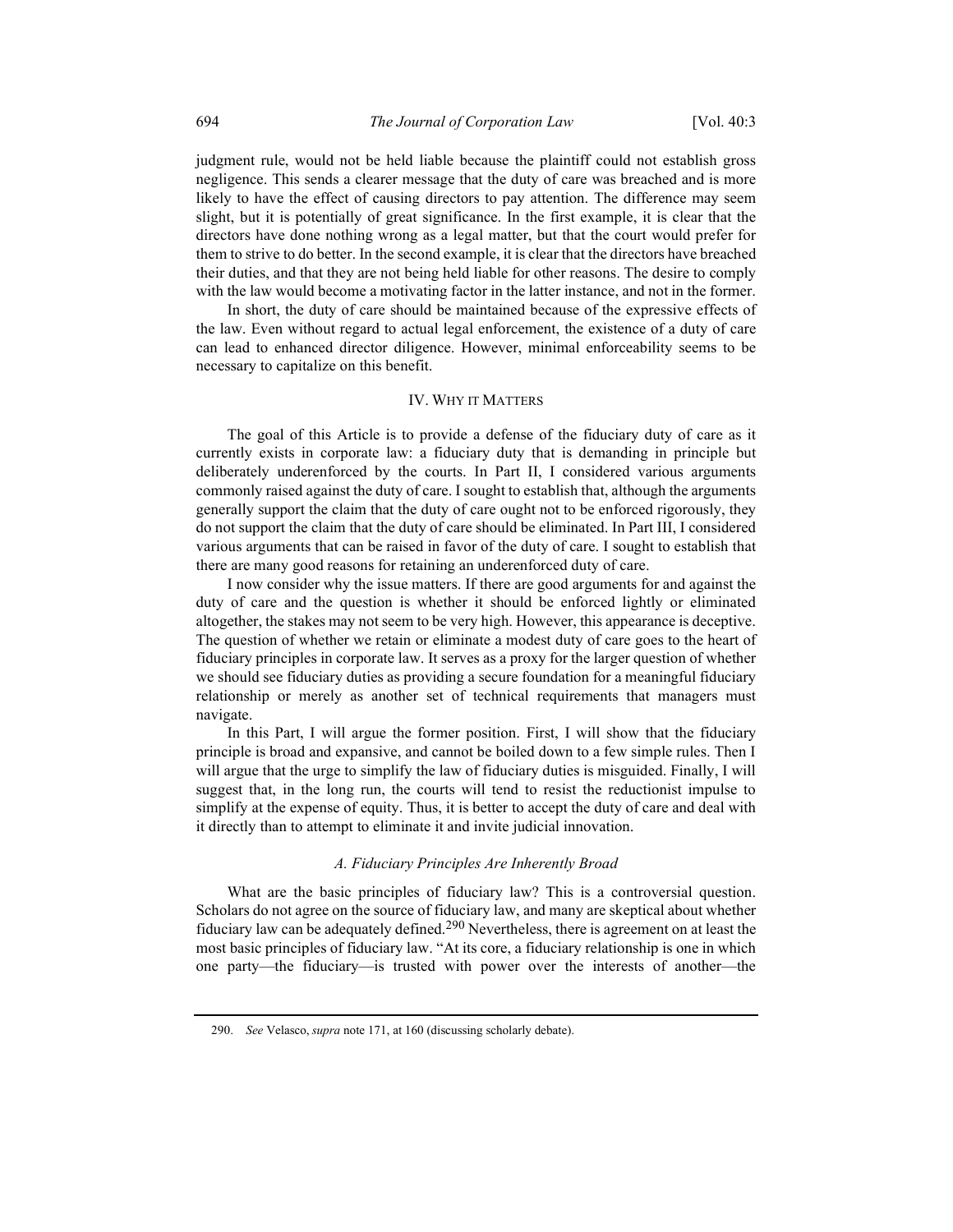beneficiary—who becomes vulnerable as a result."<sup>291</sup> Because of the vulnerability inherent in a fiduciary relationship, trust becomes an important concept in fiduciary law. "[T]he essence of a fiduciary relationship is the legal expectation that the fiduciary will adopt the other-regarding preference function that is the hallmark of trustworthy behavior."292 To facilitate trust, the law imposes upon the fiduciary a special obligation to act in the interests of the beneficiary. The exact nature of this special obligation varies upon the circumstances. In corporate law, there seems to be a duty of care, a duty of loyalty, and some sort of duty of good faith.<sup>293</sup> However, as Professors Claire Hill and Brett McDonnell have argued, fiduciary duties can be understood at different levels of abstraction.<sup>294</sup> At the highest level of abstraction, there is only one fiduciary duty: a duty to pursue the interests of the beneficiary.<sup>295</sup> This view most clearly reveals the true nature of fiduciary duties. The duties of care, loyalty, and good faith are simply manifestations of this one duty at lower levels of abstraction: the duty of care represents the duty to pursue the interests of the beneficiary *carefully*; the duty of loyalty represents the duty to pursue the interests of the beneficiary loyally; and the duty of good faith represents the duty to pursue the interests of the beneficiary *honestly*.<sup>296</sup> "Both generally and in each case, the purpose of fiduciary duties is to protect beneficiaries from abuse at the hands of the fiduciary."<sup>297</sup>

Properly understood, fiduciary duty is a pervasive concept. Enforcement issues aside, the courts agree. According to the Delaware Supreme Court, "fiduciary duty does not operate intermittently but is the constant compass by which all director actions for the corporation  $\dots$  must be guided."<sup>298</sup> The court has often described the directors' fiduciary duty as "unremitting."299 Moreover, fiduciary duty also extends beyond negative

<sup>291.</sup> Id. at 161. See also TAMAR FRANKEL, FIDUCIARY LAW 4 (2011) ("[T]he definitions of fiduciaries ... share three main elements: (1) entrustment of property or power, (2) entrustors' trust of fiduciaries, and (3) risk to the entrustors emanating from the entrustment."); DeMott, supra note 149, at 936 ("The defining or determining criterion should be whether the plaintiff (or claimed beneficiary of a fiduciary duty) would be justified in expecting loyal conduct on the part of an actor and whether the actor's conduct contravened that expectation."); Smith, *supra* note 160, at 1402 ("[F]iduciary relationships form when one party . . . acts on behalf of another party . . . while exercising discretion with respect to a critical resource belonging to the [other]."); J.C. SHEPHERD, THE LAW OF FIDUCIARIES 35 (1981) ("A fiduciary relationship exists whenever any person acquires a power of any type on condition that he also receive with it a duty to utilize that power in the best interests of another[.]"); Paul

B. Miller, Justifying Fiduciary Duties, 58 MCGILL L.J. 969, 1011 ("A fiduciary relationship is one in which one party . . . exercises discretionary power over the significant practical interests of another[.]").

<sup>292.</sup> Blair & Stout, *supra* note 276, at 1743.

 <sup>293.</sup> See Cede & Co. v. Technicolor, Inc., 634 A.2d 345, 361 (Del. 1993) (discussing the "triads of . . . fiduciary duty"); Stone ex rel. AmSouth Bancorporation v. Ritter, 911 A.2d 362, 370 (Del. 2006) (demoting duty of good faith to subset of loyalty). In other work, I have also argued that Delaware law can be interpreted to provide for two additional duties: a duty of objectivity, covering situations involving structural bias and reviewed for reasonableness, and a duty of rationality, covering the substance of business decisions and reviewed for waste. See Velasco, supra note 23, at 1235.

 <sup>294.</sup> See Hill & McDonnell, supra note 269, at 1788–89.

<sup>295.</sup> See id. at 1788 ("At the very highest level, there is just one fiduciary duty—to pursue faithfully and diligently the best interests of the corporation and its shareholders."). See also Leo E. Strine Jr. et al., Loyalty's Core Demand: The Defining Role of Good Faith in Corporation Law, 98 GEO. L.J. 629, 635 (2010) ("[I]t is possible to conceive of there being only one core duty[.]"); Velasco, *supra* note 23, at 1281–84 (discussing "one fundamental fiduciary duty").

 <sup>296.</sup> See Velasco, supra note 23, at 1301.

 <sup>297.</sup> Velasco, supra note 171, at 163.

 <sup>298.</sup> Malone v. Brincat, 722 A.2d 5, 10 (Del. 1998).

 <sup>299.</sup> See, e.g., id.; Omnicare, Inc. v. NCS Healthcare, 818 A.2d 914, 938 (Del. 2003); Quickturn Design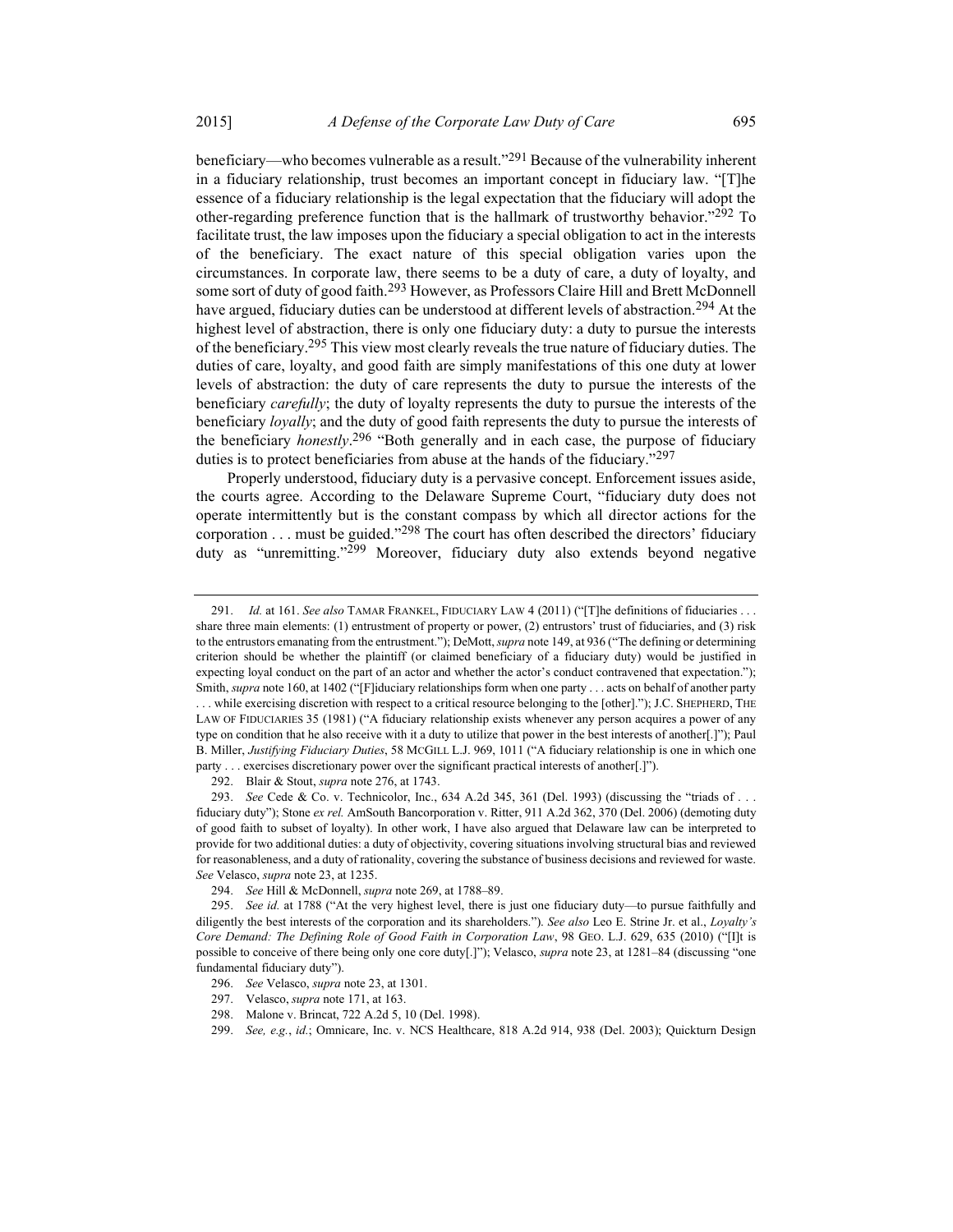prescription and includes an affirmative component.300 This was eloquently described long ago, in the seminal case of Guth v. Loft:

A public policy, existing through the years, and derived from a profound knowledge of human characteristics and motives, has established a rule that demands of a corporate officer or director, peremptorily and inexorably, the most scrupulous observance of his duty, not only affirmatively to protect the interests of the corporation committed to his charge, but also to refrain from doing anything that would work injury to the corporation, or to deprive it of profit or advantage which his skill and ability might properly bring to it, or to enable it to make in the reasonable and lawful exercise of its powers.<sup>301</sup>

This, of course, is entirely sensible. It is responsive to the nature of the fiduciary relation. A beneficiary needs a fiduciary who is pursuing the beneficiary's interests—actively, honestly, at all times, and in all respects relevant to the relationship. Anything less would undermine the trust that is the foundation of the fiduciary relationship. Therefore, this is what the law demands of fiduciaries.<sup>302</sup>

This claim may seem excessive in light of the limited nature of judicial enforcement of fiduciary duties generally and the duty of care in particular. However, the claim is made advisedly. This is what the law demands of fiduciaries. What the courts will enforce is a separate matter.<sup>303</sup> Enforcement is an issue that involves many practical considerations. Some of those considerations may be general enough to affect all of fiduciary law; others are unique to the corporate law context. For the various reasons discussed throughout this Article, corporate law has settled upon deferential review. But this decision does not affect the underlying principles that animate fiduciary law.

Fiduciary duty is a broad concept that encompasses all of the individual fiduciary duties. Thus, the duty of care is not a separate duty, unrelated to loyalty, that can easily be eliminated. To the contrary, it is intimately related to the duty of loyalty: different in many respects, but also fundamentally similar. Care and loyalty could be thought of as siblings: each unique and yet both part of the same immediate family. Their true relationship, however, is even closer than that analogy suggests. Care and loyalty—and good faith, as well as any other fiduciary duties—are different manifestations of the one fiduciary duty. Therefore, the duty of care cannot be eliminated without doing violence to the framework of fiduciary duties (and, ultimately, to the duty of loyalty). It would be incoherent to maintain that fiduciary duty requires directors to pursue the interests of the corporation and its shareholders in all relevant respects *except diligence*. Diligence is highly relevant, and to deny the duty of care is to deny that fiduciary duty is pervasive.

Sys., Inc. v. Shapiro, 721 A.2d 1281, 1292 (Del. 1998).

 <sup>300.</sup> See Strine et al., supra note 295, at 635 ("[W]e think it uncontroversial that the corporate law duty of loyalty has an affirmative aspect, which demands that a fiduciary make a good faith effort to advance the best interests of the corporation and its stockholders.").

 <sup>301.</sup> Guth v. Loft, 5 A.2d 503, 510 (Del. 1939). See Velasco, supra note 23, at 1262–63 (discussing how "most of the passage [quoted above] actually deals with fiduciary duties generally, rather than the duty of loyalty specifically").

 <sup>302.</sup> Cf. Miller, supra note 172, at 75 ("Fiduciary duties constrain the conduct of the fiduciary within the ambit of the relationship so ascertained, but not beyond it.").

 <sup>303.</sup> See generally Velasco, supra note 4, at 571–80 (discussing "[t]he viability of the unenforced requirement").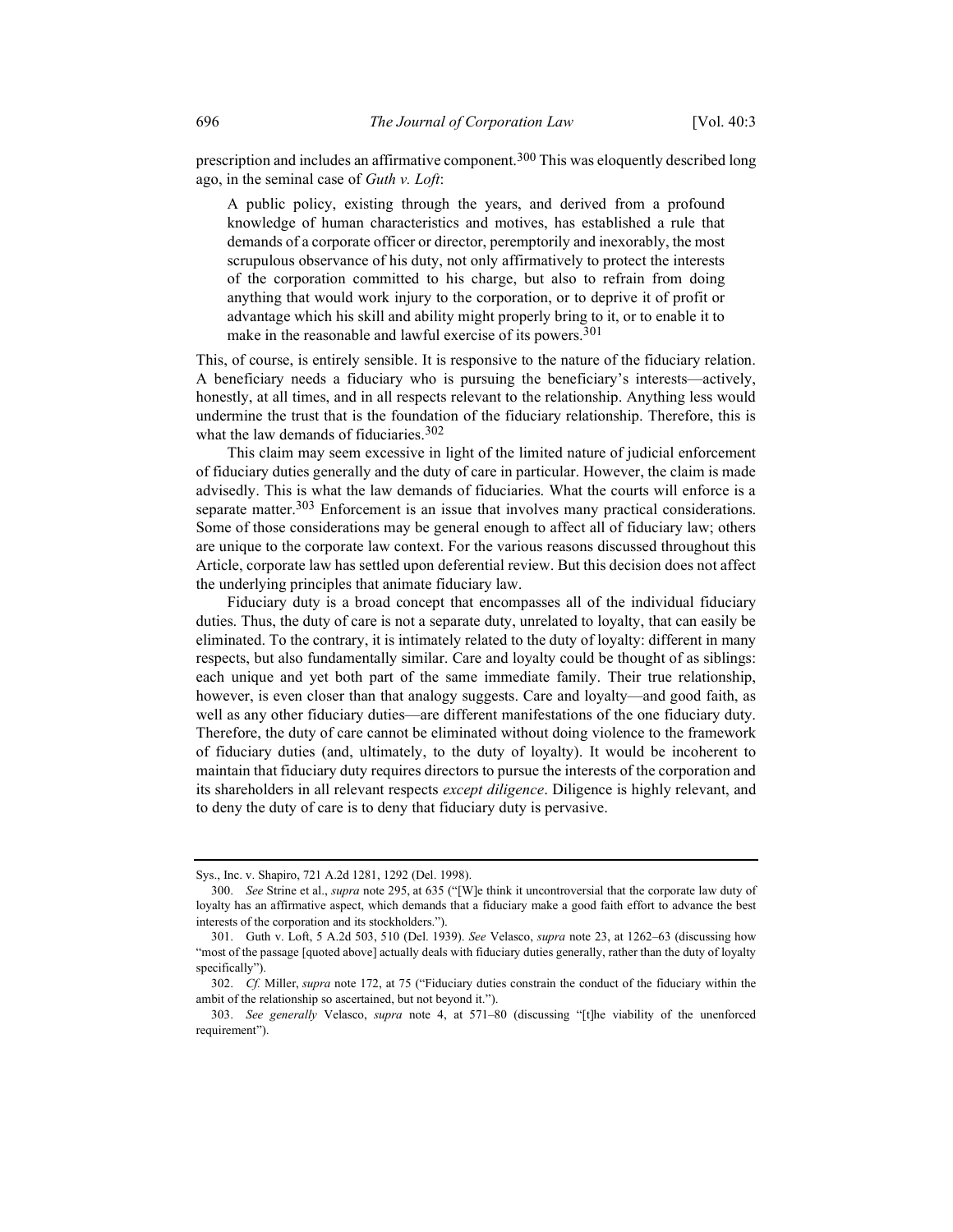#### B. Oversimplification

As a matter of positive law, there is a corporate law duty of care.<sup>304</sup> However, the duty is enforced weakly, at best. For the most part, directors face almost no risk of personal liability for breach of the duty of care. Why, then, is there any interest in eliminating the duty? It is not because of any pressing need: $305$  at the present time, there is no crisis as there once may have been.<sup>306</sup>

A recurring theme among scholars who write in corporate law is the desire to simplify. There are many who believe that the law of fiduciary duties has continuously grown to the point where it has become too complex.<sup>307</sup> According to this view, the law needs significant pruning.<sup>308</sup> While this attitude is usually directed towards intermediate standards of review, some consider the duty of care to be a doctrine that is expendable.<sup>309</sup> There is a similar sense among some scholars writing about fiduciary law generally. Among some, there is a willingness to declassify the duty of care as fiduciary and limit fiduciary duty to a prohibition against conflicts of interest.<sup>310</sup> I reject these views for three reasons.

First, the law of corporate fiduciary duties is not overly complex.<sup>311</sup> Corporate officers and directors are sophisticated people who generally also have access to legal advice. If they can manage multibillion-dollar transactions and corporate reorganizations, they likely can juggle a handful of fiduciary duties. At the very least, they can handle more than just one—and while the loyalty may be first on the list of fiduciary duties, care would be second. Moreover, if corporate managers cannot handle more than one fiduciary duty, they need only keep in mind the one fundamental duty to pursue the interests of the shareholders. In short, the problem of complexity is more imagined than real.

Second, the complexity that exists is both inevitable and, to some extent, actually desirable to management. As previously discussed, the law of fiduciary duties is standardsbased, rather than rules-based.<sup>312</sup> However, as the law of fiduciary duties develops in a common-law process, general principles get applied to particular circumstances and the standards start to take on the characteristics of rules.<sup>313</sup> The process is inevitable: even if

 <sup>304.</sup> See supra Part III.A (discussing pedigree of the corporate law duty of care).

<sup>305.</sup> See Bruner, supra note 57, at 1029 ("I ultimately concede that there may be no pressing imperative to restyle the duty of care in nonfiduciary terms moving forward—and that there may in fact be good reasons not to do so[.]").

 <sup>306.</sup> See supra notes 54–55 and accompanying text.

 <sup>307.</sup> See, e.g., Allen et al., supra note 15, at 1291–95 (discussing "protean growth in . . . judicial standards of review"); Bruner, *supra* note 57, at 1031 ("Delaware's doctrinal structure . . . has, since the 1980s, continually grown by accretion, piling complexity upon complexity[.]"). See also Velasco, supra note 13, at 845 ("intermediate standards [of review] . . . multipl[ied] rather than coalesce[d]").

 <sup>308.</sup> See, e.g., Allen et al., supra note 15, at 864–65 (undertaking "a rigorous functional evaluation of existing corporate law standards of review" in order to "clarify their application, reduce their number, and facilitate the task of corporate advisors and courts").

 <sup>309.</sup> See Scott, supra note 5 and accompanying text. Cf. Bruner, supra note 57, passim (questioning whether duty of care should be considered a fiduciary duty).

 <sup>310.</sup> See., e.g., CONAGLEN, supra note 160, at 39 ("[D]uties of care are not peculiar to fiduciaries and so do not merit consideration as 'fiduciary' duties."); Miller, *supra* note 291, at 976 ("It is . . . unclear whether the duty of care . . . is a fiduciary duty.").

 <sup>311.</sup> See Velasco, supra note 23, at 1293 ("There is no great need for simplification . . . because the numbers at issue are relatively small . . . and certainly not beyond the ability of practicing attorneys and sitting judges.").

 <sup>312.</sup> See supra Part II.C.1.

 <sup>313.</sup> See Rock, supra note 78, at 1017 ("[D]espite the fact-specific, narrative quality of Delaware opinions,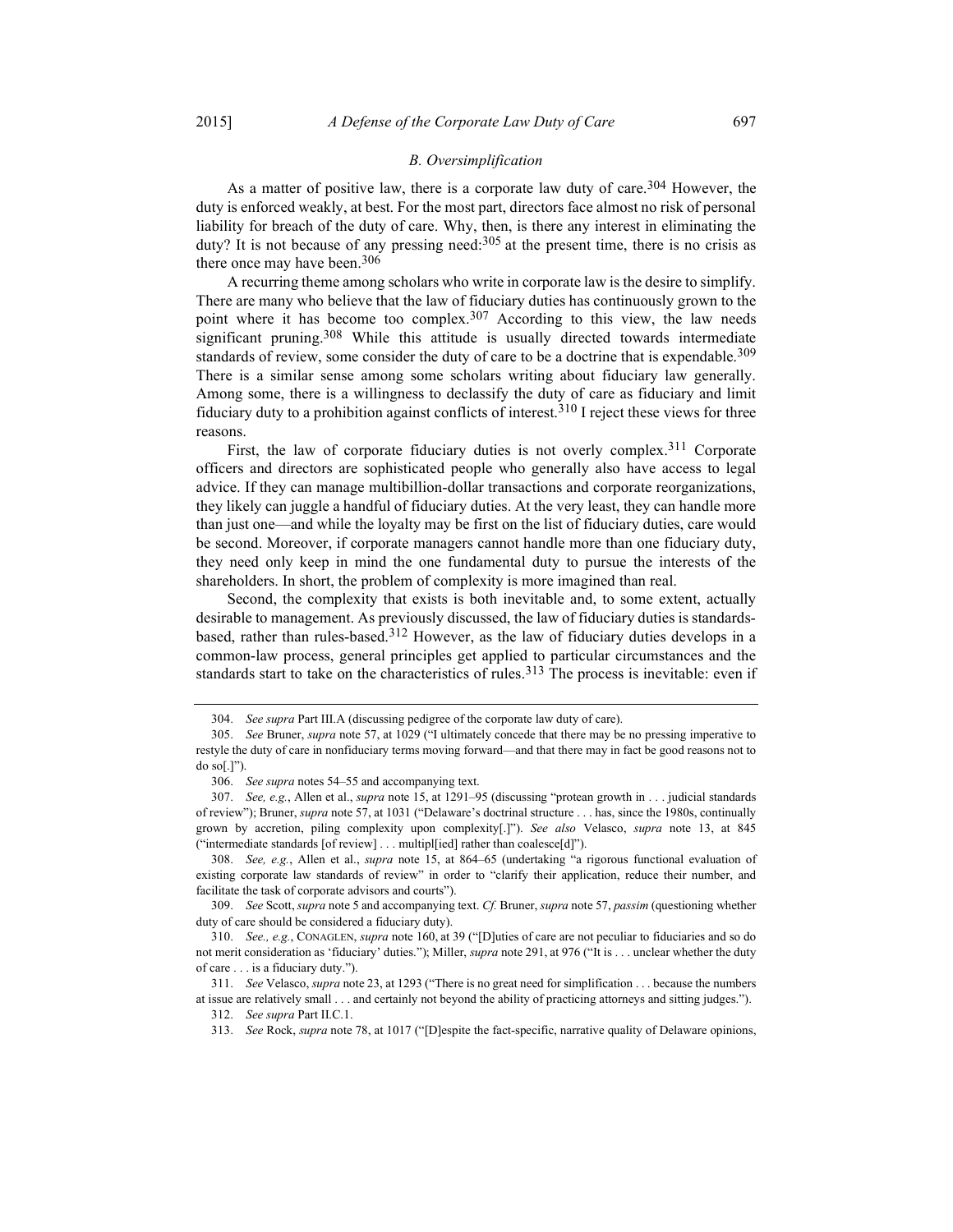the courts were to recalibrate, it would eventually recur. Moreover, corporate managers actually welcome this.<sup>314</sup> Although there are many advantages to standards, they are by nature indeterminate and therefore somewhat risky. Corporate managers prefer the certainty of rules.<sup>315</sup> Whatever the standard may be, those who are subject to it will often want it concretized into specific rules.<sup>316</sup> Thus, attempting to get rid of the accretion of rules is somewhat futile.

Finally, although simplicity has its value, it should not come at the expense of the substantive law and the values it represents. What is needed is the level of complexity that is appropriate to the subject matter.<sup>317</sup> It might make sense to simplify highly technical rules of conduct that were intended to implement general standards, but it is less defensible to eliminate the underlying standards altogether. Thus, eliminating of the duty of care itself, and possibly reducing fiduciary duty to a rule against self-dealing, goes too far.

Properly understood, fiduciary duties cannot be simplified by eliminating the duty of care. Fiduciary law requires directors to pursue the interests of shareholders thoroughly.<sup>318</sup> The duty of care merely requires them to do so with diligence. Diligence is one of the most fundamental components of that duty, and one of the qualities that beneficiaries want most out of their fiduciaries.319 Thus, it would be impossible to eliminate the duty of care and retain the broad conception of fiduciary duty. Doing so would not be a simplification of the law, but an oversimplification. It would amount to a reconceptualization of the fiduciary relationship.

#### C. Doomed to Failure

I have argued that fiduciary duty is a broad concept that necessarily encompasses the duty of care, and that the elimination of the duty of care would amount to a reductionist oversimplification of the law. As my final claim, I submit that the urge to simplify—or oversimplify—fiduciary duties is ultimately doomed to failure. In the long run, courts sitting in equity, as the Delaware courts do, will be unable or unwilling to permit directors to ignore their fiduciary duties, broadly understood.

I start with the observation that courts like to develop tests that allow them a great

318. See supra notes 298–300 and accompanying text (discussing pervasiveness of the duty of care).

over time they yield reasonably determinate guidelines."). But compare id. at 1015 ("[T]he Delaware courts fill out the concept of 'good faith' through fact-intensive, normatively saturated descriptions of manager, director, and lawyer conduct, and of process—descriptions that are not reducible to rules[.]").

 <sup>314.</sup> Cf. Steele & Verret, supra note 276, at 209–10 ("[B]oards and deal lawyers . . . hope to structure negotiated deals that are advantageous to parties involved without running afoul of their fiduciary duties, yet face overwhelming uncertainty of the line that divides measures protected by the business judgment rule from those that violate fiduciary duties.").

<sup>315.</sup> Of course, what they really want is the *right* rule. But, *ceteris paribus*, a rule might be preferable to a standard.

 <sup>316.</sup> Cf. Rock, supra note 78, at 1014 ("There is a persistent tendency to acknowledge that Delaware corporate law largely involves standards, but then to try to reduce it to a set of rules.").

 <sup>317.</sup> Cf. Veasey & Di Guglielmo, supra note 13, at 1413 ("Fiduciary law is based on equitable principles. Thus, it is both inherently and usefully indeterminate, because it allows business practices and expectations to evolve, and enables courts to review compliance with those evolving practices and expectations."); Allen et al., supra note 15, 1294 ("Given the blunt nature of the fiduciary doctrine tool, judges must instead describe fiduciary duties in general terms that can (it is hoped) be sensibly and fairly applied in future diverse circumstances in which directors are called upon to act.").

 <sup>319.</sup> See supra note 266 and accompanying text.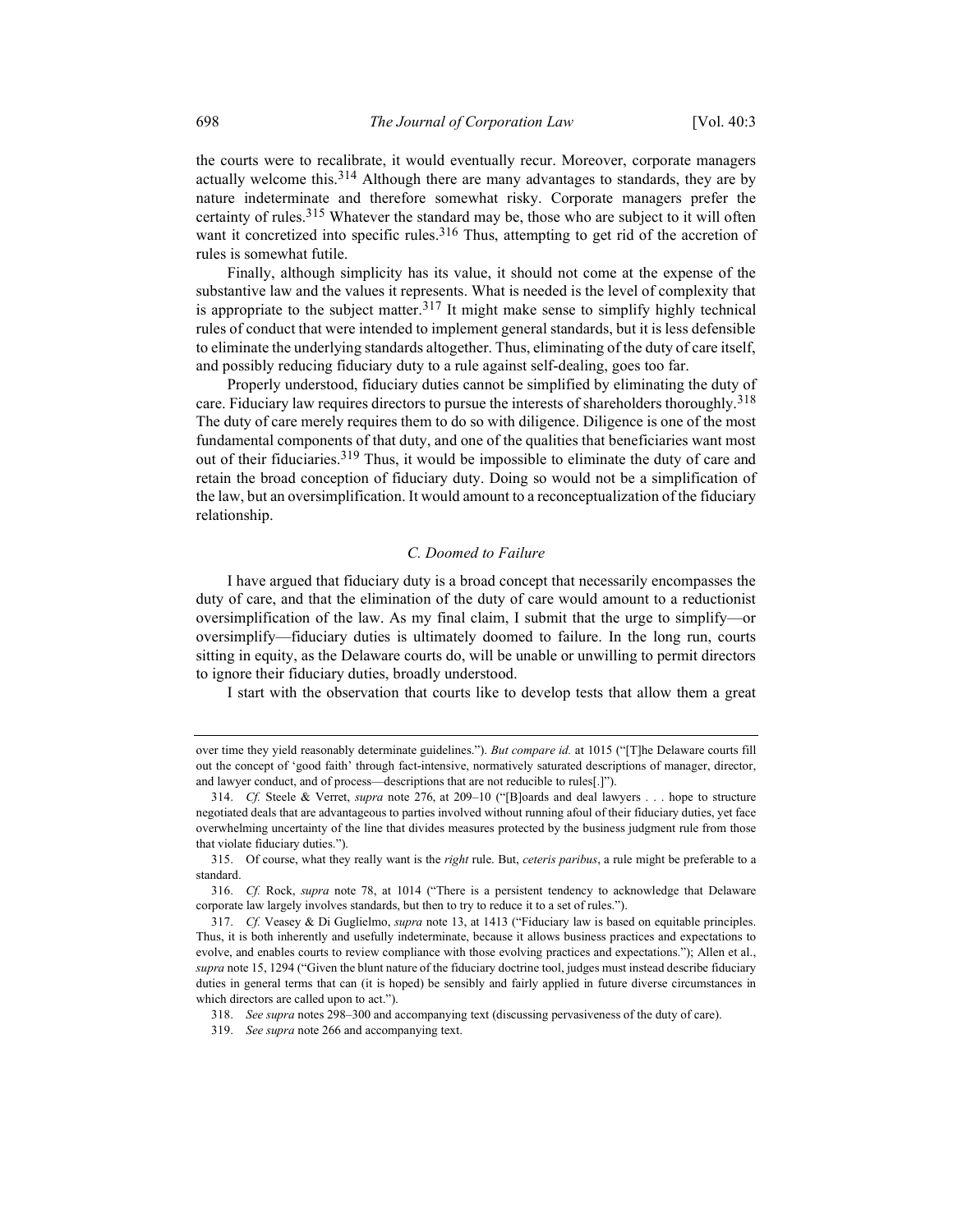deal of flexibility. This flexibility is perhaps most evident in standards such as the entire fairness test and enhanced scrutiny.<sup>320</sup> However, my point is better illustrated by reference to the waste test.<sup>321</sup> The business judgment rule stands for the proposition that the courts will not review the substantive merits of business decisions.<sup>322</sup> In *Brehm v. Eisner*,<sup>323</sup> the Delaware Supreme Court made a very forceful statement to that effect:

As for the plaintiffs' contention that the directors failed to exercise "substantive due care," we should note that such a concept is foreign to the business judgment rule. Courts do not measure, weigh or quantify directors' judgments. We do not even decide if they are reasonable in this context. Due care in the decisionmaking context is *process* due care only.<sup>324</sup>

Scholars tend to agree that courts should not review the substance of business decisions absent some other breach of fiduciary duty.<sup>325</sup> This policy is so strong that many consider the business judgment rule to be a policy of non-review, rather than a standard of review.<sup>326</sup> As a standard of review, the waste test has been called "a theoretical exception," because it "has resulted in no awards of money damages against corporate officers or directors in Delaware[.]" $327$  Nevertheless, courts seem to be unable to do away with the waste test.<sup>328</sup> Even as courts opine on the strength of the business judgment rule, they generally reserve the right to review the substance of business decisions. Thus, for example, the passage from Brehm v. Eisner quoted above continues as follows: "Irrationality is the outer limit of the business judgment rule. Irrationality may be the functional equivalent of the waste test or it may tend to show that the decision is not made in good faith, which is a key ingredient of the business judgment rule."329

It stands to reason that, if the courts cannot let go of review for substance, they will be even more hesitant concerning the decision-making process.

However, my claim does not rely on this intuition. The fact is that we have seen something that very closely resembles what I suggest can happen. I am speaking of the virtual elimination of the duty of care by the legislature and its subsequent revival by the courts.

Consider the following narrative: In Smith v. Van Gorkom,  $330$  the Delaware Supreme Court sought to breathe life into the duty of care. Apparently, it went too far, because legislatures responded by allowing the adoption of exculpation provisions.331 Allowing the elimination of damages for duty of care claims eviscerated the duty of care. Rather than

326. See supra note 15 and accompanying text.

 <sup>320.</sup> See Weinberger v. UOP, Inc., 457 A.2d 701, 711 (Del. 1983) (describing entire fairness test); Unocal Corp. v. Mesa Petroleum Co., 493 A.2d 946, 954–57 (Del. 1985) (establishing enhanced scrutiny). Other notable examples would include the tests for piercing the corporate veil and corporate opportunities.

 <sup>321.</sup> See generally 1 BLOCK ET AL., supra note 6, at 84–90, 93–97 (discussing the waste test); see also Velasco, supra note 23, at 1252–56 (same).

 <sup>322.</sup> See supra notes 26–27, 96–97 and accompanying text.

 <sup>323.</sup> Brehm v. Eisner, 746 A.2d 244 (Del. 2000).

 <sup>324.</sup> Brehm, 746 A.2d at 264 (emphasis in the original); see supra note 74 and accompanying text.

 <sup>325.</sup> See supra notes 74–75 and accompanying text.

 <sup>327.</sup> Gagliardi v. Trifoods Int'l, Inc., 683 A.2d 1049, 1051–52 (Del. Ch. 1996). See supra note 27 and accompanying text.

 <sup>328.</sup> See supra note 8 and accompanying text.

 <sup>329.</sup> Brehm, 746 A.2d at 264.

 <sup>330.</sup> Smith v. Van Gorkom, 488 A.2d 858 (Del. 1985).

<sup>331.</sup> See supra notes 19–20 and accompanying text.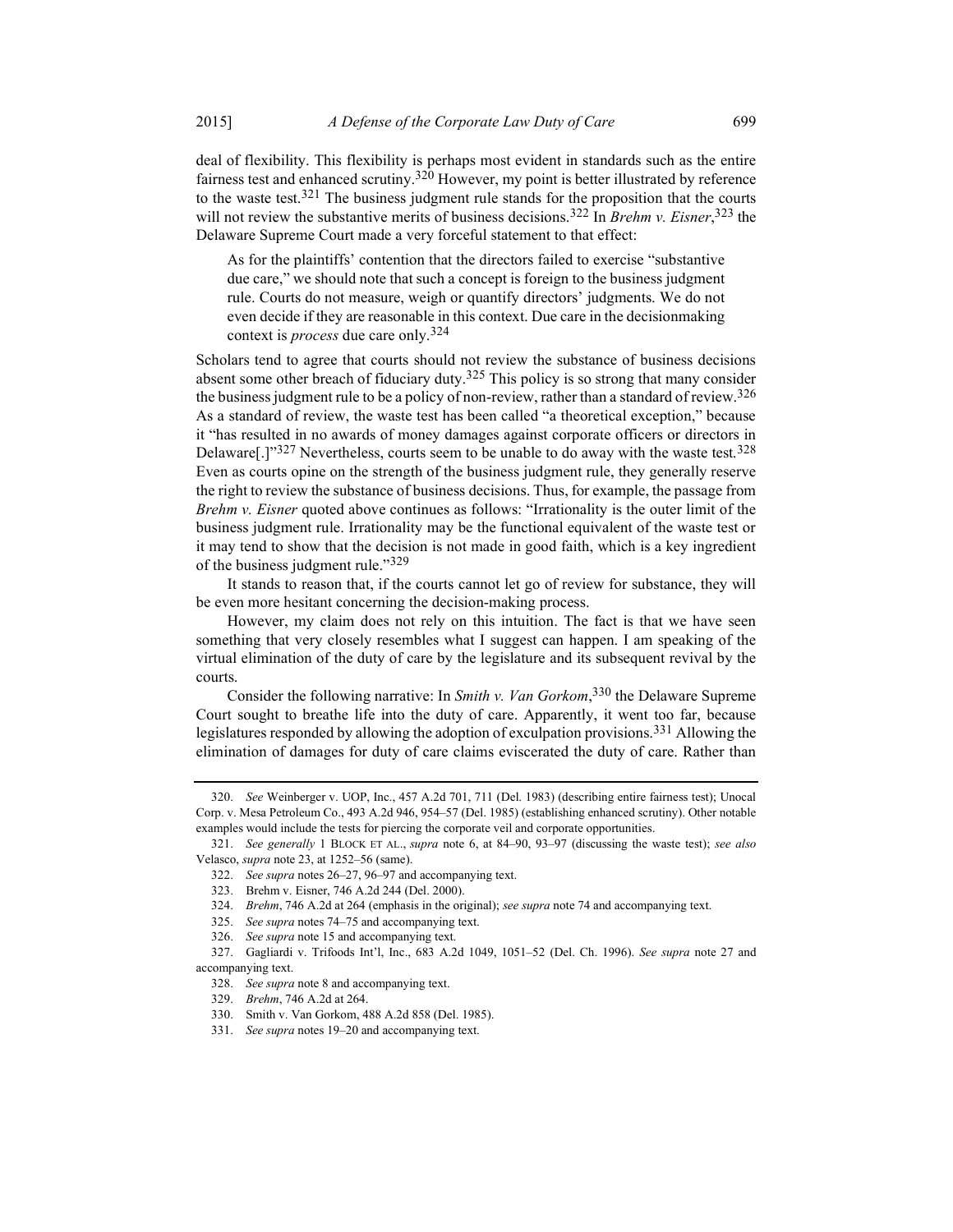being rare but theoretically possible, damages for breach of the duty of care became impossible. However, this situation would not last forever. Over time, the specter of the Van Gorkom decision receded, and the need for a duty of care grew. At the continual prodding of shareholder plaintiffs, the Delaware courts eventually relented and allowed duty of care claims to be recast as duty of good faith claims in Disney and Stone v. Ritter.<sup>332</sup> The significance of this development cannot be overstated: because good faith claims cannot be exculpated, damages based on carelessness became a possibility once more.

Of course, the Delaware courts would not agree with the foregoing narrative. They insist that gross negligence, which would be enough to establish a duty of care violation, is insufficient to establish a good faith violation.<sup>333</sup> Thus, the legislative decision to allow exculpation for care claims but not for good faith claims has been respected.<sup>334</sup> However, that response is not entirely satisfying.

The standard of review for duty of care claims was never entirely clear. It has been articulated in many different ways over the years.<sup>335</sup> It was only in 1984 that the Delaware Supreme Court settled upon the formulation of gross negligence.<sup>336</sup> Even so, the term gross negligence has been interpreted in many different ways. Some have interpreted it as synonymous with recklessness.<sup>337</sup> Thus, when the Delaware Supreme Court held that conscious disregard of one's duties, or recklessness, would be sufficient to establish a violation of the duty of good faith, it was arguably restoring Delaware law to (one plausible interpretation of) the pre-exculpation business judgment rule.

This view is buttressed by the Delaware Supreme Court's reliance on the Caremark opinion.<sup>338</sup> Although the *Stone* opinion interpreted *Caremark* as involving the duty of good faith, the case was clearly a duty of care case: "even the most cursory reading of Caremark demonstrates that Allen viewed oversight liability as a species of the duty of care  $\dots$ ."339 The case was decided as a care case, and the issue involved—monitoring—is a care issue. Indeed, at the time Caremark was decided, good faith was barely even on the judicial radar. Thus, the Stone court not only converted monitoring into a good faith issue, it also took the *Caremark* standard, which was intended as a duty of care standard  $340$ —an application of

 <sup>332.</sup> In re the Walt Disney Company Deriv. Litig., 906 A.2d 27 (2006); Stone v. Ritter 911 A.2d 362 (Del. 2006).

 <sup>333.</sup> Disney, 906 A.2d at 65.

<sup>334.</sup> See id. ("[A] corporation can exculpate its directors from monetary liability for a breach of the duty of care, but not for conduct that is not in good faith. To adopt a definition of bad faith that would cause a violation of the duty of care automatically to become an act or omission 'not in good faith,' would eviscerate the protections accorded to directors by the General Assembly's adoption of Section 102(b)(7).").

 <sup>335.</sup> See, e.g., 1 AMERICAN LAW INSTITUTE, PRINCIPLES OF CORPORATE GOVERNANCE: ANALYSIS AND RECOMMENDATIONS § 4.01(c) (2005) (stating the requirements for making a business judgment in good faith); 2 MODEL BUS. CORP. ACT § 8.31, official cmt., at 8-197 (2002) ("In basic principle, a board of directors enjoys a presumption of sound business judgment and its decisions will not be disturbed (by a court substituting its own notions of what is or is not sound business judgment) if they can be attributed to any rational business purpose.") (citation omitted). For additional formulations, see 1 KNEPPER & BAILEY, supra note 42, § 2.01, at 2-1 to -5 (providing various conceptions of the business judgment rule standard).

 <sup>336.</sup> See Aronson v. Lewis, 473 A.2d 805, 812 (Del. 1984) ("[U]nder the business judgment rule director liability is predicated upon concepts of gross negligence.").

<sup>337.</sup> See, e.g., Allen et al., *supra* note 15, at 1300 ("[G]ross negligence . . . involves a devil-may-care attitude or indifference to duty amounting to recklessness.").

 <sup>338.</sup> In re Caremark Int'l, Inc. Deriv. Litig., 698 A.2d 959 (Del. Ch. 1996).

 <sup>339.</sup> Bainbridge et al., supra note 200, at 595–96.

 <sup>340.</sup> See Caremark, 698 A.2d at 968 ("[T]he core element of any corporate law duty of inquiry . . . [is]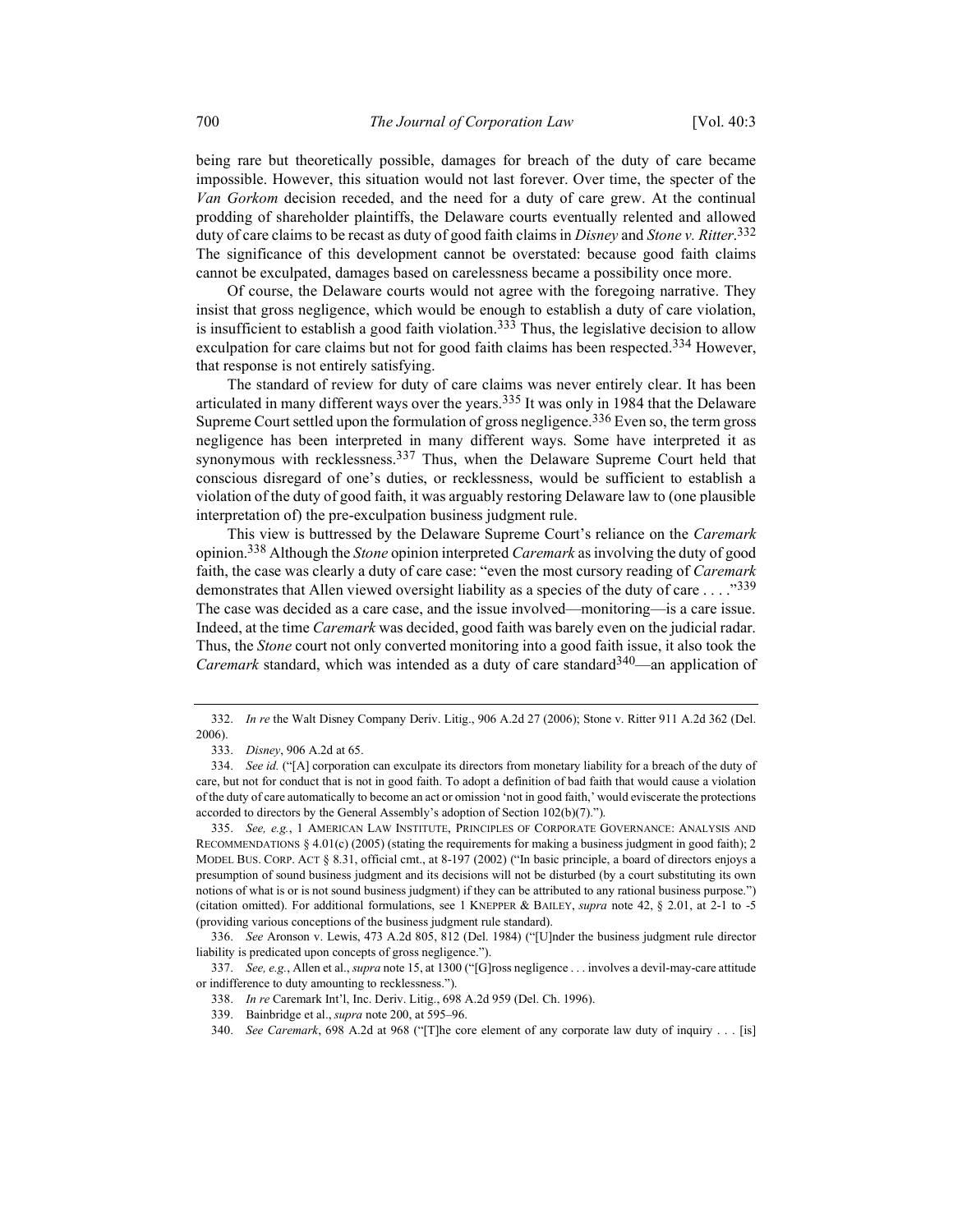the business judgment rule, as Chancellor Allen saw  $it^{341}$ —and repurposed it as the standard for good faith.

When viewed in this light, the developments in *Stone* seem downright illegitimate.<sup>342</sup> Although the legislature had decided that care issues should be entirely exculpable, the Supreme Court decided that they could lead to liability after all. As a result, the attempt to eliminate the duty of care had ultimately failed.

I do not mean to suggest that the foregoing account is the correct way to interpret the events in Stone. The opinion can legitimately be understood to address the independent and non-exculpable issues of good faith and intentional misconduct.<sup>343</sup> Nevertheless, the narrative remains compelling. It suggests that attempts to restrict fiduciary duties may be doomed to failure.

Two final points are worth making. First, the Delaware courts' current understanding of the duty of good faith makes the status of the duty of care less important as a practical matter. Apparently, care-type issues survive in the guise of good faith. Second, care-type claims are not necessarily dependent upon the duty of good faith. The Stone court announced a broad conception of the duty of loyalty.<sup>344</sup> Similarly, Chief Justice Strine has forcefully advocated for a broad interpretation of the concept of loyalty.345 Given that the concepts of care and loyalty are not as distinct as they may at first appear,  $346$  it would not be fanciful to imagine that the court could find other ways to inject care-type issues into the capacious duty of loyalty. The most obvious way would be to declare shirking to be a form of self-dealing.347

All of this is unfortunate. It does very little to simplify the law. To the contrary, it conflates the law and does so in ways that can seem illegitimate. Thus, the courts should avoid the urge to (over-)simplify the law of fiduciary duties and instead just try to get it right.

A broad understanding of fiduciary duty allows for the existence of multiple, but welldefined, fiduciary duties. Care would deal with diligence issues and would be afforded a great deal of (but not unlimited) deference. Loyalty would be confined to conflicts of interest, as it traditionally has been, and would be scrutinized closely. And good faith would be limited to those rare cases that involve intentional misconduct.<sup>348</sup> This is a much simpler

whether there was good faith effort to be informed and exercise judgment.").

 <sup>341.</sup> See id. at 967–68 ("[T]he business judgment rule is process oriented and informed by a deep respect for all good faith board decisions."); Gagliardi v. TriFoods Int'l, Inc., 683 A.2d 1049, 1051 (Del. Ch. 1996) ("I start with what I take to be an elementary precept of corporation law: in the absence of facts showing self-dealing or improper motive, a corporate officer or director is not legally responsible to the corporation for losses that may be suffered as a result of a decision that an officer made or that directors authorized in good faith.").

<sup>342.</sup> See Velasco, supra note 23, at 1304 ("[T]he court converted a duty of care claim, which the legislature had determined should be exculpable, into a duty of loyalty issue, which is not.").

<sup>343.</sup> See id. at 1304 ("If the failure to monitor reflects intentional misconduct, however, it also violates a duty of good faith and is not exculpable."). This view depends upon the premise that the view that gross negligence amounts to recklessness is simply wrong.

 <sup>344.</sup> See Stone v. Ritter, 911 A.2d 362, 370 (Del. 2006) ("[T]he fiduciary duty of loyalty is not limited to cases involving a financial or other cognizable fiduciary conflict of interest. It also encompasses cases where the fiduciary fails to act in good faith.").

 <sup>345.</sup> See generally Strine et. al, supra note 295.

 <sup>346.</sup> See supra notes 268–269 and accompanying text.

 <sup>347.</sup> See id.

<sup>348.</sup> In other work, I have argued that there are other fiduciary duties as well. See generally Velasco, supra note 23 (adding objectivity and rationality to care, loyalty, and good faith).